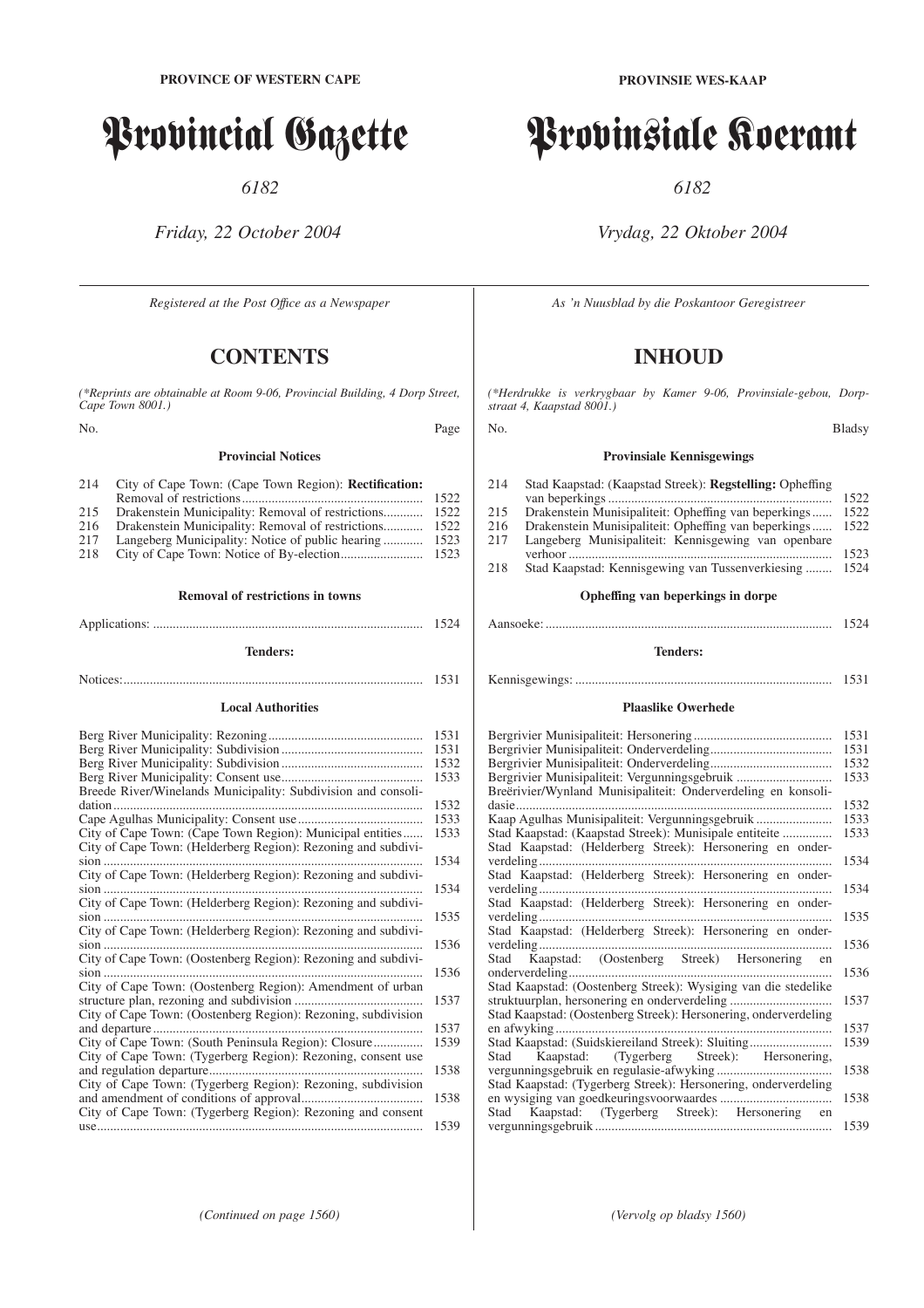# **PROVINCIAL NOTICES**

The following Provincial Notices are published for general information.

G. A. LAWRENCE, DIRECTOR-GENERAL

Provincial Building, Wale Street, Cape Town.

P.N. 214/2004 22 October 2004

### **RECTIFICATION**

# CITY OF CAPE TOWN

## CAPE TOWN ADMINISTRATION

#### REMOVAL OF RESTRICTIONS ACT, 1967 (ACT 84 OF 1967)

Notice is hereby given that the Minister of Environmental Affairs and Development Planning, properly designated as competent authority in terms of paragraph (a) of State President Proclamation No. 160 of 31 October 1994, in terms of section 2(1) of the Removal of Restrictions Act, 1967 (Act 84 of 1967), and on application by the owner of Remainder Erf 56464, Cape Town at Claremont, removes conditions IX., X., (4)(a) and (4)(b) contained in Deed of Transfer No. T.21855 of 1974, and amends condition (4)(c) to read as follows: ''That no building or structure or any portion, except boundary walls and fences may be erected nearer than 5,0 m to Edinburgh Drive, street boundary, nor within 4,5 m to the Struben Road, street boundary.'', and imposes the following conditions on the registration of the newly created erven, after subdivision:

''It shall not be subdivided.''

''It shall be used only for the purpose of erecting thereon one dwelling together with such outbuildings as are ordinarily required to be used therewith.''

#### **P.N. 187/2004 of 17 September 2004, is hereby cancelled.**

#### DRAKENSTEIN MUNICIPALITY

#### REMOVAL OF RESTRICTIONS ACT, 1967

I, Adam Johannes Cloete, in my capacity as Assistant Director in the Department of Environmental Affairs and Development Planning: Western Cape, acting in terms of the powers contemplated by section  $2(1)$ of the Removal of Restrictions Act, 1967 (Act 84 of 1967), duly delegated to me in terms of section 1 of the Western Cape Delegation of Powers Law, 1994, and on application by the owner of Erf 7322, Paarl, remove condition A.(f) contained in Deeds of Transfer Nos. T.7529 of 1966 and T.3650 of 1967.

P.N. 216/2004 22 October 2004

## DRAKENSTEIN MUNICIPALITY

#### REMOVAL OF RESTRICTIONS ACT, 1967

I, Adam Johannes Cloete, in my capacity as Assistant Director in the Department of Environmental Affairs and Development Planning: Western Cape, acting in terms of the powers contemplated by section  $2(\tilde{1})$ of the Removal of Restrictions Act, 1967 (Act 84 of 1967), duly delegated to me in terms of section 1 of the Western Cape Delegation of Powers Law, 1994, and on application by the owner of Erf 5896, Paarl, remove conditions C.(ii) and (iii) contained in Deed of Transfer No. T.22120 of 1997.

#### **PROVINSIALE KENNISGEWINGS**

Die volgende Provinsiale Kennisgewings word vir algemene inligting gepubliseer.

G. A. LAWRENCE, DIREKTEUR-GENERAAL

Provinsiale-gebou, Waalstraat, Kaapstad.

P.K. 214/2004 22 Oktober 2004

#### **REGSTELLING**

#### STAD KAAPSTAD

#### KAAPSTAD ADMINISTRASIE

#### WET OP OPHEFFING VAN BEPERKINGS, 1967 (WET 84 VAN 1967)

Kennis geskied hiermee dat die Minister van Omgewingsake en Ontwikkelingsbeplanning, behoorlik aangewys as bevoegde gesag ingevolge paragraaf (a) van Staatspresident Proklamasie Nr. 160 van 31 Oktober 1994 kragtens artikel  $2(1)$  van die Wet op Opheffing van Beperkings, 1967 (Wet 84 van 1967), en op aansoek van die eienaar van Restant Erf 56464, Kaapstad te Claremont, voorwaardes IX., X., (4)(a) en (4)(b) in Transportakte Nr. T.21855 van 1974 ophef, en voorwaarde (4)(c) wysig om soos volg te lees: ''That no building or structure or any portion, except boundary walls and fences may be erected nearer than 5,0 m to Edinburgh Drive, street boundary, nor within 4,5 m to the Struben Road, street boundary.'', en lê die volgende voorwaardes op, op registrasie van die nuut geskepte erwe, na onderverdeling:

''It shall not be subdivided.''

''It shall be used only for the purpose of erecting thereon one dwelling together with such outbuildings as are ordinarily required to be used therewith.''

**P.K. 187/2004 van 17 September 2004, word hierby gekanselleer.**

P.K. 215/2004 22 Oktober 2004

#### MUNISIPALITEIT DRAKENSTEIN

#### WET OP OPHEFFING VAN BEPERKINGS, 1967

Ek, Adam Johannes Cloete, in my hoedanigheid as Assistent-Direkteur in die Departement van Omgewingsake en Ontwikkelingsbeplanning: Wes-Kaap, handelende ingevolge die bevoegdheid beoog in artikel 2(1) van die Wet op Opheffing van Beperkings, 1967 (Wet 84 van 1967), behoorlik aan my gedelegeer ingevolge artikel 1 van die Wes-Kaapse Wet op die Delegasie van Bevoegdhede, 1994, en op aansoek van die eienaar van Erf 7322, Paarl, hef voorwaarde A.(f) vervat in Transportakte Nrs. T.7529 van 1966 en T.3650 van 1967, op.

P.K. 216/2004 22 Oktober 2004

#### MUNISIPALITEIT DRAKENSTEIN

#### WET OP OPHEFFING VAN BEPERKINGS, 1967

Ek, Adam Johannes Cloete, in my hoedanigheid as Assistent-Direkteur in die Departement van Omgewingsake en Ontwikkelingsbeplanning: Wes-Kaap, handelende ingevolge die bevoegdheid beoog in artikel 2(1) van die Wet op Opheffing van Beperkings, 1967 (Wet 84 van 1967), behoorlik aan my gedelegeer ingevolge artikel 1 van die Wes-Kaapse Wet op die Delegasie van Bevoegdhede, 1994, en op aansoek van die eienaar van Erf 5896, Paarl, hef voorwaardes C.(ii) en (iii) vervat in Transportakte Nr. T.22120 van 1997, op.

P.N. 215/2004 22 October 2004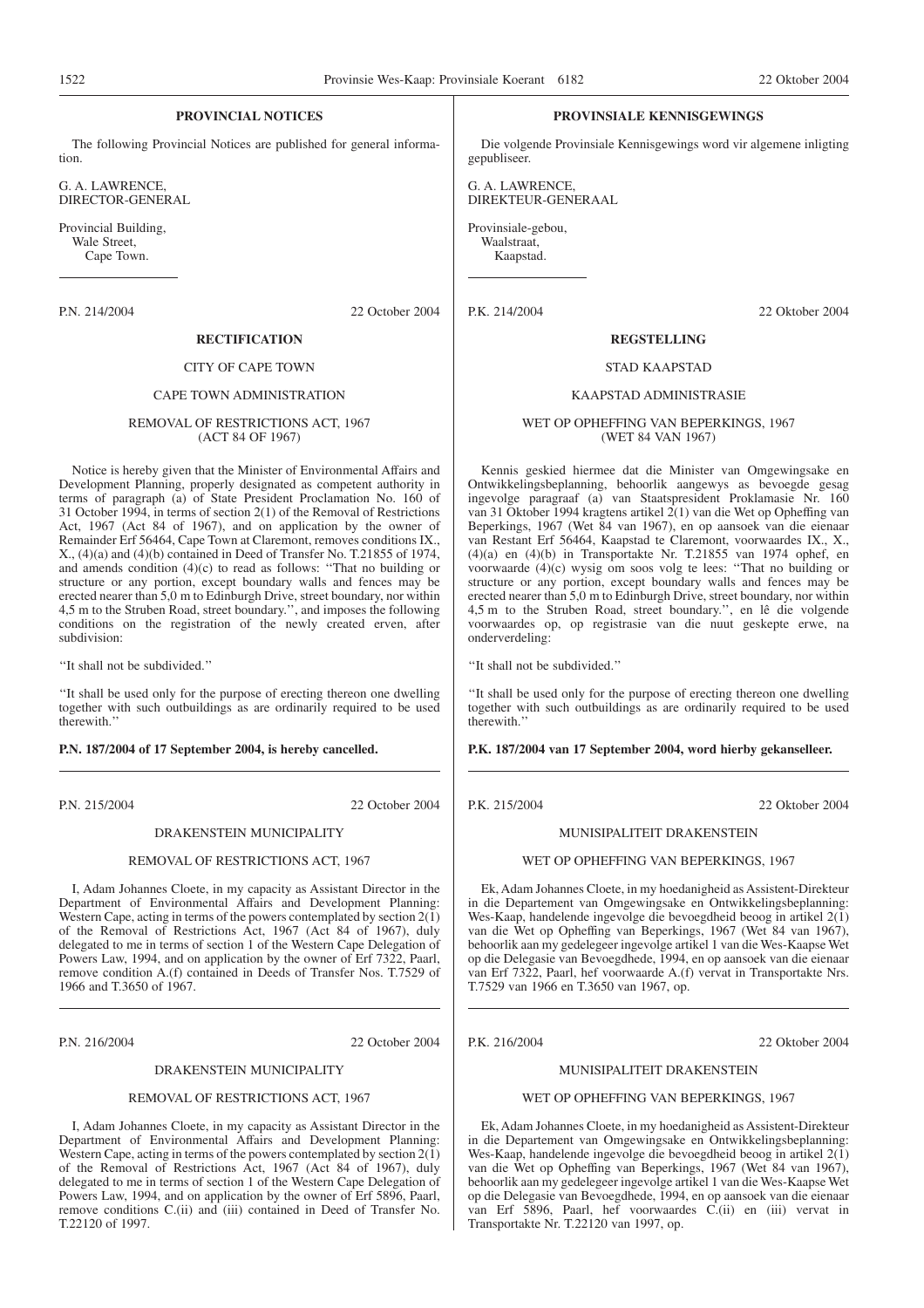#### P.N. 217/2004 22 October 2004

#### **NOTICE OF PUBLIC HEARING**

Notice is hereby given that the public hearing of which notice was given in Provincial Notice 191/2004 of 17 September 2004 to be held on 21 October 2004 in the Langeberg Municipality, is postponed until further notice.

Provincial Notice 191/2004 of 17 September 2004 is hereby withdrawn.

#### BY ORDER, ADV D POTGIETER SC

| Secretary: | Mr M Ntwana         |
|------------|---------------------|
| Tel:       | 483-3804            |
| Fax:       | 483-3729            |
| Cell:      | 082 4654916         |
| E-mail:    | Mntwana@pgwc.gov.za |

#### P.K. 217/2004 22 Oktober 2004

#### **KENNISGEWING VAN OPENBARE VERHOOR**

Kennis word hiermee gegee dat die openbare verhoor waarvan kennis gegee is in Provinsiale Kennisgewing 191/2004 van 17 September 2004 om plaas te vind op 21 Oktober 2004 in die Langeberg Munisipaliteit, uitgestel word tot verdere kennisgewing.

Provinsiale Kennisgewing 191/2004 van 17 September 2004 word hiermee ingetrek.

IN OPDRAG, ADV D POTGIETER SC

| Sekretaris: | Mnr M Ntwana        |
|-------------|---------------------|
| Tel:        | 483-3804            |
| Faks:       | 483-3729            |
| Sel:        | 082 4654916         |
| $E$ -pos:   | Mntwana@pgwc.gov.za |

#### P.N. 217/2004 22 October 2004

# **ISAZISO SENDIBANO YOVAKALISO-ZIMVO**

Kukhutshwa isaziso esiphathelele ekurhoxisweni kwendibano yovakaliso-zimvo eyayikhutshwe kwiSaziso sePhondo esingu-191/2004 somhla we-17 kuSeptemba 2004 nalapho le ndibano yovakaliso-zimvo yayiza kuqhutywa kwangomhla we-21 kuOctober 2004 kuMasipala waseLangeberg, uya kube waziswe umhla eya kuba ngawo.

ISaziso sePhondo 191/2004 somhla we-17 kuSeptemba 2004 siyarhoxiswa.

NGOKOMYALELO, ADV D POTGIETER SC

| Mnu M Ntwana        |
|---------------------|
| 483-3804            |
| 483-3729            |
| 082 4654916         |
| Mntwana@pgwc.gov.za |
|                     |

P.N. 218/2004 22 October 2004

#### **PROVINCE OF THE WESTERN CAPE**

#### **CITY OF CAPE TOWN**

#### **BY-ELECTION IN WARD 32: 24 NOVEMBER 2004**

Notice is hereby given in terms of Section 25(4) of the Local Government: Municipal Structures Act, 1998 (Act 117 of 1998) that a by-election will be held in Ward 32 of the City of Cape Town on Wednesday, 24 November 2004, to fill the vacancy that developed as a result of the passing away of the ward councillor concerned.

Furthermore, notice is hereby given in terms of Section 11(1)(b) of the Local Government: Municipal Electoral Act, 2000 (Act 27 of 2000) that the timetable for the by-election will soon be published in the Provincial Gazette of the Western Cape Province by the Independent Electoral Commission.

For any enquiries, please contact Dr W Mgoqi, Private Bag X9181, Cape Town, 8000, at tel. 021-400 1330.

Signed on this 22nd day of October 2004.

#### **M L FRANSMAN, PROVINCIAL MINISTER OF LOCAL GOVERNMENT AND HOUSING**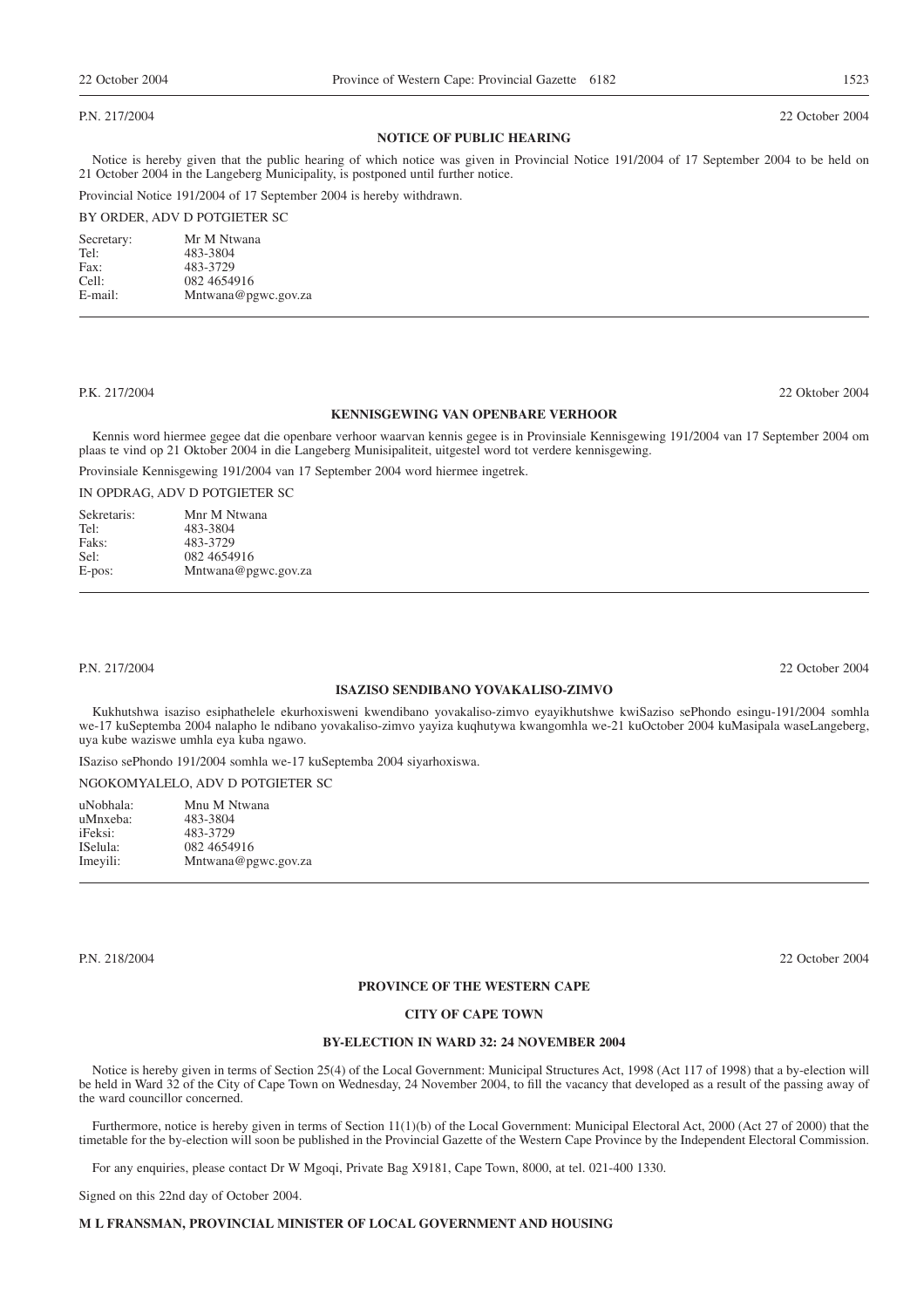P.K. 218/2004 22 Oktober 2004

#### **PROVINSIE WES-KAAP**

#### **STAD KAAPSTAD**

#### **TUSSENVERKIESING IN WYK 32: 24 NOVEMBER 2004**

Kennis geskied hiermee ingevolge Artikel 25(4) van die Wet op Plaaslike Regering: Munisipale Strukture, 1998 (Wet 117 van 1998) dat 'n tussenverkiesing in Wyk 32 van die Stad Kaapstad gehou sal word op Woensdag, 24 November 2004, om die vakature te vul wat ontstaan het as gevolg van die heengaan van die betrokke wyksraadslid.

Kennis geskied hiermee verder ingevolge Artikel 11(1)(b) van die Wet op Plaaslike Regering: Munisipale Verkiesing, 2000 (Wet 27 van 2000) dat die tydtafel vir die tussenverkiesing eersdaags deur die Onafhanklike Verkiesingskommissie in die Provinsiale Koerant van die Provinsie Wes-Kaap gepubliseer sal word.

Enige navrae kan intussen gerig word aan Dr W Mgoqi, Privaatsak X9181, Kaapstad, 8000, by telefoonnommer 021-400 1330.

Geteken op hierdie 22ste dag van Oktober 2004.

#### **M L FRANSMAN, PROVINSIALE MINISTER VAN PLAASLIKE REGERING EN BEHUISING**

P.N. 218/2004 22 kuOktobha 2004

#### **IPHONDO LENTSHONA KOLONI**

#### **ISIXEKO SASAKAPA**

#### **UNYULO LOVALO-SIKHEWU KUMAWADI 32: 24 NOVEMBER KA2004**

Ngolu xwebhu kwaziswa, ngokweCandelo 25(4) loMthetho wooRhulumente beNgingqi: amaSebe ooMasipala, 1998 (uMthetho 117 wonyaka we-1998), ukuba kuza kubanjwa unyulo lovalo sikhewu kuWadi 32 kummandla wesixeko sasaKapa ngoLwesithathu umhla we-24 November ka2004, ukuvala isikhewu esithe savela ngenxa yokushiywa nguceba wewadi 32.

Ngokunjalo, ngolu xwebhu kwaziswa, ngokweCandelo 11(1)(b) loMthetho wooRhulumente beeNgingqi: Unyulo looMasipala, 2000 (uMthetho 27 wonyaka wama-2000), ukuba uludwe lwamaxesha okubanjwa konyulo lovalo sikhewu luya kupapashwa kuqala yiKomishoni eZimeleyo yoNyulo kwiGazethi yePhondo leNtshona Koloni.

Nayiphi na imibuzo ekhoyo ingabhekiswa kuDkt W Mgoqi, Kwisi Xeko saseKapa, Private Bag X9181, Cape Town, 8000, kwinombolo yefowuni ethi 021-400 1330.

Lusayinwe ngalo mhla wa-22 October 2004.

#### **M L FRANSMAN, UMPHATISWA WEPHONDO WORHULUMENTE WEEDOLOPHU NEZEZINDLU**

#### OVERSTRAND MUNICIPALITY

(Hangklip-Kleinmond Administration)

#### REMOVAL OF RESTRICTIONS ACT, 1967 (ACT 84 OF 1967)

Notice is hereby given in terms of section 3(6) of the above Act that the undermentioned application has been received and is open to inspection at the Municipal Offices, 33 Fifth Avenue, Kleinmond, during office hours. (Enquiries: P. Bezuidenhout, telephone (028) 271-8107, fax (028) 271-4100, e-mail fbezuidenhout@overstrand.gov.za), and at the office of the Director, Integrated Environmental Management, Provincial Government of the Western Cape, Room 601, Utilitas Building, 1 Dorp Street, Cape Town, from 8:00-12:30 and 13:00-15:30 (Monday to Friday). (Enquiries: Telephone (021) 483-4634, Fax (021) 483-4372). Any objections, with full reasons therefor, should be lodged in writing at the office of the abovementioned Director, Integrated Environmental Management, Private Bag X9086, Cape Town, 8000, with a copy to the above-mentioned local authority (Private Bag X3, Kleinmond, 7195), before or on 28 November 2004, quoting the above Act and the objectors erf number. Any comments received after the aforementioned closing date may be disregarded.

#### *Applicant Nature of Application*

H-J Biwer (on behalf of Fendali Investments No 7 CC) Removal of restrictive title condition/s ap-

plicable to Erf 193, c/o Harveya Road and Anemone Street, Rooiels, to erect a restaurant and flats on the property.

JF Koekemoer, Municipal Manager.

Notice no 062-2004. 22 October 2004.

#### MUNISIPALITEIT OVERSTRAND

(Hangklip-Kleinmond Administrasie)

#### WET OP OPHEFFING VAN BEPERKINGS, 1967 (WET 84 VAN 1967)

Kennis geskied hiermee ingevolge artikel 3(6) van bogenoemde Wet dat die onderstaande aansoek ontvang is en ter insae lê by die Munisipale Kantore, Vyfdelaan 33, Kleinmond, gedurende kantoorure (navrae: P Bezuidenhout, telefoon (028) 271-8107, faks (028) 271-4100, e-pos fbezuidenhout@overstrand.gov.za), en by die kantoor van die Direkteur, Geïntegreerde Omgewingsbestuur, Provinsiale Regering van die Wes-Kaap, Kamer 601, Utilitasgebou, Dorpstraat 1, Kaapstad, vanaf 8:00 tot 12:30 en 13:00 tot 15:30 (Maandag tot Vrydag), (Navrae: Telefoon (021) 483-4634 en faks (021) 483-4372). Enige besware, met volledige redes daarvoor, moet skriftelik by die kantoor van die bogenoemde Direkteur: Geïntegreerde Omgewingsbestuur, Privaatsak X9086, Kaapstad, 8000, met 'n afskrif aan die bogenoemde plaaslike owerheid (Privaatsak X3, Kleinmond, 7195), voor of op 29 November 2004 ingedien word, met vermelding van bogenoemde Wet en die beswaarmaker se erfnommer. Enige kommentaar wat na die voorgemelde sluitingsdatum ontvang word, mag moontlik nie in ag geneem word nie.

#### *Aansoeker Aard van Aansoek*

H-J Biwer (namens Fendali Investments No 7 CC)

Opheffing van beperkende titelvoorwaarde/s van toepassing op Erf 193, h/v Harveyaweg en Anemonestraat, Rooiels, om 'n restaurant en woonstelle op die eiendom op te rig.

JF Koekemoer, Munisipale Bestuurder.

Kennisgewing nr 062-2004. 22 Oktober 2004.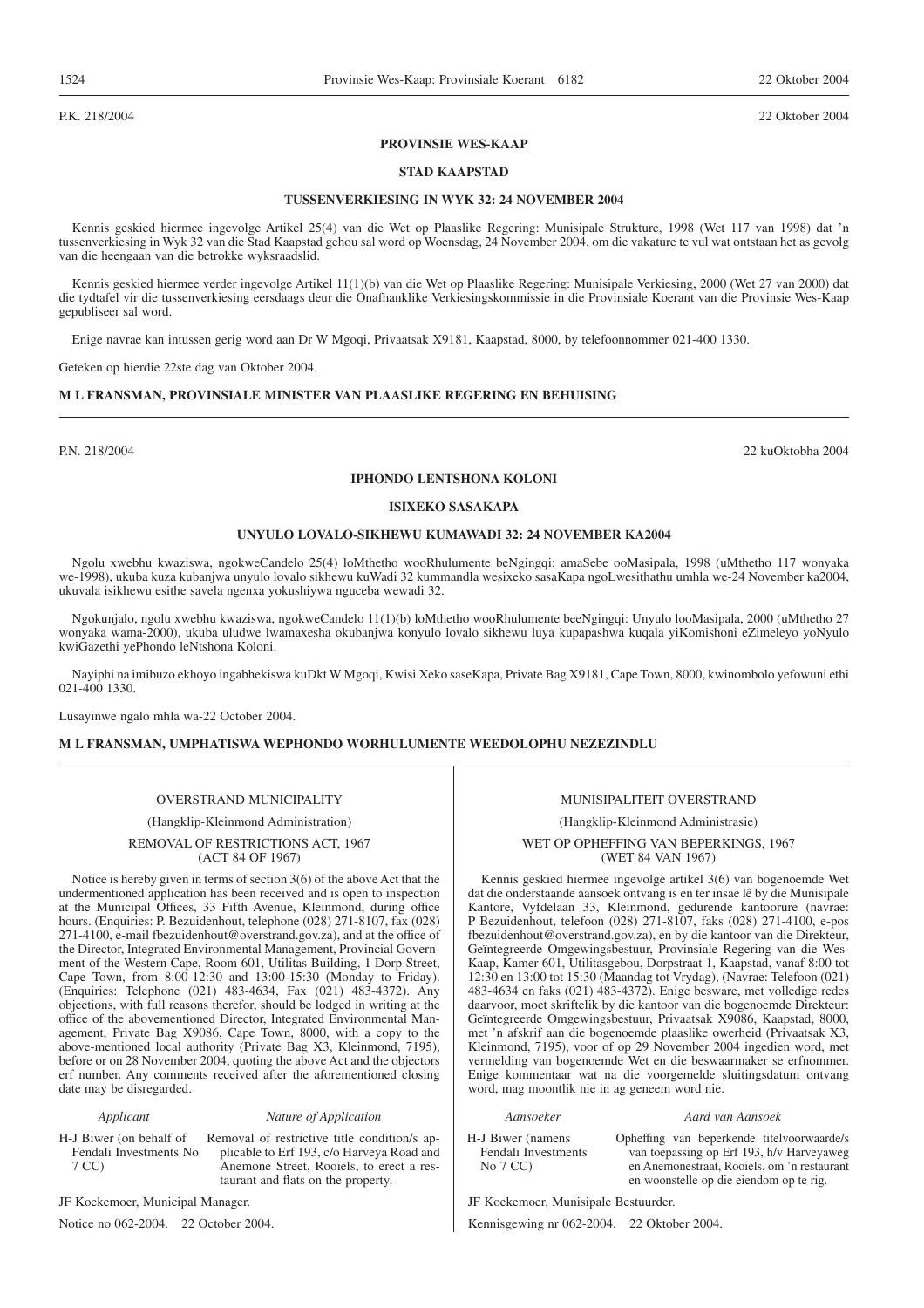#### CITY OF CAPE TOWN (CAPE TOWN REGION)

#### REMOVAL OF RESTRICTIONS, SUBDIVISION, DEPARTURES AND CONSENT: ERF 544, CAMPS BAY

Notice is hereby given in terms of Section 3(6) of the Removal of Restrictions Act No 84 of 1967, Sections 24 and 15 of the Land Use Planning Ordinance No 15 of 1985 and Section 9 of the Zoning Scheme Regulations that the undermentioned application has been received and is open for inspection at the office of the Manager: Land Use Management, City of Cape Town, 14th Floor, Civic Centre, Hertzog Boulevard, Cape Town, from 08:30 to 12:30 (Monday to Friday) and at the office of the Director: Integrated Environmental Management (Region B2), Department of Environmental Affairs & Development Planning, Provincial Government of the Western Cape, at Room 604, 1 Dorp Street, Cape Town from 08:00-12:30 and 13:00-15:30 (Monday to Friday). Any objections or comments with full reasons, must be lodged in writing at the office of the abovementioned Director: Land Development Management, Private Bag X9086, Cape Town, 8000, with a copy to the Manager: Land Use Management, City of Cape Town, PO Box 4529, Cape Town 8000, or faxed to (021) 421-1963 on or before the closing date, quoting, the above Act, Ordinance and Scheme, the belowmentioned reference number, and the objector's erf and phone numbers and address. Objections and comments may also be hand-delivered to the abovementioned street addresses by no later than the closing date. If your response is not sent to these addresses and/or fax number, and if, as a consequence it arrives late, it will be deemed to be invalid. For any further information contact AL Damonze, tel. (021) 400-4187.

The closing date for objections and comments is 22 November 2004.

*Erf 544, Camps Bay*

*File ref:* LM1668 (60876)

*Applicant:* Costa Atlantica Properties (Pty) Ltd

*Erf:* 544 Camps Bay

*Address:* 21 Central Drive

*Nature of application:*

*Removal of restrictive title conditions* applicable to Erf 544, 21 Central Drive, Camps Bay, to enable the owners to subdivide the property into two portions (portion  $1 \pm 537$  m<sup>2</sup> and remainder  $\pm 559$  m<sup>2</sup>) and to erect a double dwelling on both portions after subdivision.

To *subdivide* the property into two portions (Portion 1 approximately 537  $m<sup>2</sup>$  and Remainder approximately 559 m<sup>2</sup>).

#### *Departures:*

*Portion 1:* Section 47(1): Garage is setback 1,2 m in lieu of 4,5 m from Central Drive.

Section 54(2): 1st and 2nd floor setback 0,0 m and 4,7 in lieu of 6,0 m from the East boundary for the staircase and building respectively.

1st and 2nd floor setback 0,0 m m in lieu of 2,5 m from the internal south boundary for the atrium.

#### *Remainder erf:*

Section 47(1): Garage is setback 0,7 m in lieu of 4,5 m from Central Drive.

Section 54(2): 1st and 2nd floor setback 0,45 m in lieu of 6,0 m from the East boundary for the staircase.

1st and 2nd floor setback 0,0 m in lieu of 2,5 m from the internal north boundary for the atrium.

*Council's consent:* Section 9 consent for a double dwelling in a single residential zone for portion 1 and remainder erf respectively.

(Please note that this notice replaces the one advertised on 1 and 8 October 2004, due to an error in the description of the street address in the Afrikaans notice.)

WA Mgoqi, City Manager

#### STAD KAAPSTAD (KAAPSTAD-STREEK)

#### OPHEFFING VAN BEPERKINGS, ONDERVERDELING, AFWYKINGS EN TOESTEMMING: ERF 544, KAMPSBAAI

Kennis geskied hiermee ingevolge artikel 3(6) van die Wet op Opheffing van Beperkings (Wet 84/1967), artikels 24 en 15 van die Ordonnansie op Grondgebruikbeplanning (nr 15 van 1985) en artikel 9 van die Soneringskemaregulasies dat die onderstaande aansoek ontvang is en van 08:00-12:30 (Maandag tot Vrydag) ter insae beskikbaar is by die kantoor van die Bestuurder: Grondgebruikbestuurtak, Stad Kaapstad, 14de Verdieping, Toringblok, Burgersentrum, Hertzog-boulevard 12, Kaapstad, 8001, en by die kantoor van die Direkteur: Geïntegreerde Omgewingsbestuur (Streek B2), Departement Omgewingsake en Ontwikkelingsbeplanning, Provinsiale Regering van die Wes-Kaap, in Kamer 604, Dorpstraat 1, Kaapstad vanaf 08:00-12:30 en 13:00-15:30 (Maandag tot Vrydag). Enige besware of kommentaar, met die volledige redes daarvoor, moet skriftelik ingedien word by die kantoor van bogenoemde Direkteur: Grondontwikkelingsbestuur, Privaat Sak X9086, Kaapstad, 8000, met 'n afskrif aan die kantoor van die Bestuurder: Grondbestuurstak, Stad Kaapstad, Posbus 4529, Kaapstad, 8000 of gefaks na (021) 421-1963 voor of op die sluitingsdatum, met vermelding van bogenoemde Wet, Ordonnansie en Skema en die beswaarmaker se erfen telefoonnommer en adres, asook die verwysingsnommer. Besware en kommentaar kan ook per hand afgelewer word by bogenoemde straatadresse teen nie later nie as die sluitingsdatum. Indien u reaksie nie na hierdie adresse en/of faksnommer gestuur word nie en gevolglik laat ontvang word, sal dit ongeldig geag word. Om nadere besonderhede, skakel AL Damonze, tel. (021) 400-4187.

Die sluitingsdatum vir besware en kommentaar is 22 November 2004.

*Erf 544, Kampsbaai*

*Lêer verw:* LM 1668 (60876)

*Aansoeker:* Costa Atlantica Properties (Edms) Bpk

*Erf:* 544 Kampsbaai

*Adres:* Centralrylaan 21

*Aard van aansoek:*

*Opheffıng van beperkende titelvoorwaardes* van toepassing op erf 544, Centralrylaan 21, Kampsbaai, om die eienaars in staat te stel om die eiendom in twee gedeeltes te onderverdeel (gedeelte  $1 \pm 537$  m<sup>2</sup> en restant  $\pm$  559 m<sup>2</sup>) en om na onderverdeling 'n dubbelwoning op beide gedeeltes op te rig.

Onderverdeling van die eiendom in twee gedeeltes (gedeelte 1 ongeveer  $537 \text{ m}^2$  en restant ongeveer 559 m<sup>2</sup>).

*Afwykings:*

*Gedeelte 1:* Artikel 47(1): Inspringing ten opsigte van motorhuis van 1,2 m in plaas van 4,5 m vanaf Centralrylaan.

Artikel 54(2): Inspringing ten opsigte van 1ste en 2de verdieping van onderskeidelik 0,0 m en 4,7 in plaas van 6,0 m vanaf die oostelike grens vir die stel trappe en gebou.

Inspringing ten opsigte van 1ste en 2de verdieping van 0,0 m in plaas van 2,5 m vanaf die suidelike binnegrens vir die atrium.

*Restant erf:*

Artikel 47(1): Inspringing ten opsigte van motorhuis van 0,7 m in plaas van 4,5 m vanaf Centralrylaan.

Artikel 54(2): Inspringing ten opsigte van 1ste en 2de verdieping 0,45 m in plaas van 6,0 m vanaf die oostelike grens vir die stel trappe.

Inspringing ten opsigte van 1ste en 2de verdieping 0,0 m in plaas van 2,5 m vanaf die noordelike binnegrens vir die atrium.

*Raad se toestemming:* Artikel 9-toestemming vir 'n dubbelwoning in 'n enkelresidensiële sone vir gedeelte 1 en restant van erf onderskeidelik.

(Let asseblief daarop dat hierdie kennisgewing die een vervang wat op 1 en 8 Oktober 2004 geadverteer is, as gevolg van 'n foutiewe straatadresbeskrywing in die Akfrikaanse kennisgewing.)

WA Mgoqi, Stadsbestuurder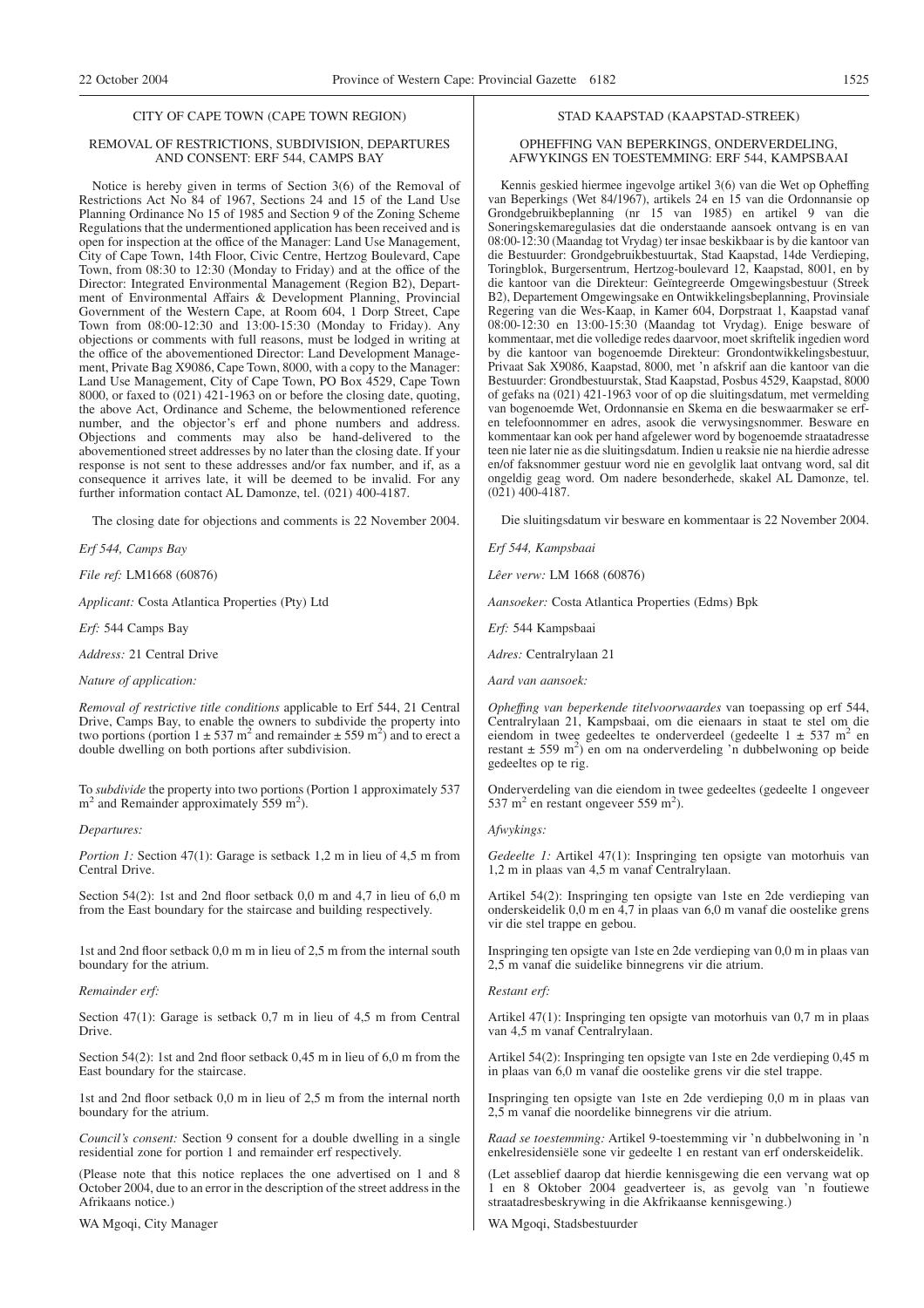#### HERMANUS ADMINISTRATION

## REMOVAL OF RESTRICTIONS ACT, 1967 (ACT 84 OF 1967)

Notice is hereby given in terms of section 3(6) of the above Act that the under-mentioned application has been received and is open to inspection at the office of the Municipal Manager, Overstrand, and any enquiries may be directed to L Bruiners, PO Box 20, Hermanus, 7200, (028) 313-8179 and at fax number (028) 312-1894.

The application is also open to inspection at the office of the Director, Integrated Environmental Management Provincial Government of the Western Cape, at Room 601, 1 Dorp Street, Cape Town, from 08:00-12:30 and 13:00-15:30 (Monday to Friday). Telephonic enquiries in this regard may be made at (021) 483-4634 and the Directorate's fax number is (021) 483-4372.

Any objections, with full reasons therefore should be lodged in writing at the office of the above-mentioned Director: Integrated Environmental Management, Private Bag X9086, Cape Town, 8000, with a copy to the above-mentioned Municipal Manager, on or before 3 December 2004 quoting the above Act and the objector's erf number. Any comments received after the aforementioned closing date may be disregarded.

*Applicant Nature of Application*

Irish Ashman (on behalf of ZC Gibson)

Removal of restrictive title conditions applicable to Erf 7000, 298 Ninth Street, Hermanus, to enable the owner to erect a carport on the property.

J F Koekemoer, Municipal Manager, Municipal Offices, Hermanus.

Notice no. 105/2004 22 October 2004.

#### CITY OF CAPE TOWN (HELDERBERG REGION)

#### REMOVAL OF RESTRICTIONS: ERF 5735, STRAND

Notice is hereby given in terms of Section 3(6) of the Removal of Restrictions Act,  $1967$  (Act 84 of 1967) and Section 15(2)(a) of Ordinance 15 of 1985, that the undermentioned application has been received and is open for inspection at the office of the Directorate: Planning & Environment, Town Planning Division, First Floor, Municipal Offices, Somerset West between 08:00 and 12:30 and at the office of the Director: Integrated Environmental Management: Region B, Provincial Government of the Western Cape, at Room 601, 1 Dorp Street, Cape Town from 08:00-12:30 and 13:00-15:30 (Monday to Friday). Telephonic enquiries in this regard may be made at (021) 483-4634 and the Directorate's fax number is (021) 483-4372.

Written objections, if any, stating reasons and directed to the Director: Planning & Environment, PO Box 19, Somerset West, 7129, or faxed to (021) 850-4354, or e-mailed to ilze.jansevanrensburg@capetown.gov.za, or hand-delivered to the Land Use Management Branch, 1st Floor, Municipal Offices, Andries Pretorius Street, Somerset West, quoting the abovementioned reference number, with a copy thereof to the Director: Integrated Environmental Management: Region B at Private Bag X9086, Cape Town, 8000, will be received from 22 October 2004 up to 29 November 2004. If your response is not sent to this address, e-mail address or fax number and as a consequence arrives late, it will be deemed to be invalid.

*Removal of Restrictions & Departure — Erf 5735, cnr/o John Wall & Alex Pienaar Street, Strand*

*Ref no:* Erf 5735 STR

*Notice no:* 47UP/2004

*Applicant:* JG Kruger

*Nature of application:* The removal of restrictive title conditions applicable to Erf 5735, cnr/o John Wall and Alex Pienaar Street, Strand in order to enable the owner to legitimise a second dwelling on the property. The lateral building line is being contravened.

Any enquiries in the above regard can be directed to Ms Louisa Guntz, tel. (021) 850-4387.

WA Mgoqi, City Manager

#### MUNISIPALITEIT OVERSTRAND

#### HERMANUS ADMINISTRASIE

## WET OP OPHEFFING VAN BEPERKINGS, 1967 (WET 84 VAN 1967)

Kragtens artikel 3(6) van bostaande Wet word hiermee kennis gegee dat die onderstaande aansoek ontvang is en ter insae lê by die kantoor van die Munisipale Bestuurder, Overstrand, en enige navrae kan gerig word aan L Bruiners, Posbus 20, Hermanus, 7200, (028) 313-8179 en by faksnommer (028) 312-1894.

Die aansoek lê ook ter insae by die kantoor van die Direkteur, Geïntegreerde Omgewingsbestuur, Provinsiale Regering van die Wes-Kaap, by Kamer 601, Dorpstraat 1, Kaapstad, vanaf 08:00-12:30 en 13:00-15:30 (Maandag tot Vrydag). Telefoniese navrae in hierdie verband kan gerig word aan (021) 483-4634 en die Direktoraat se faksnommer is (021) 483-4372.

Enige besware, met die volledige redes daarvoor, moet skriftelik by die kantoor van die bogenoemde Direkteur: Geïntegreerde Omgewingsbestuur, Privaatsak X9086, Kaapstad 8000 met 'n afskrif aan die bogenoemde Munisipale Bestuurder, ingedien word op of voor 3 Desember 2004 met vermelding van bogenoemde Wet en die beswaarmaker se erfnommer. Enige kommentaar wat na die voorgemelde sluitingsdatum ontvang word, mag moontlik nie in ag geneem word nie.

*Aansoeker Aard van Aansoek* Irish Ashman (namens ZC Gibson)

Opheffing van 'n beperkende titelvoor-

waarde van toepassing op Erf 7000, Negendestraat 298, Hermanus, om die eienaar in staat te stel om 'n motorafdak op die eiendom op te rig.

J F Koekemoer, Munisipale Bestuurder, Munisipale Kantoor, Hermanus.

Kennisgewing no. 105/2004 22 Oktober 2004.

# STAD KAAPSTAD (HELDERBERG-STREEK)

OPHEFFING VAN BEPERKINGS: ERF 5735, STRAND

Kennis geskied hiermee ingevolge artikel 3(6) van die Wet Opheffing van Beperkings, 1967 (Wet 84 van 1967) en artikel 15(2)(a) van Ordonnansie 15 van 1985, dat die onderstaande aansoek ontvang is en by die Direktoraat: Beplanning & Omgewing, Stadsbeplanningsafdeling, Eerste Verdieping, Munisipale Kantore, Somerset-Wes, tussen 08:00 en 12:30 en by die kantoor van die Direkteur: Geïntegreerde Omgewingsbestuur: Streek B, Provinsiale Regering van die Wes-Kaap, by Kamer 601, Dorpstraat 1, Kaapstad vanaf 08:00-12:30 en 13:00-15:30 (Maandag tot Vrydag) ter insae lê. Telefoniese navrae in hierdie verband kan aan (021) 483-4634 gerig word en die Direktoraat se faksnommer is (021) 483-4372.

Skriftelike besware, indien enige, met 'n opgaaf van redes en gerig aan die Direkteur: Beplanning en Omgewing, Posbus 19, Somerset-Wes, 7129, of gefaks aan (021) 850 4354, of per e-pos aan gefaks aan  $(021)$   $850$   $4354$ , of per e-pos aan ilze.jansevanrensburg@capetown.gov.za, of per hand afgelewer by die Grondgebruikbestuursafdeling, 1ste Verdieping, Munisipale Kantore, Andries Pretoriusstraat, Somerset-Wes, met vermelding van die bostaande verwysingsnommer, met 'n afskrif daaraan aan die Direkteur: Geïntegreerde Omgewingsbestuur: Streek B, Privaat Sak X9086, Kaapstad, 8000 word vanaf 22 Oktober 2004 tot 29 November 2004 ingewag. Indien u terugvoer nie na die bogenoemde adres, e-pos-adres of faksnommer gestuur word nie en as gevolg daarvan laat ontvang word, sal dit as ongeldig geag word.

*Opheffıng van beperkings & afwyking — Erf 5735, h.v. John Wall- en Alex Pienaarstraat, Strand*

*Verw nr:* Erf 5735 STR

*Kennisgewing nr:* 47UP/2004

*Aansoeker:* JG Kruger

*Aard van aansoek:* Die opheffing van beperkende titelvoorwaardes van toepassing op Erf 5735, h.v. John Wall- en Alex Pienaarstraat, Strand, ten einde die eienaar in staat te stel om 'n tweede wooneenheid op die eiendom te wettig. Die syboulynbeperking word oorskry.

Enige navrae in die bogenoemde verband kan aan me Louisa Guntz, tel.  $(021)$  850-4387 gerig word.

WA Mgoqi, Stadsbestuurder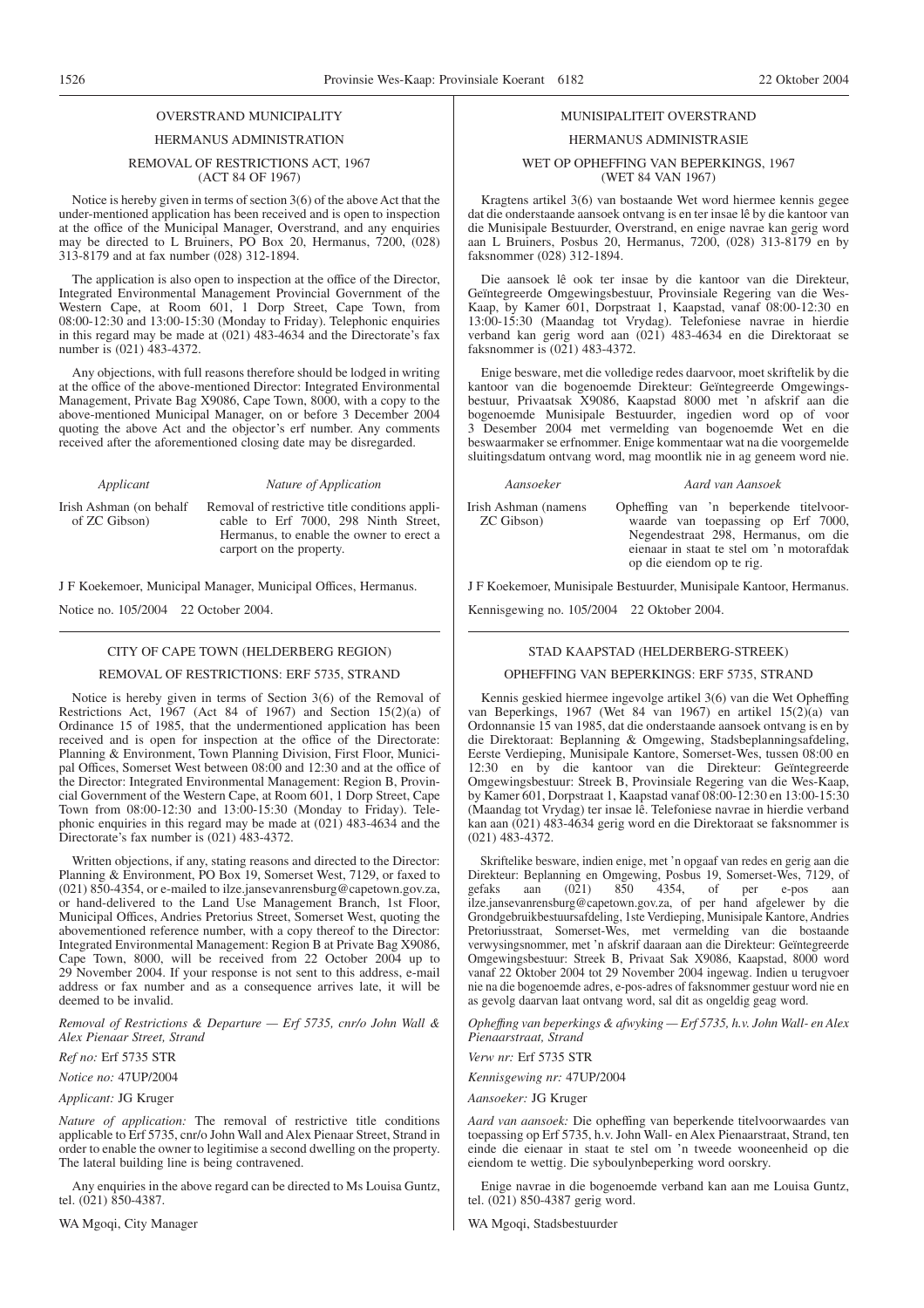#### REMOVAL OF RESTRICTIONS: ERF 4415, SOMERSET WEST

Notice is hereby given in terms of Section 3(6) of the Removal of Restrictions Act, 1967 (Act 84 of 1967) and Section 15(2)(a) of Ordinance 15 of 1985, that the undermentioned application has been received and is open for inspection at the office of the Directorate: Planning & Environment, Town Planning Division, First Floor, Municipal Offices, Somerset West between 08:00 and 12:30 and at the office of the Director: Integrated Environmental Management: Region B, Provincial Government of the Western Cape, at Room 601, 1 Dorp Street, Cape Town from 08:00-12:30 and 13:00-15:30 (Monday to Friday). Telephonic enquiries in this regard may be made at (021) 483-4634 and the Directorate's fax number is (021) 483-4372.

Written objections, if any, stating reasons and directed to the Director: Planning & Environment, PO Box 19, Somerset West 7129, or faxed to (021) 850-4354, or e-mailed to ilze.jansevanrensburg@capetown.gov.za, or hand-delivered to the Land Use Management Branch, 1st Floor, Municipal Offices, Andries Pretorius Street, Somerset West, quoting the abovementioned reference number, with a copy thereof to the Director: Integrated Environmental Management: Region B at Private Bag X9086, Cape Town, 8000, will be received from 22 October 2004 up to 29 November 2004. If your response is not sent to this address, e-mail address or fax number and as a consequence arrives late, it will be deemed to be invalid.

*Removal of Restrictions & Departure — Erf 4415, 37 Nerina Avenue, Somerset West*

*Ref no:* Erf 4415 SW

*Notice no:* 48UP/2004

*Applicant:* PJ Scholtz

*Nature of application:* The removal of a restrictive title condition applicable to Erf 4415, 37 Nerina Avenue, Somerset West in order to enable the owner to construct a second dwelling (''granny flat'') on the property.

Any enquiries in the above regard can be directed to Mr Robert Fooy, tel. (021) 850-4370.

WA Mgoqi, City Manager

#### CITY OF CAPE TOWN (TYGERBERG REGION)

#### REMOVAL OF RESTRICTIONS: ERF 1489, PAROW

Notice is hereby given in terms of Section 3(6) of the Removal of Restrictions Act, 1967 (Act 84 of 1967) that the undermentioned application has been received and is open to inspection at PG:WC, Room 601(E), 27 Wale Street, Cape Town from 08:00-12:30 and 13:30-15:30 (Monday to Friday) and in Room 313, Third Floor, Parow Municipal Offices, Voortrekker Road, Parow. Any objections, with full reasons, should be lodged in writing at the office of the abovementioned Director: Land Development Management, Private Bag X9086, Cape Town, 8000, with a copy to the City Manager: City of Cape Town: Tygerberg Administration: Central Service Area, PO Box 11, Parow 7500 on or before 29 November 2004, quoting the above Act and the objector's erf number. Any comment received after the aforementioned closing date may be disregarded.

*Applicant:* Blignaut & Rommelaere (on behalf of JP Tenner)

*Nature of application:* Removal of restrictive title conditions applicable to Erf 1489, De Grendel Road, Parow, to enable the owner to develop the property with a Sectional Title Group Housing Scheme, consisting of 4 (four) residential dwelling units. (T/CE 18/6/13/7)

WA Mgoqi, City Manager

22 October 2004

#### STAD KAAPSTAD (HELDERBERG-STREEK)

## OPHEFFING VAN BEPERKINGS: ERF 4415, SOMERSET-WES

Kennis geskied hiermee ingevolge artikel 3(6) van die Wet Opheffing van Beperkings, 1967 (Wet 84 van 1967) en artikel 15(2)(a) van Ordonnansie 15 van 1985, dat die onderstaande aansoek ontvang is en by die Direktoraat: Beplanning & Omgewing, Stadsbeplanningsafdeling, Eerste Verdieping, Munisipale Kantore, Somerset-Wes, tussen 08:00 en 12:30 en by die kantoor van die Direkteur: Geïntegreerde Omgewingsbestuur: Streek B, Provinsiale Regering van die Wes-Kaap, by Kamer 601, Dorpstraat 1, Kaapstad vanaf 08:00-12:30 en 13:00-15:30 (Maandag tot Vrydag) ter insae lê. Telefoniese navrae in hierdie verband kan aan (021) 483-4634 gerig word en die Direktoraat se faksnommer is (021) 483-4372.

Skriftelike besware, indien enige, met 'n opgaaf van redes en gerig aan die Direkteur: Beplanning en Omgewing, Posbus 19, Somerset-Wes, 7129, of gefaks aan (021) 850 4354, of per e-pos aan ilze.jansevanrensburg@capetown.gov.za, of per hand afgelewer by die Grondgebruikbestuursafdeling, 1ste Verdieping, Munisipale Kantore, Andries Pretoriusstraat, Somerset-Wes, met vermelding van die bostaande verwysingsnommer, met 'n afskrif daarvan aan die Direkteur: Geïntegreerde Omgewingsbestuur: Streek B, Privaat Sak X9086, Kaapstad, 8000 word vanaf 22 Oktober 2004 tot 29 November 2004 ingewag. Indien u terugvoer nie na die bogenoemde adres, e-pos-adres of faksnommer gestuur word nie en as gevolg daarvan laat ontvang word, sal dit as ongeldig geag word.

*Opheffıng van beperkings & afwyking — Erf 4415, Nerinalaan 37, Somerset-Wes*

*Verw nr:* Erf 4415 SW

*Kennisgewing nr:* 48UP/2004

*Applikant:* PJ Scholtz

*Aard van aansoek:* Die opheffing van 'n beperkende titelvoorwaarde van toepassing op Erf 4415, Nerinalaan 37, Somerset-Wes, ten einde die eienaar in staat te stel om 'n tweede wooneenheid (''oumawoonstel'') op die eiendom op te rig.

Enige navrae in die bogenoemde verband kan aan mnr Robert Fooy, tel. (021) 850-4370 gerig word.

WA Mgoqi, Stadsbestuurder

#### STAD KAAPSTAD (TYGERBERG-STREEK)

#### OPHEFFING VAN BEPERKINGS: ERF 1489, PAROW

Kragtens artikel 3(6) van die Wet op Opheffing van Beperkings, 1967 (Wet 84 van 1967) word hiermee kennis gegee dat onderstaande aansoek deur die PG:WK ontvang is en ter insae lê by kamer 601 (E), Waalstraat 27, Kaapstad vanaf 08:00-12:30 en 13:30-15:30 (Maandag tot Vrydag) en in Kamer 317, Derde Verdieping, Parow Munisipale Kantoor, Voortrekkerweg, Parow. Enige besware, met die volledige redes daarvoor, moet skriftelik by die kantoor van die bogenoemde Direkteur: Grondontwikkelingsbestuur, Privaat Sak X9086, Kaapstad, 8000, met 'n afskrif aan die Stadsbestuurder: Stad Kaapstad: Tygerberg Administrasie: Diensarea Sentraal, Posbus 11, Parow, 7500 ingedien word op of voor 29 November 2004 met vermelding van bogenoemde Wet en beswaarmaker se erfnommer. Enige kommentaar wat na die voorgemelde sluitingsdatum ontvang word, mag moontlik nie in ag geneem word nie.

*Aansoeker:* Blignaut & Rommelaere (namens JP Tenner)

*Aard van aansoek:* Opheffing van beperkende titelvoorwaardes van toepassing op Erf 1489, De Grendelweg, Parow ten einde die eienaar in staat te stel om die eiendom te ontwikkel met 'n Deeltitelgroepsbehuisingskema wat uit 4 (vier) residensiële wooneenhede bestaan. (T/CE 18/6/13/7)

WA Mgoqi, Stadsbestuurder

22 Oktober 2004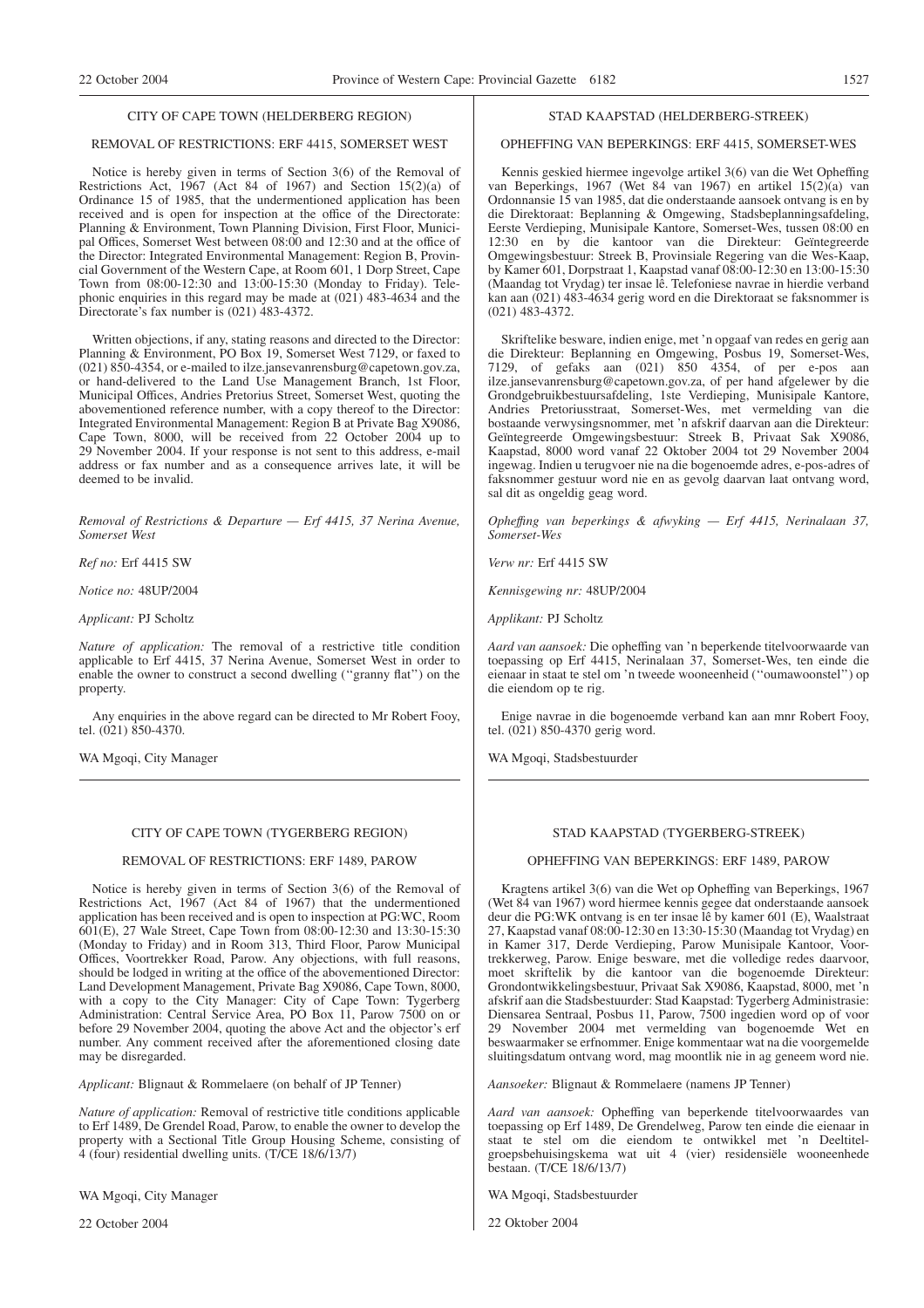## CITY OF CAPE TOWN (SOUTH PENINSULA REGION)

#### REMOVAL OF RESTRICTIONS AND DEPARTURES: ERF 36, CONSTANTIA

(1) *Removal of Restrictions Act, 1967 (Act 84 of 1967)*

Notice is hereby given in terms of Section 3(6) of the above Act, that the undermentioned application has been received and is open to inspection at the office of the City Manager, City of Cape Town, 1st Floor, 3 Victoria Road, Plumstead from 08:00-12:30 (Monday to Friday), enquiries: Ms D Samaai (tel. (021) 710-8249). This application is also open for inspection at the offices of the Director: Integrated Environmental Management, Region B1, Provincial Government of the Western Cape, 6th Floor, Room 601, Utilitas Building, 1 Dorp Street, Cape Town from 08:00-12:30 and 13:00-15:30 (Monday to Friday). Telephonic enquiries in this regard may be made at (021) 483-4634 and the Directorate's fax number is (021) 483-4372.

Any objections, with full reasons, should be lodged in writing at the office of the abovementioned Director: Integrated Environmental Management, Region B1 at Private Bag X9086, Cape Town, 8000, with a copy to the abovementioned City Manager at Private Bag X5, Plumstead, 7800 or forwarded to fax (021) 710-8283 on or before 29 November 2004, quoting the above Act and the objector's erf number. Any comments received after the aforementioned closing date may be disregarded.

*Applicant:* A Geach (on behalf of the Seven Plus Trust)

*Ref:* E17/2/2/2/AC 10/ERF 36 (PAWC)

*Nature of application:* Removal of restrictive title conditions applicable to Erf 36, Hohenhort Avenue, Constantia to enable the owners to erect a second dwelling (''granny flat'') on the property.

(2) *Land Use Planning Ordinance no 15 of 1985*

Notice is hereby given in terms of Section 15(2) of the Land Use Planning Ordinance of 1985 that the undermentioned application is being considered. Opportunity is given for public participation in respect of proposals under consideration by the Council. Any comment or objection together with reasons, must be lodged in writing, preferably by registered mail, with reference quoted, to the City Manager, Private Bag X5, Plumstead, 7801 or forwarded to fax (021) 710-8283 by no later than 29 November 2004.

Details are available for inspection from 08:00-12:30 at the City of Cape Town, 1st Floor, 3 Victoria Road, Plumstead, 7800 (tel. (021) 710-8249). Enquiries: D Samaai.

*Property:* Erf 36, Hohenhort Avenue, Constantia as shown on locality plan no: SPM-CON-1076.

*Nature of application:* Departure to erect a second dwelling (''granny flat") on the property.

#### *Ref:* LUM/16/36

In terms of Section 21(4) of the Municipal Systems Act, Act 32 of 2000 any person who cannot write may come during office hours to the above office and will be assisted to transcribe his/her comment or representations.

#### STAD KAAPSTAD (SUIDSKIEREILAND-STREEK)

#### OPHEFFING VAN BEPERKINGS EN AFWYKINGS: ERF 36, CONSTANTIA

(1) *Wet op die Opheffıng van Beperkings, 1967 (Wet 84 van 1967)*

Kennis geskied hiermee ingevolge artikel 3(6) van die bogenoemde wet dat die ondergenoemde aansoek ontvang is en ter insae beskikbaar is by die kantoor van die Stadsbestuurder, Stad Kaapstad, Eerste Verdieping, Victoriaweg 3, Plumstead tussen 08:30-12:30 (Maandag tot Vrydag). Navrae: me D Samaai, tel. (021) 710-8249). Hierdie aansoek is ook ter insae beskikbaar by die kantoor van die Direkteur: Geïntegreerde Omgewingsbestuur, Streek B1, Wes-Kaapse Provinsiale Regering, 6de Verdieping, Kamer 601, Utilitasgebou, Dorpstraat 1, Kaapstad, van 08:00-12:30 en 13:00-15:30 (Maandag tot Vrydag). Telefoniese navrae kan gerig word aan (021) 483-4634 en die direktoraat se faksnommer is (021) 483-4372.

Enige besware, met volledige redes, moet skriftelik ingedien word by die kantoor van die bogenoemde Direkteur: Geïntegreerde Omgewingsbestuur: Streek B1, Privaat Sak X9086, Kaapstad, 8000, met 'n afskrif aan die bogenoemde Stadsbestuurder by Privaat Sak X5, Plumstead, 7800 of faks (021) 710-8283, op of voor 29 November 2004 met verwysing na die bogenoemde Wet en die beswaarmaker se erfnommer. Enige kommentaar wat na die voorgenoemde sluitingsdatum ontvang word, mag buite rekening gelaat word.

*Aansoeker:* A Geach (namens die Seven Plus Trust)

*Verw:* E17/2/2/2/AC 10/ERF 36 (PAWK)

*Aard van aansoek:* Opheffing van beperkende titelvoorwaardes van toepassing op Erf 36, Hohenhortlaan, Constantia om die eienaars in staat te stel om 'n tweede woning (''oumawoonstel'') op die eiendom op te rig.

(2) *Ordonannsie op Grondgebruikbeplanning, 1985 (nr 15 van 1985)*

Kennis geskied hiermee ingevolge artikel 15(2) van die Ordonnansie op Grondgebruikbeplanning van 1985 dat die onderstaande aansoek oorweeg word. Geleentheid word gebied vir openbare deelname ten opsigte van die voorstelle wat deur die Raad oorweeg word. Enige kommentaar of beswaar, met redes en gemelde verwysing, moet skriftelik, verkieslik per aangetekende pos, ingedien word by die Stadsbestuurder, Privaat Sak X5, Plumstead, 7801 of faks (021) 710-8283 voor of op 29 November 2004.

Besonderhede is ter insae beskikbaar by die Stad Kaapstad, 1ste Verdieping, Victoriaweg 3, Plumstead (tel (021) 710-8249). Navrae: D Samaai.

*Eiendom:* Erf 36, Hohenhortlaan, Constantia soos aangetoon op liggingsplan nr: SPM-CON-1076.

*Aard van aansoek:* Afwyking om 'n tweede woning (''oumawoonstel'') op die eiendom op te rig.

*Verw:* LUM/16/36

Ingevolge artikel 21(4) van die Wet op Munisipale Stelsels, Wet 32 van 2000, mag enige persoon wat nie kan skryf nie gedurende kantoorure na die bogenoemde kantoor kom waar hy/sy gehelp sal word om sy/haar kommentaar of vertoë op skrif te stel.

WA Mgoqi, Stadsbestuurder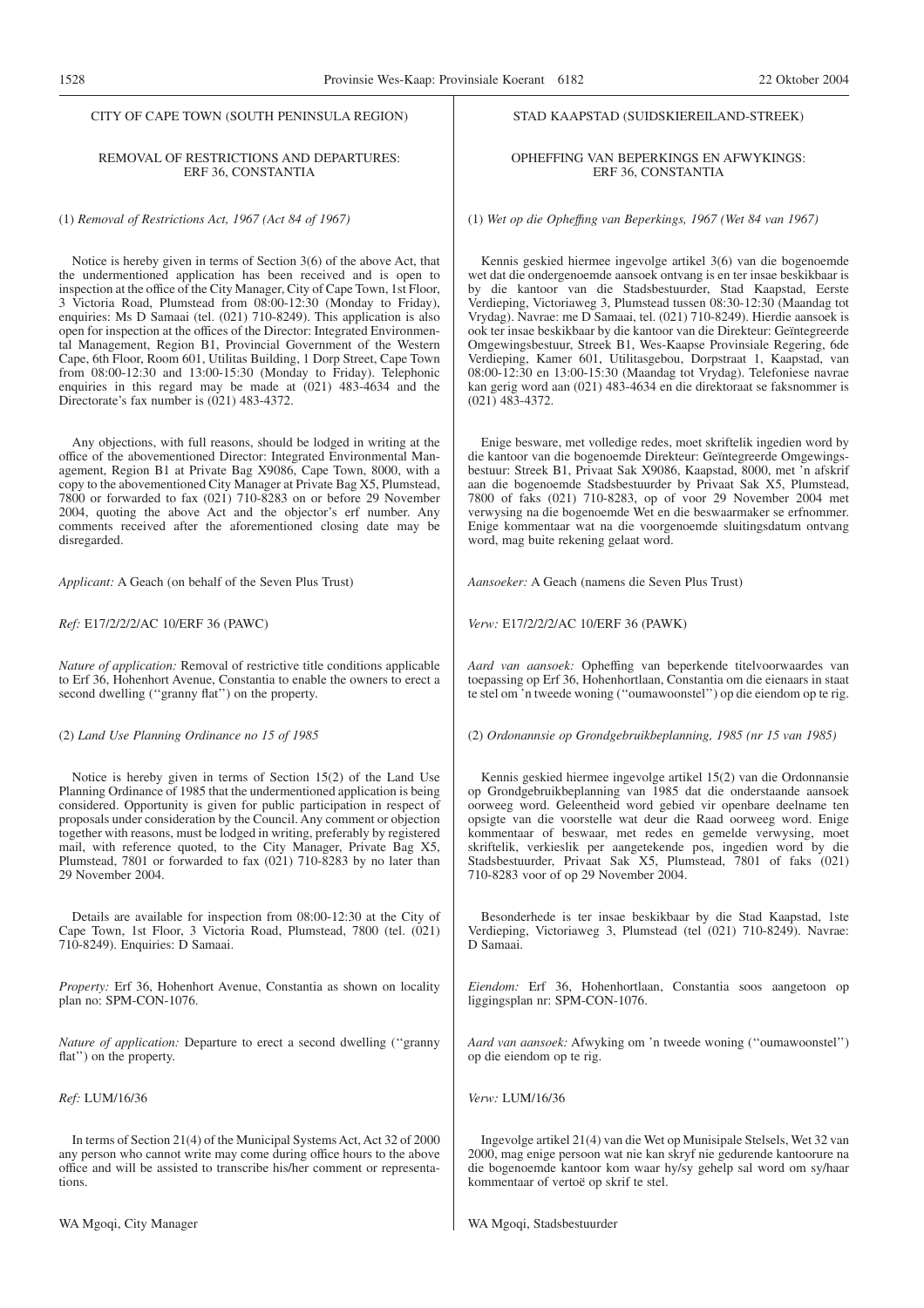#### REMOVAL OF RESTRICTIONS: ERF 7753, GOODWOOD

Notice is hereby given in terms of section 3(6) of the Removal of Restrictions Act, 1967 (Act 84 of 1967) Act that the undermentioned application has been received and is open to inspection at the office of the City Manager, Voortrekker Road, Goodwood. Any enquiries may be directed to Mr D Stevens, Town Planner, PO Box 100, Goodwood, 7459, First Floor, Municipal Offices: Goodwood, Voortrekker Road, Goodwood, Darrel.Stevens@capetown.gov.za, tel. (021) 590-1422, fax (021) 590-1420.

The application is also open to inspection at the office of the Director: Land Development Management, Provincial Government of the Western Cape, at Room 601, 27 Wale Street, Cape Town, from 08:00-12:30 and 13:00-15:30 (Monday to Friday). Telephonic enquiries in this regard may be made at (021) 483-4173 (Ms F Abrahams) and the Directorate's fax number is (021) 483-3633.

Any objections, with full reasons, should be lodged in writing at the office of the abovementioned Director: Land Development Management at Private Bag X9086, Cape Town, 8000, with a copy to the abovementioned City Manager (Attention: Mr M Jones) on or before 29 November 2004, quoting the above Act and the objector's erf number. Any comments received after the aforementioned closing date may be disregarded.

#### *Applicant:* JJ & SW Biermann

*Nature of application:* Removal of restrictive title conditions applicable to Erf 7753, 65 Van Rensburg Road, Goodwood, to enable the owners to erect a second dwelling unit (granny flat) on the property. The building lines will be encroached. (File no. W18/6/1/134)

WA Mgoqi, City Manager

22 October 2004

# CITY OF CAPE TOWN (TYGERBERG REGION)

#### REMOVAL OF RESTRICTIONS AND SUBDIVISION: ERF 23777, FABRIEK STREET, BELLVILLE SOUTH INDUSTRIAL AREA, BELLVILLE

Notice is hereby given in terms of section 3(6) of the Removal of Restrictions Act, 1967 (Act 84 of 1967) that the undermentioned application has been received and is open to inspection at the office of the Area Planner: East, Tygerberg Area: Town Planning, Bellville Municipal Offices, Voortrekker Road, Bellville (PO Box 2, Bellville, 7535). Enquiries may be directed to Miss A Abrahams, tel. (021) 918-2070.

The application is also open to inspection at the office of the Director: Land Development Management, Provincial Administration of the Western Cape, at Room 601, 27 Wale Street, Cape Town from 08:00-12:30 and 13:00-15:30 (Monday-Friday). Telephonic enquiries in this regard may be made to Mr M Abrahams, tel. (021) 483-8788 and the Directorate's fax number is (021) 483-3633.

Any objections, with full reasons, should be lodged in writing at the office of the abovementioned Director: Land Development Management, Private Bag X9086, Cape Town, 8000, with a copy to the abovementioned local authority, on or before 19 November 2004, quoting the above Act and the objector's erf number. Any comments received after the aforementioned closing date may be disregarded.

#### *Applicant:* Praktiplan on behalf of Messrs Filius Sapientis (Pty) Ltd

*Nature of application:* Removal of restrictive title conditions applicable to Erf 23777, Fabriek Street, Bellville South Industrial, to allow the owners to subdivide the property into two portions, Portion  $A \pm 2.370$  m<sup>2</sup> and Remainder  $\pm 7909$  m<sup>2</sup>. The properties are to be utilised for industrial purposes.

Notice is also hereby given in terms of the Land Use Planning Ordinance, 1985 (Ordinance 15 of 1985), that an application has been received for the subdivision of the property as set out above. Further detail is available on appointment from Miss A Abrahams, Municipal Offices, Voortrekker Road, Bellville (tel. (021) 918-2070) during normal office hours. Any objections to the proposed use, should be fully motivated and lodged in writing to the Area Planner: East, Municipal Building, Voortrekker Road, Bellville (PO Box 2, Bellville 7535) not later than 19 November 2004.

WA Mgoqi, City Manager

22 October 2004

#### STAD KAAPSTAD (TYGERBERG-STREEK)

#### OPHEFFING VAN BEPERKINGS: ERF 7753, GOODWOOD

Kragtens artikel 3(6) van die Wet op Opheffing van Beperkings, 1967 (Wet 84 van 1967) word hiermee kennis gegee dat die onderstaande aansoek ontvang is en ter insae lê by die kantoor van die Stadsbestuurder, Voortrekkerweg, Goodwood. Enige navrae kan gerig word aan mnr D Stevens, Stadsbeplanner, Posbus 100, Goodwood, 7459, Eerste Verdieping, Munisipale Kantore: Goodwood, Darrel.Stevens@capetown.co.za, tel. (021) 590-1422, faks (021) 590-1420.

Die aansoek lê ook ter insae by die kantoor van die Direkteur: Grondontwikkelingsbestuur, Provinsiale Regering van die Wes-Kaap, by Kamer 601, Waalstraat 27, Kaapstad, vanaf 08:00-12:30 en 13:00-15:30 (Maandag tot Vrydag). Telefoniese navrae in hierdie verband kan gerig word aan me F Abrahams (021) 483-4173 en die Direktoraat se faksnommer is (021) 483-3633.

Enige besware, met die volledige redes daarvoor, moet skriftelik by die kantoor van die bogenoemde Direkteur: Grondontwikkelingsbestuur, Privaat Sak X9086, Kaapstad, 8000, met 'n afskrif aan die bogenoemde Stadsbestuurder (aandag: mnr M Jones), ingedien word op of voor 29 November 2004 met vermelding van die bogenoemde Wet en die beswaarmaker se erfnommer. Enige kommentaar wat na die voorgemelde sluitingsdatum ontvang word, mag moontlik nie in ag geneem word nie.

*Aansoeker:* JJ & SW Biermann

*Aard van aansoek:* Opheffing van beperkende titelvoorwaardes van toepassing op Erf 7753, Van Rensburgstraat 65, Goodwood ten einde die eienaars in staat te stel om 'n tweede wooneenheid (oumawoonstel) op die eiendom op te rig. Die boulyne sal oorskry word. (Lêer nr. W18/6/1/134).

WA Mgoqi, Stadsbestuurder

22 Oktober 2004

# STAD KAAPSTAD (TYGERBERG-STREEK)

#### OPHEFFING VAN BEPERKINGS EN ONDERVERDELING: ERF 23777, FABRIEKSTRAAT, BELLVILLE-SUID INDUSTRIËLE GEBIED, BELLVILLE

Kragtens artikel 3(6) van die Wet op Opheffing van Beperkings, 1967 (Wet 84 van 1967) word hiermee kennis gegee dat die onderstaande aansoek ontvang is en ter insae lê by die kantoor van die Areabeplanner: Oos, Stadsbeplanning, Tygerberg Area, Bellville Munisipale Kantore, Voortrekkerweg, Bellville (Posbus 2, Bellville, 7535). Navrae kan gerig word aan mej A Abrahams, tel. (021) 918-2070.

Die aansoek lê ook ter insae by die Kantoor van die Direkteur, Grondontwikkelingsbestuur, Provinsiale Administrasie van die Wes-Kaap, by Kamer 601, Waalstraat 27, Kaapstad, vanaf 08:00-12:30 en 13:00-15:30 (Maandag tot Vrydag). Telefoniese navrae in die verband kan gerig word aan mnr M Abrahams, tel. (021) 483-8788 en die Direktoraat se faksnommer is (021) 483-3633.

Enige besware, met die volledige redes daarvoor, moet skriftelik by die kantoor van die bogenoemde Direkteur: Grondontwikkelingsbestuur, Privaat Sak X9086, Kaapstad, 8000 met 'n afskrif aan die bogenoemde plaaslike owerheid, ingedien word op of voor 19 November 2004. Enige kommentaar wat na die voorgemelde sluitingsdatum ontvang word, mag moontlik nie in ag geneem word nie.

*Aansoeker:* Praktiplan namens Filius Sapientis (Edms) Beperk

*Aard van aansoek:* Opheffing van beperkende titelvoorwaardes van toepassing op Erf 23777, Fabriekstraat, Belville-Suid Industrieel, ten einde die eienaars in staat te stel om die eiendom in twee gedeeltes te onderverdeel, gedeelte A,  $\pm$  2 370 m<sup>2</sup> en restant  $\pm$  7 909 m<sup>2</sup>. Die eiendomme word vir nywerheidsdoeleindes aangewend.

Kennis geskied ook hiermee ingevolge die Ordonnansie op Grondgebruikbeplanning, 1985 (Ordonnansie 15 van 1985), dat 'n aansoek ontvang is om die onderverdeling van die eiendom soos hierbo vermeld. Nadere besonderhede is gedurende kantoorure volgens afspraak by mej A Abrahams, Munisipale Kantore, Bellville (tel. (021) 918-2070) verkrygbaar. Enige besware teen die voorgestelde gebruik, met die volledige redes daarvoor, moet skriftelik ingedien word by die kantoor van die Areabeplanner: Oos, Voortrekkerweg, Bellville (Posbus 2, Bellville, 7535), teen nie later nie as 19 November 2004.

WA Mgoqi, Stadsbestuurder

22 Oktober 2004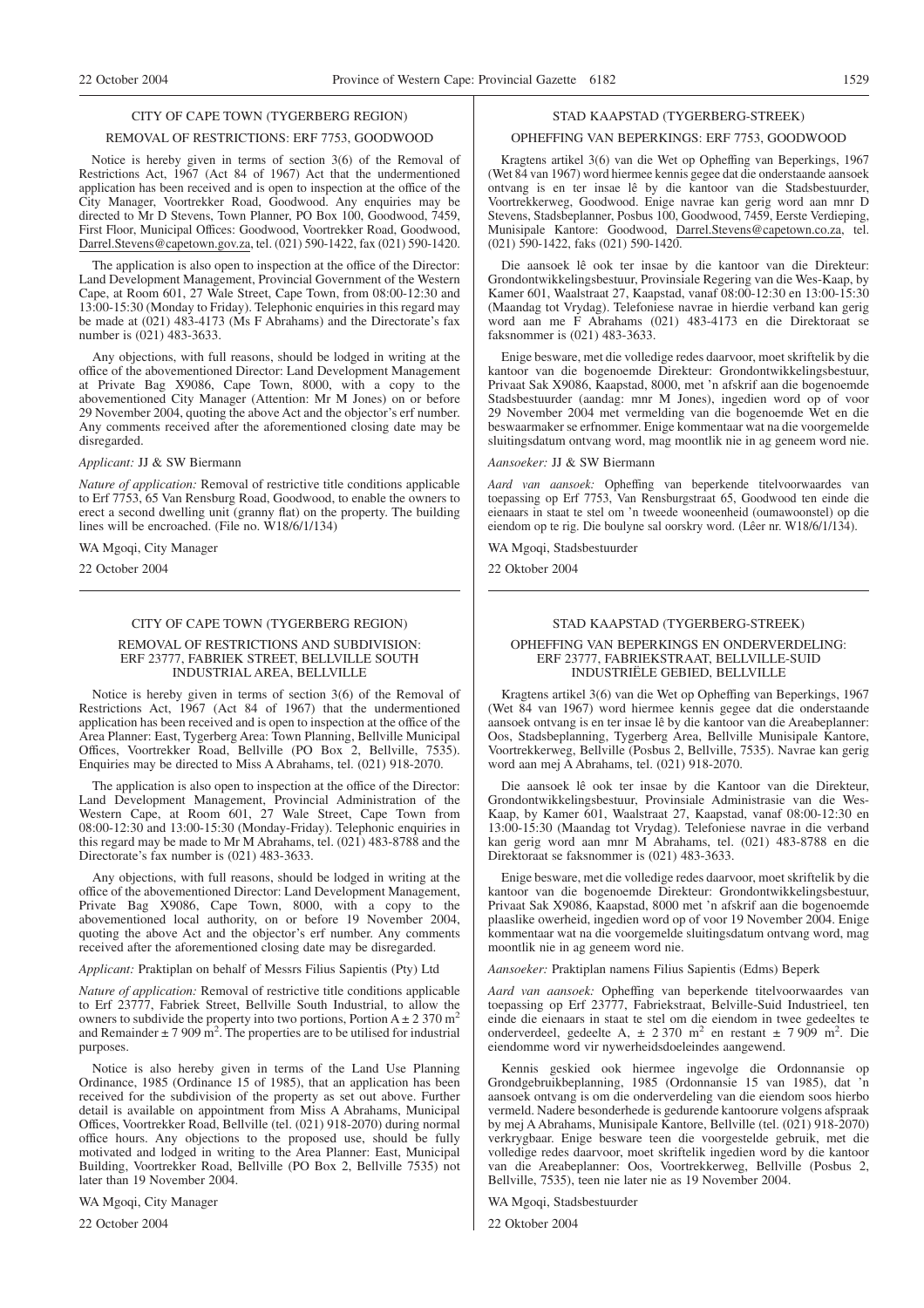#### CITY OF CAPE TOWN (CAPE TOWN REGION)

#### REMOVAL OF RESTRICTIONS AND DEPARTURES: ERF 1125, CAMPS BAY

Notice is hereby given in terms of Section 3(6) of the Removal of Restrictions Act No 84 of 1967 and Section 15 of the Land Use Planning Ordinance No 15 of 1985 that the undermentioned application has been received and is open for inspection at the office of the Manager: Land Use Management, City of Cape Town, 14th Floor, Civic Centre, Hertzog Boulevard, Cape Town, from 08:30 to 12:30 (Monday to Friday) and at the office of the Director: Integrated Environmental Management (Region B2), Department of Environmental Affairs & Development Planning, Provincial Government of the Western Cape, at Room 604, 1 Dorp Street, Cape Town from 08:00-12:30 and 13:00-15:30 (Monday to Friday). Any objections or comments with full reasons, must be lodged in writing at the office of the abovementioned Director: Land Development Management, Private Bag X9086, Cape Town, 8000, with a copy to the Manager: Land Use Management, City of Cape Town, PO Box 4529, Cape Town, 8000, or faxed to (021) 421-1963 on or before the closing date, quoting, the above Act and Ordinance, the belowmentioned reference number, and the objector's erf and phone numbers and address. Objections and comments may also be hand-delivered to the abovementioned street addresses by no later than the closing date. If your response is not sent to these addresses and/or fax number, and if, as a consequence it arrives late, it will be deemed to be invalid. For any further information contact C Goslett, tel. (021) 400-2466.

The closing date for objections and comments is 22 November 2004.

*Erf 1125, Camps Bay*

*File ref:* LM 1673 (60881)

*Applicant:* T Geh Architects

*Erf:* 1125 Camps Bay

*Address:* 14 Ingleside Road

*Nature of application:* Removal of a restrictive title condition applicable to Erf  $1125$  for the conversion of the existing house into a three storey building with a granny flat on the lower ground floor and a single dwelling on the upper ground and a new first floor level. The existing single garage will be widened to accommodate three cars.

*Departures required*

Section 27(1): To permit a second dwelling unit.

Section 47(1): The garage setback will be 1,7 m in lieu of 4,5 m from Ingleside Road.

Section 54(2): The first floor with overlooking features setback 2,200 m in lieu of 3,248 m from the North East Boundary.

WA Mgoqi, City Manager

22 October 2004

#### STAD KAAPSTAD (KAAPSTAD-STREEK)

#### OPHEFFING VAN BEPERKINGS EN AFWYKINGS: ERF 1125, KAMPSBAAI

Kennis geskied hiermee ingevolge artikel 3(6) van die Wet op Opheffing van Beperkings (Wet 84/1967) en artikel 15 van die Ordonnansie op Grondgebruikbeplanning (nr 15 van 1985) dat die onderstaande aansoek ontvang is en van 08:00-12:30 (Maandag tot Vrydag) ter insae beskikbaar is by die kantoor van die Bestuurder: Grondgebruikbestuurtak, Stad Kaapstad, 14de Verdieping, Toringblok, Burgersentrum, Hertzog-boulevard 12, Kaapstad, 8001, en by die kantoor van die Direkteur: Geïntegreerde Omgewingsbestuur (Streek B2), Departement Omgewingsake en Ontwikkelingsbeplanning, Provinsiale Regering van die Wes-Kaap, in Kamer 604, Dorpstraat 1, Kaapstad vanaf 08:00-12:30 en 13:00-15:30 (Maandag tot Vrydag). Enige besware of kommentaar, met die volledige redes daarvoor, moet skriftelik ingedien word by die kantoor van bogenoemde Direkteur: Grondontwikkelingsbestuur, Privaat Sak X9086, Kaapstad, 8000, met 'n afskrif aan die kantoor van die Bestuurder: Grondbestuurstak, Stad Kaapstad, Posbus 4529, Kaapstad, 8000 of gefaks na (021) 421-1963 voor of op die sluitingsdatum, met vermelding van bogenoemde Wet en die beswaarmaker se erf- en telefoonnommer en adres. Besware en kommentaar kan ook per hand afgelewer word by bogenoemde straatadresse teen nie later nie as die sluitingsdatum. Indien u reaksie nie na hierdie adresse en/of faksnommer gestuur word nie en gevolglik laat ontvang word, sal dit ongeldig geag word. Om nadere besonderhede, skakel C Goslett, tel. (021) 400-2466.

Die sluitingsdatum vir besware en kommentaar is 22 November 2004.

*Erf 1125, Kampsbaai*

*Lêer verw:* LM 1673 (60881)

*Aansoeker:* T Geh Argitekte

*Erf:* 1125 Kampsbaai

*Adres:* Inglesideside 14

*Aard van aansoek:* Opheffing van beperkende titelvoorwaarde van toepassing op Erf 1125 met die oog op die omskepping van die bestaande huis in 'n drieverdiepinggebou met 'n oumawoonstel op die laergrondverdieping en 'n enkel woning op die laer-grondverdieping en 'n enkel woning op die hoër verdieping en 'n nuwe eersteverdieping-vlak. Die bestaande enkelmotorhuis sal verbreed word om vir drie motors voorsiening te maak.

*Afwykings verlang*

Artikel 27(1): Om 'n tweede wooneenheid toe te laat.

Artikel 47(1): Die inspringing ten opsigte van die motorhuis sal 1,7 m in plaas van 4,5 m vanaf Inglesideweg wees.

Artikel 54 (2): Die inspringing ten opsigte van die eerste verdieping met uitkykkenmerke sal 2,200 m in plaas van 3,248 m vanaf die noordoostelike grens wees.

WA Mgoqi, Stadsbestuurder

22 Oktober 2004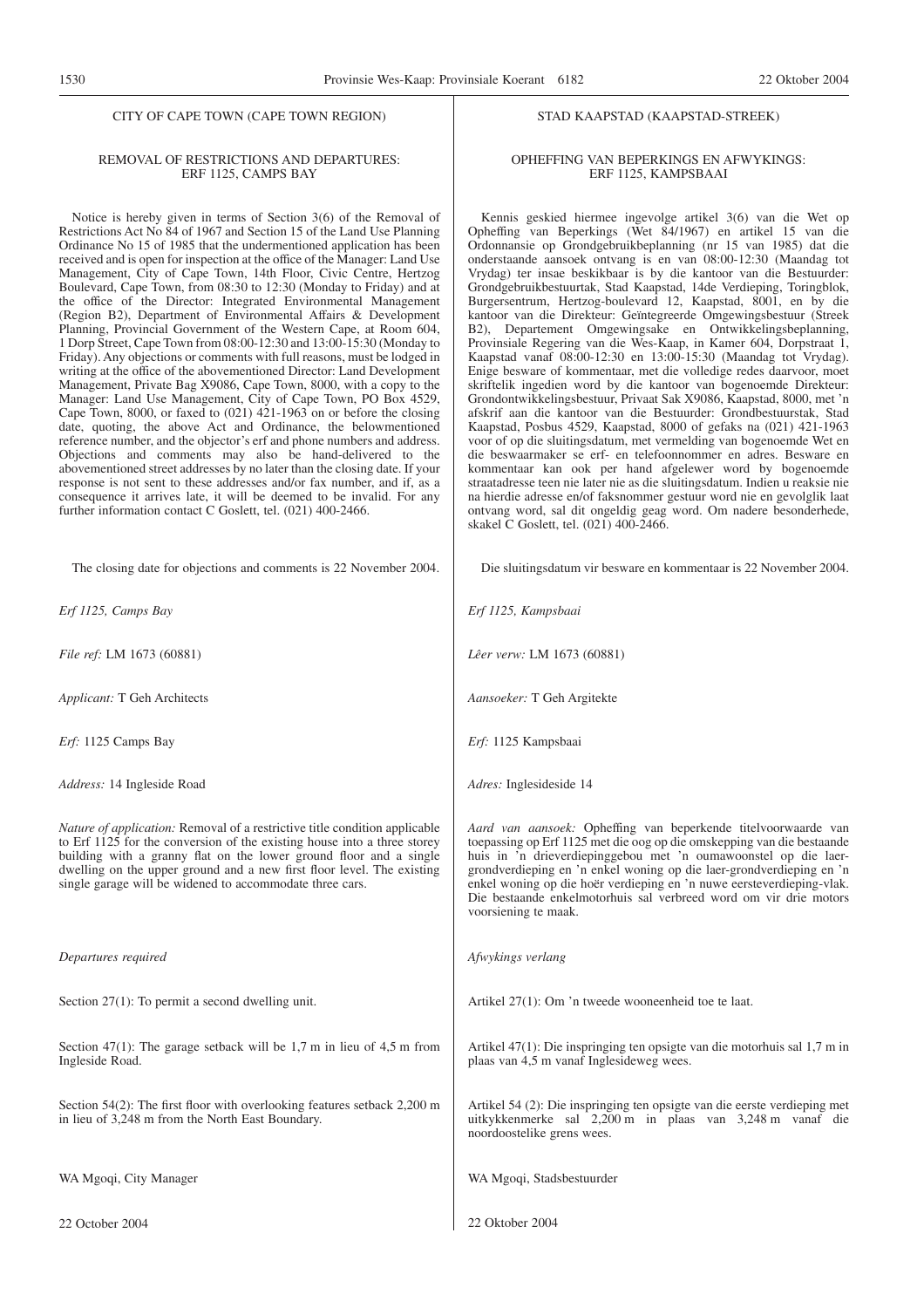### **TENDERS**

**N.B.** Tenders for commodities/services, the estimated value of which exceeds R20 000, are published in the Government Tender Bulletin, which is obtainable from the Government Printer, Private Bag X85, Pretoria, on payment of a subscription.

# BERG RIVER MUNICIPALITY

#### APPLICATION FOR REZONING: ERF 1351, PORTERVILLE

#### LAND USE PLANNING ORDINANCE, 1985 (ORDINANCE 15 OF 1985)

Notice is hereby given in terms of Section 24 of the Land Use Planning Ordinance, 1985 (Ordinance 15 of 1985) that the undermentioned application has been received and is open to inspection at the office of the Municipal Manager, Berg River Municipality and any enquiries may be directed to Mr. W. Wagener, Head Planning and Development, P.O. Box 60 (13 Church Street) Piketberg 7320 at tel (022) 9131126 or fax (022) 9131380.

Any objections, with full reasons therefore, must be lodged in writing at the office of the Municipal Manager on or before 22 November 2004, quoting the above Ordinance and the objector's erf number.

*Applicant:* De Villiers Van Zyl Attorneys on behalf of Behm Family Trust

*Nature of application:* Rezoning of erf 1351, Porterville (Voortrekker Street) from Residential zone I to Business zone I in order to use the existing building for offices.

MN 83/2004 22 October 2004 10890

# BERG RIVER MUNICIPALITY

# APPLICATION FOR SUBDIVISION: ERF 20, PIKETBERG

#### LAND USE PLANNING ORDINANCE, 1985 (ORDINANCE 15 OF 1985)

Notice is hereby given in terms of Section 24 of the Land Use Planning Ordinance, 1985 (Ordinance 15 of 1985) that the undermentioned application has been received and is open to inspection at the office of the Municipal Manager, Berg River Municipality and any enquiries may be directed to Mr. W. Wagener, Head Planning and Development, P.O. Box 60 (13 Church Street) Piketberg 7320 at tel. (022) 9131126 or fax (022) 9131380.

Any objections, with full reasons therefore, must be lodged in writing at the office of the Municipal Manager on or before 22 November 2004, quoting the above Ordinance and the objector's erf number.

*Applicant* CK Rumboll & partners on behalf of Mr. J. Ellis

*Nature of applicatian:* Subdivision of erf 20, Piketberg (Kloof Street) into two portions (Portion A approximately 1947 m<sup>2</sup> and Remainder approximately  $1.050 \text{ m}^2$ ) in order to sell the subdivided portions separately for residential purposes.

MN 86/2004 22 October 2004 10891

# **TENDERS**

**L.W.** Tenders vir kommoditeite/dienste waarvan die beraamde waarde meer as R20 000 beloop, word in die Staatstenderbulletin gepubliseer wat by die Staatsdrukker, Privaatsak X85, Pretoria, teen betaling van 'n intekengeld verkrygbaar is.

#### **NOTICES BY LOCAL AUTHORITIES KENNISGEWINGS DEUR PLAASLIKE OWERHEDE**

BERGRIVIER MUNISIPALITEIT

AANSOEK OM HERSONERING: ERF 1351, PORTERVILLE

#### ORDONNANSIE OP GRONDGEBRUIKBEPLANNING, 1985 (ORDONNANSIE 15 VAN 1985)

Kragtens Artikel 17 van die Ordonnansie op Grondgebruikbeplanning, 1985 (Ordonnansie 15 van 1985) word hiermee kennis gegee dat die onderstaande aansoek ontvang is en ter insae lê by die kantoor van die Munisipale Bestuurder, Bergrivier Munisipaliteit en enige navrae kan gerig word aan W. Wagener: Hoof Beplanning en Ontwikkeling, Posbus 60 (Kerkstraat 13), Piketberg 7320 tel. (022) 9131126 of faks (022) 9131380.

Enige besware, met die volledige redes daarvoor, moet skriftelik by die kantoor van die Munisipale Bestuurder, ingedien word op of voor 22 November 2004 met vermelding van bogenoemde Ordonnansie en die beswaarmaker as erfnommer.

*Aansoeker:* De Villiers Van Zyl Prokureurs namens Behm Familie Trust

*Aard van Aansoek:* Hersonering van erf 1351, Porterville (Voortrekkerstraat) vanaf Residensiële sone I na Sakesone I ten einde die bestaande gebou vir kantore te gebruik.

MK 83/2004 22 Oktober 2004 10890

# BERGRIVIER MUNISIPALITEIT

#### AANSOEK OM ONDERVERDELING: ERF 20, PIKETBERG

#### ORDONNANSIE OP GRONDGEBRUIKBEPLANNING, 1985 (ORDONNANSIE 15 VAN 1985)

Kragtens Artikel 24 van die Ordonnansie op Grondgebruikbeplanning, 1985 (Ordonnansie 15 van 1985) word hiermee kennis gegee dat die onderstaande aansoek ontvang is en ter insae lê by die kantoor van die Munisipale Bestuurder, Bergrivier Munisipaliteit en enige navrae kan gerig word aan W. Wagener: Hoof Beplanning en Ontwikkeling, Posbus 60 (Kerkstraat 13), Piketberg 7320 tel. (022) 9131126 of faks (022) 9131380.

Enige besware, met die volledige redes daarvoor, moet skriftelik by die kantoor van die Munisipale Bestuurder, ingedien word op of voor 22 November 2004 met vermelding van bogenoemde Ordonnansie en die beswaarmaker se erfnommer.

*Aansoeker:* CK Rumboll & Vennote namens Mnr. J. Ellis

*Aard van Aansoek:* Onderverdeling van erf 20, Piketberg (Kloofstraat) in twee gedeeltes (Gedeelte A ongeveer 1 947 m<sup>2</sup> en Restant ongeveer 1 050 m2 ) ten einde die onderverdeelde gedeeltes afsonderlik vir residensiële doeleindes te vervreem.

MK 86/2004 22 Oktober 2004 10891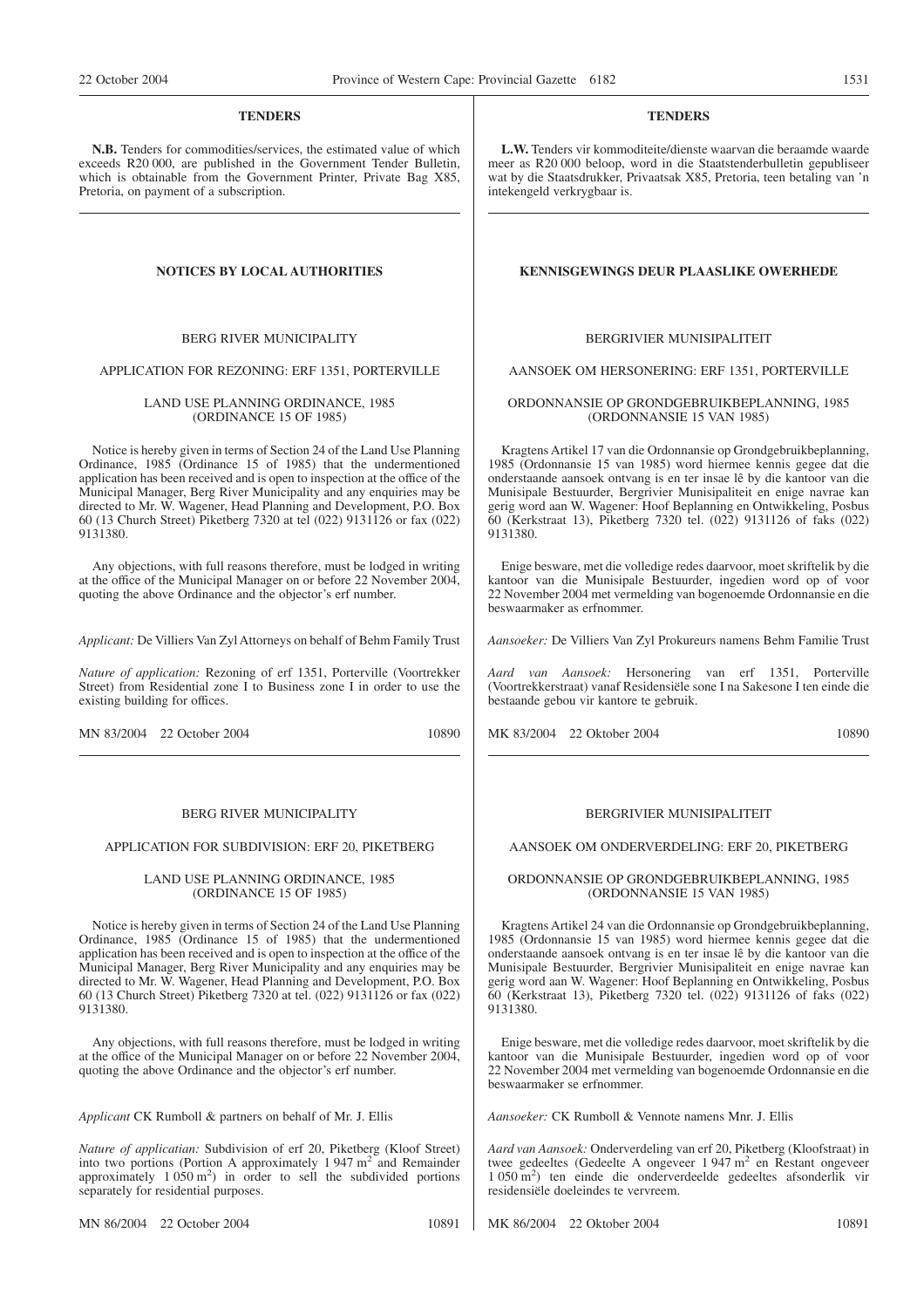# BERG RIVER MUNICIPALITY

#### APPLICATION FOR SUBDIVISION: FARM PIEKENIERSKLOOF NO 62/13, PIKETBERG

#### LAND USE PLANNING ORDINANCE, 1985 (ORDINANCE 15 OF 1985)

Notice is hereby given in terms of Section 24 of the Land Use Planning Ordinance, 1985 (Ordinance 15 of 1985) that the undermentioned application has been received and is open to inspection at the office of the Municipal Manager, Berg River Municipality and any enquiries may be directed to Mr. W. Wagener, Head Planning and Development, P.O. Box 60 (13 Church Street) Piketberg 7320 at tel (022) 9131126 or fax (022) 9131380.

Any objections, with full reasons therefore, must be lodged in writing at the office of the Municipal Manager on or before 22 November 2004, quoting the above Ordinance and the objector's erf number.

*Applicant* CK Rumboll & Partners on behalf of Mr. S. Mouton

*Nature of application:* Subdivision of the Farm Piekenierskloof No. 62/13, Piketberg into two portions (Portion A approximately 23,1 ha and Remainder approximately 63 ha). Portion A will be consolidated with Farm No. 62/14 after subdivision.

MN 85/2004 22 October 2004 10892

#### BREEDE RIVER/WINELANDS MUNICIPALITY

#### PROPOSED SUBDIVISION AND CONSOLIDATION: ERF 366, McGREGOR

In terms of section 24(2)a of the Land Use Planning Ordinance, 1985 (Ordinance 15 of 1985), notice is hereby given that an application has been received for the proposed subdivision as set out below. This application is to be submitted to Council and will be available for scrutiny at Council's Department of Planning and Economic Development (Montagu) at 3 Piet Retief Street, Montagu and the McGregor Office at Voortrekker street, McGregor. Further details are obtainable from Martin Oosthuizen (023-614 8000) during office hours.

*Applicant:* A Suskin

*Property:* Erf 366, McGregor

*Owner:* Francois Conradie Swanepoel

*Locality:* ± 2 km North East of McGregor

*Proposal:* Subdivision and consolidation

*Existing zoning:* Agricultural zone I

Written, legal and fully motivated objections/comments, if any, against the application must be lodged in writing with the undersigned on or before Monday, 22 November 2004.

Any person who cannot write may come during office hours to a place where a staff member of the municipality named in the invitation, will assist that person to transcribe that person's comments or representations. Late objections will not be considered.

N Nel, Municipal Manager, Breede River/Winelands Municipality, Private Bag X2, Ashton, 6715.

[Notice no: MK 89/2004] 22 October 2004 10894

#### BERGRIVIER MUNISIPALITEIT

#### AANSOEK OM ONDERVERDELING: PLAAS PIEKENIERSKLOOF NO 62/13 PIKETBERG

#### ORDONNANSIE OP GRONDGEBRUIKBEPLANNING, 1985 (ORDONNANSIE 15 VAN 1985)

Kragtens Artikel 24 van die Ordonnansie op Grondgebruikbeplanning, 1985 (Ordonnansie 15 van 1985) word hiermee kennis gegee dat die onderstaande aansoek ontvang is en ter insae lê by die kantoor van die Munisipale Bestuurder, Bergrivier Munisipaliteit en enige navrae kan gerig word aan W. Wagener: Hoof Beplanning en Ontwikkeling, Posbus 60 (Kerkstraat 13), Piketberg 7320 tel. (022) 9131126 of faks (022) 9131380.

Enige besware, met die volledige redes daarvoor, moet skriftelik by die kantoor van die Munisipale Bestuurder, ingedien word op of voor 22 November 2004 met vermelding van bogenoemde Ordonnansie en die beswaarmaker se erfnommer.

*Aansoeker:* CK Rumboll & Vennote namens Mnr. S. Mouton

*Aard van Aansoek:* Onderverdeling van die Plaas Piekenierskloof No. 62/13, Piketberg in twee gedeeltes (Gedeelte A ongeveer 23,1 ha en Restant ongeveer 63 ha). Na onderverdeling word gedeelte A met Plaas No. 62/14 gekonsolideer.

MK 85/2004 22 Oktober 2004 10892

## BREËRIVIER/WYNLAND MUNISIPALITEIT

#### VOORGESTELDE ONDERVERDELING EN KONSOLIDASIE: ERF 366, McGREGOR

Kennis geskied hiermee ingevolge die bepalings van artikel 24(2)a van die Ordonnansie op Grondgebruiksbeplanning, 1985 (Ordonnansie 15 van 1985) dat 'n aansoek om voorgestelde onderverdeling soos hieronder uiteengesit by die Raad voorgelê gaan word en dat dit gedurende kantoorure ter insae lê by die Departement Beplanning en Ekonomiese Ontwikkeling (Montagu) te Piet Retiefstraat 3, Montagu en die McGregor kantoor te Voortrekkerstraat, McGregor. Nadere besonderhede is gedurende kantoorure by Martin Oosthuizen (023-614 8000) beskikbaar.

*Aansoeker:* A Suskin

*Eiendom:* Erf 366, McGregor

*Eienaar:* Francois Conradie Swanepoel

*Ligging:* ± 2 km noordoos van McGregor

*Voorstel:* Onderverdeling en konsolidasie

*Huidige sonering:* Landbousone I

Skriftelike, regsgeldige en goed gemotiveerde besware/kommentaar, indien enige, kan by die ondergemelde adres ingedien word voor of op Maandag, 22 November 2004.

'n Persoon wat nie kan skryf nie kan gedurende kantoorure na 'n plek kom waar 'n personeellid van die Munisipaliteit, wat in die uitnodiging gemeld word, daardie persoon sal help om die persoon se kommentaar of vertoë af te skryf. Geen laat besware sal oorweeg word nie.

N Nel, Munisipale Bestuurder, Breërivier/Wynland Munisipaliteit, Privaatsak X2, Ashton, 6715.

[Kennisgewing nommer: MK 89/2004] 22 Oktober 2004 10894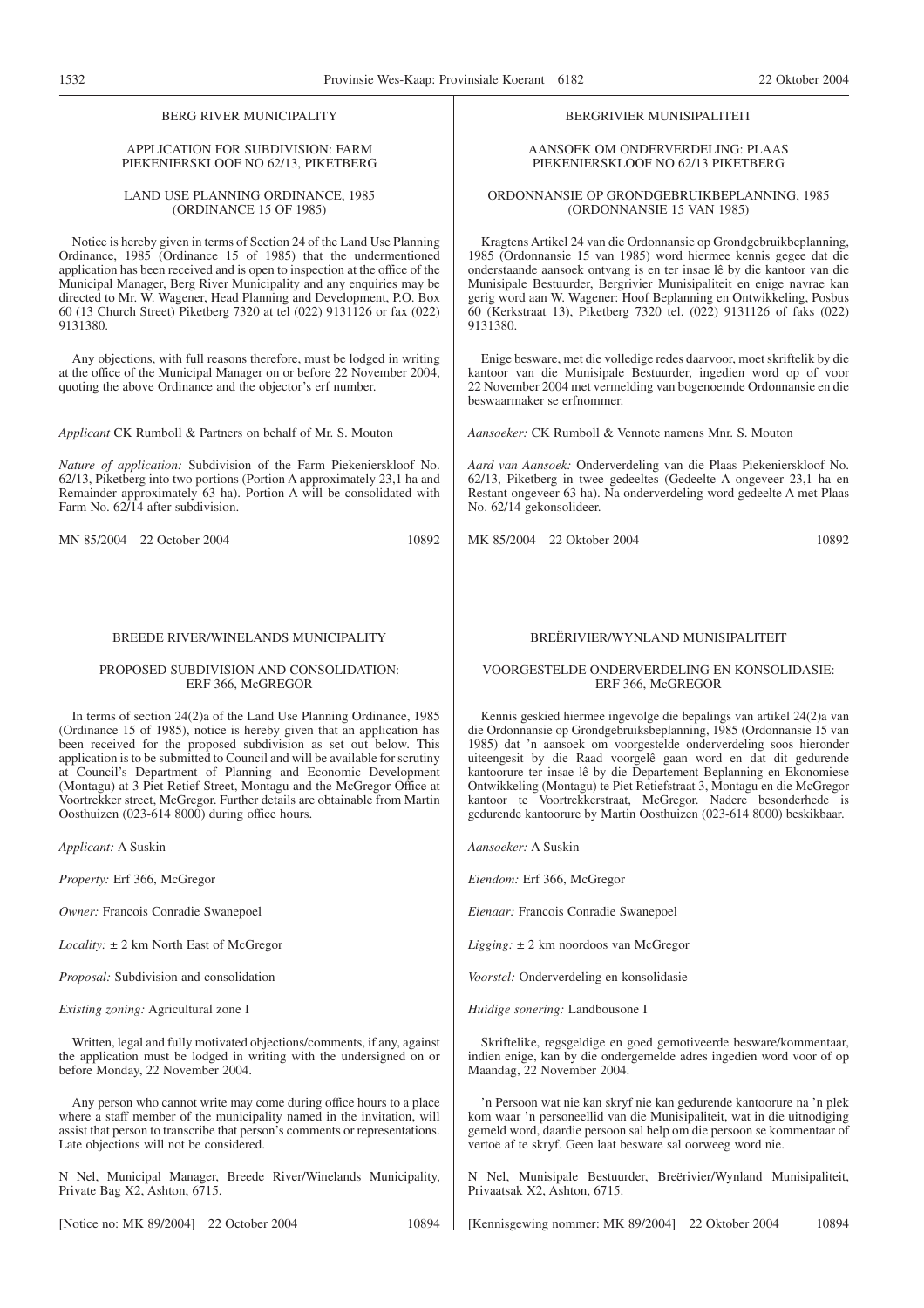#### BERG RIVER MUNICIPALITY

#### APPLICATION FOR CONSENT USE: ERF 1418, **PIKETBERG**

#### LAND USE PLANNING ORDINANCE, 1985 (ORDINANCE 15 OF 1985)

Notice is hereby given in terms of Section 24 of the Council's Zoning Scheme compiled in terms of the Land Use Planning Ordinance, 1985 (Ordinance 15 of 1985) that the undermentioned application has been received and is open to inspection at the office of the Municipal Manager, Berg River Municipality and any enquiries may be directed to Mr. W. Wagener, Head Planning and Development, P.O. Box 60 (13 Church Street), Piketberg 7320 at tel (022) 9131126 or fax (022) 9131380. Any objections, with full reasons therefore, must be lodged in writing at the office of the Municipal Manager on or before 22 November 2004, quoting the above Ordinance and the objector's erf number.

*Applicant* Jan Ellis Attorneys on behalf of Ms. Smit.

*Nature of application:* Utilisation of a portion of the dwelling house on Erf 1418, Piketberg (Pastorie Street) as offices for an insurance broker.

MN 84/2004 22 October 2004 10944

#### CAPE AGULHAS MUNICIPALITY

## APLLICATION FOR CONSENT USE: ERF 1957, OCEAN VIEW DRIVE STRUISBAAI

Notice is hereby given in terms of the Land Use Planning Ordinance, 1985 (Ordinance no. 15 of 1985) that Council has received an application for a consent use from Mr JF de Vlliers in order to establish a second dwelling on erf 1957, Struisbaai.

In terms of section 21(4) of the Local Government Act: Municipal Systems, 2000 (Act 32 of 2000) notice is hereby given that persons who cannot read or write may request that an employee at any of the reception offices of the Cape Agulhas Municipality assist in the formulation and writing of input, comments or objections.

Further particulars are available for inspection in the office of the undersigned during office hours and written objections, if any, must reach him not later than 15 November 2004

K Jordaan, Municipal Manager, P.O. Box 51, Bredasdorp, 7280.

22 October 2004 10895

#### CITY OF CAPE TOWN

#### CITY OF CAPE TOWN: MUNICIPAL ENTITIES

In terms of Section 31 of the Local Government: Municipal Systems Amendment Act, No. 44 of 2003, and as at 31 August 2004, the following corporate bodies are Municipal Entities.

Cape Tourism Authority

South Peninsula Municipality Housing Micro-Loans Underwriting Trust

Cape Town International Convention Centre (Pty) Ltd.

Zeekoevlei Environmental Education Programme Trust

Khayelitsha Community Trust

Philippi East Trading Centre (Pty) Ltd

WA Mgoqi, City Manager

22 October 2004 10896

#### BERGRIVIER MUNISIPALITEIT

AANSOEK OM VERGUNNINGSGEBRUIK: ERF 1418, **PIKETBERG** 

#### ORDONNANSIE OP GRONDGEBRUIKBEPLANNING, 1985 (ORDONNANSIE 15 VAN 1985)

Kragtens Klousule 24 van die Raad se Soneringskema soos opgestel ingevole die Ordonnansie op Grondgebruikbeplanning, 1985 (Ordonnansie 15 van 1985) word hiermee kennis gegee dat die onderstaande aansoek ontvang is en ter insae lê by die kantoor van die Munisipale Bestuurder, Bergrivier Munisipaliteit en enige navrae kan gerig word aan W. Wagener: Hoof Beplanning en Ontwikkeling, Posbus 60 (Kerkstraat 13), Piketberg 7320 tel. (022) 9131126 of faks (022) 9131380. Enige besware, met die volledige redes daarvoor, moet skriftelik by die kantoor van die Munisipale Bestuurder, ingedien word op of voor 22 November 2004 met vermelding van bogenoemde Ordonnansie en die beswaarmaker se erfnommer.

*Aansoeker:* Jan Ellis Prokureurs namens Me. Smit.

*Aard van Aansoek:* Aanwending van 'n gedeelte van die woonhuis geleë op Erf 1418, Piketberg (Pastoriestraat) as kantore vir 'n versekeringsmakelaar.

MK 84/2004 22 Oktober 2004 10944

#### MUNISIPALITEIT KAAP AGULHAS

#### AANSOEK OM VERGUNNINGSGEBRUIK: ERF 1957, OCEAN VIEWRYLAAN, STRUISBAAI

Kennis geskied hiermee ingevolge die Ordonnansie op Grondgebruikbeplanning, 1985 (Ordonnansie no. 15 van 1985) dat die Raad 'n aansoek van mnr JF de Villiers ontvang het vir 'n vergunningsgebruik ten einde 'n tweede woning op erf 1957, Struisbaai op te rig.

Ingevolge artikel 21(4) van die Wet op Plaaslike Regering: Munisipale Stelsels, 2000 (Wet 32 van 2000) word kennis gegee dat persone wat nie kan lees of skryf nie enige munisipale personeellid by enige ontvangskantore van die Raad te Kaap Agulhas kan nader vir hulpverlening om u kommentaar, beswaar of inset op skrif te stel.

Verdere besonderhede van bogenoemde lê ter insae in die kantoor van die ondergetekende en skriftelike besware, indien enige, moet hom nie later as 15 November 2004 bereik nie.

K Jordaan, Munisipale Bestuurder, Posbus 51, Bredasdorp, 7280.

22 Oktober 2004 10895

# STAD KAAPSTAD

#### STAD KAAPSTAD: MUNISIPALE ENTITEITE

Ingevolge artikel 31 van die Plaaslike Regering: Wet op Munisipale Stelsels, nr 44 van 2003, en soos op 31 Augustus 2004, is die volgende korporatiewe liggame munisipale entiteite.

Cape Tourism Authority

South Peninsula Municipality Housing Micro-Loans Underwriting Trust

Cape Town International Convention Centre (Edms) Bpk.

Zeekoevlei Environmental Education Programme Trust

Khayelitsha Community Trust

Philippi East Trading Centre (Edms) Bpk

WA Mgoqi, Stadsbestuurder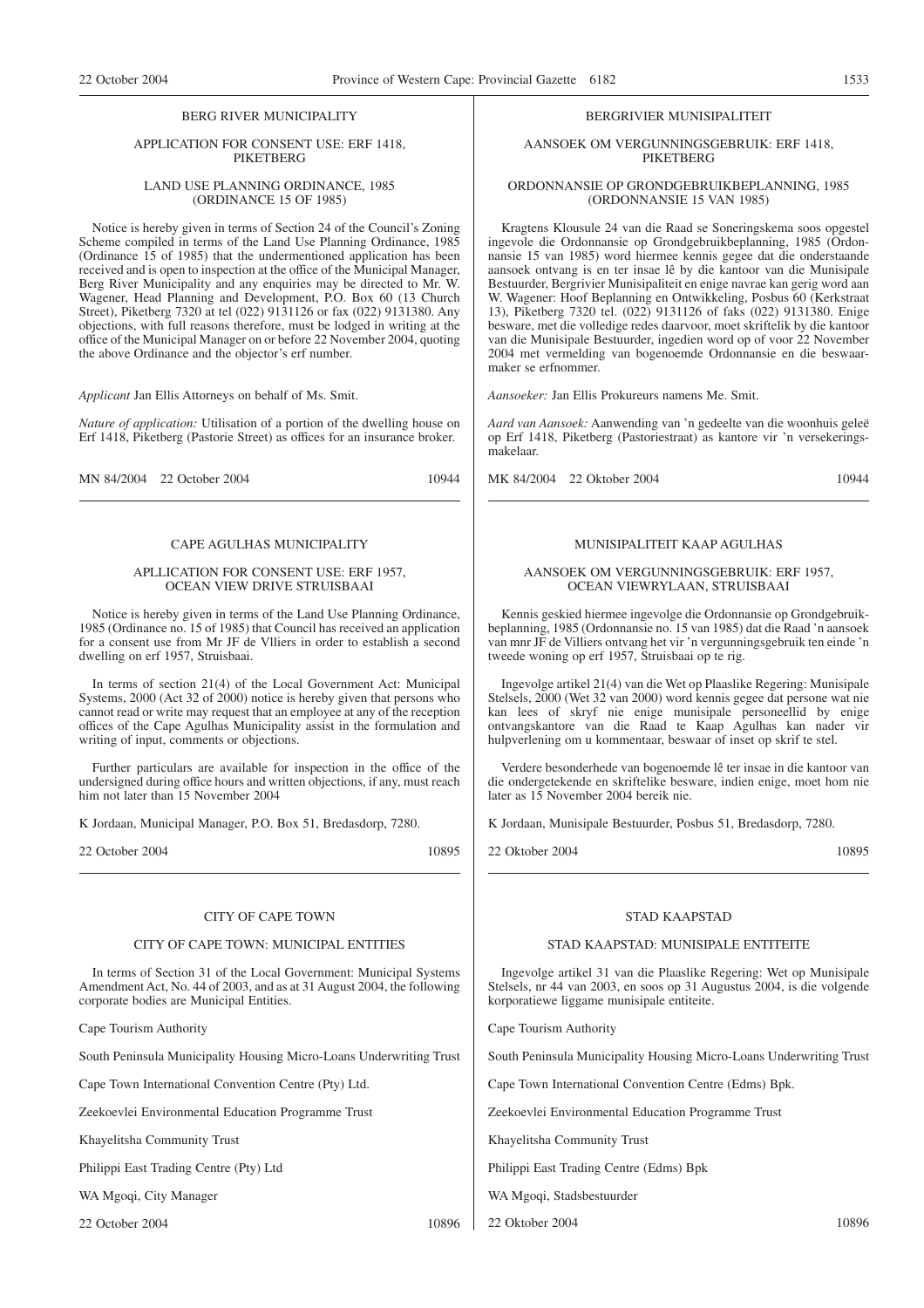#### REZONING AND SUBDIVISION: ERF 1117, SOMERSET WEST

Notice is hereby given in terms of the provisions of Sections 15(2)(a),  $17(2)(a)$  &  $24(2)(a)$  of Ordinance 15 of 1985 and the applicable zoning scheme regulations that the Council has received the undermentioned application, which is available for inspection during office hours  $(08:00-12:30)$ , at the First Floor, Directorate: Planning  $\&$  Environment, Land Use Management Branch, Municipal Offices, Somerset West. Written objections, if any, stating reasons and directed to the Director: Planning & Environment, PO Box 19, Somerset West, 7129, or faxed to (021) 850-4354, or e-mailed to ilze.jansevanrensburg@capetown.gov.za, or hand-delivered to the Land Use Management Branch, 1st Floor, Municipal Offices, Andries Pretorius Street, Somerset West, quoting the relevant undermentioned reference number, will be received from 22 October 2004 up to 22 November 2004. If your response is not sent to this address, e-mail address or fax number and as a consequence arrives late, it will be deemed to be invalid.

*Rezoning — Erf 1117, cnr/o Audas Street & Venning Street, Somerset West*

*Ref no:* Erf 1117 STR

*Notice no:* 49UP/2004

*Applicant:* Mr AJ King

*Nature of application:* The rezoning of Erf 1117, 21 Audas Street, Somerset West from Single Residential Zone to Special Business Zone for business purposes.

Any enquiries in the above regard can be directed to Mr Bongani Masiba, tel. (021) 850-4378.

WA Mgoqi, City Manager

22 October 2004 10897

#### CITY OF CAPE TOWN (HELDERBERG REGION)

#### REZONING AND SUBDIVISION: ERF 2542, STRAND

Notice is hereby given in terms of the provisions of Sections 15(2)(a),  $17(2)(a)$  &  $24(2)(a)$  of Ordinance 15 of 1985 and the applicable zoning scheme regulations that the Council has received the undermentioned application, which is available for inspection during office hours (08:00-12:30), at the First Floor, Directorate: Planning & Environment, Land Use Management Branch, Municipal Offices, Somerset West. Written objections, if any, stating reasons and directed to the Director: Planning & Environment, PO Box 19, Somerset West, 7129, or faxed to (021) 850-4354, or e-mailed to ilze.jansevanrensburg@capetown.gov.za, or hand-delivered to the Land Use Management Branch, 1st Floor, Municipal Offices, Andries Pretorius Street, Somerset West, quoting the relevant undermentioned reference number, will be received from 22 October 2004 up to 22 November 2004. If your response is not sent to this address, e-mail address or fax number and as a consequence arrives late, it will be deemed to be invalid.

*Rezoning & Subdivision — Erf 2542, cnr/o Bosch Street, Boundary Road and Naomi Street, Strand*

*Ref no:* Erf 2542 STR

*Notice no:* 45UP/2004

*Applicant:* Mr F du Toit

*Nature of application:* The rezoning of Erf 2542, cnr/o Bosch Street, Boundary Road and Naomi Street, Strand from General Business Zone I to Single Residential Zone and the subdivision thereof into 12 portions for single residential purposes.

Any enquiries in the above regard can be directed to Ms Louisa Guntz, tel. (021) 850-4387.

WA Mgoqi, City Manager

22 October 2004 10898

#### STAD KAAPSTAD (HELDERBERG-STREEK)

#### HERSONERING EN ONDERVERDELING: ERF 1117, SOMERSET-WES

Kennis geskied hiermee ingevolge artikels 15(2)(a), 17(2)(a) & 24(2)(a) van Ordonnansie 15 van 1985 en die toepaslike soneringskemaregulasies dat die Raad die onderstaande aansoek ontvang het, wat gedurende kantoorure (08:00-12:30) by die Eerste Verdieping, Direktoraat: Beplanning & Omgewing, Grondgebruikbeplanningafdeling, Munisipale Kantore, Somerset-Wes, ter insae lê. Skriftelike besware, indien enige, met 'n opgaaf van redes en gerig aan die Direkteur: Beplanning & Omgewing, Posbus 19, Somerset-Wes  $7129$ , of gefaks aan  $(021)$  850-4354, of per e-pos aan ilze.jansevanrensburg@capetown.gov.za, of per hand afgelewer by die Grondgebruikbestuursafdeling, 1ste Verdieping, Munisipale Kantore, Andries Pretoriusstraat, Somerset-Wes, met vermelding van die toepaslike onderstaande verwysingsnommer, word vanaf 22 Oktober 2004 tot 22 November 2004 ingewag. Indien u terugvoer nie na die bogenoemde adres, e-pos-adres of faksnommer gestuur word nie en as gevolg daarvan laat ontvang word, sal dit as ongeldig geag word.

*Hersonering — Erf 1117, h.v. Audasstraat & Venningstraat, Somerset-Wes*

*Verw nr:* Erf 1117 SW

*Kennisgewing nr:* 49UP/2004

*Aansoeker:* Mnr AJ King

*Aard van aansoek:* Die hersonering van erf 1117, Audasstraat 21, Somerset-Wes vanaf Enkelwoonsone na Spesiale Besigheidsone vir besigheidsdoeleindes.

Enige navrae in die bogenoemde verband kan aan mnr Bongani Masiba, tel. (021) 850-4378 gerig word.

WA Mgoqi, Stadsbestuurder

22 Oktober 2004 10897

#### STAD KAAPSTAD (HELDERBERGSTREEK)

#### HERSONERING EN ONDERVERDELING: ERF 2542, STRAND

Kennis geskied hiermee ingevolge artikels 15(2)(a), 17(2)(a) & 24(2)(a) van Ordonnansie 15 van 1985 en die toepaslike soneringskemaregulasies dat die Raad die onderstaande aansoek ontvang het, wat gedurende kantoorure (08:00-12:30) by die Eerste Verdieping, Direktoraat: Beplanning & Omgewing, Grondgebruikbeplanningafdeling, Munisipale Kantore, Somerset-Wes, ter insae lê. Skriftelike besware, indien enige, met 'n opgaaf van redes en gerig aan die Direkteur: Beplanning & Omgewing, Posbus 19, Somerset-Wes 7129, of gefaks aan (021) 850-4354, of per e-pos aan ilze.jansevanrensburg@capetown.gov.za, of per hand afgelewer by die Grondgebruikbestuursafdeling, 1ste Verdieping, Munisipale Kantore, Andries Pretoriusstraat, Somerset-Wes, met vermelding van die toepaslike onderstaande verwysingsnommer, word vanaf 22 Oktober 2004 tot 22 November 2004 ingewag. Indien u terugvoer nie na die bogenoemde adres, e-pos-adres of faksnommer gestuur word nie en as gevolg daarvan laat ontvang word, sal dit as ongeldig geag word.

*Hersonering en onderverdeling — erf 2542, h.v. Boschstraat, Grensweg en Naomistraat, Strand*

*Verw nr:* Erf 2542 STR

*Kennisgewing nr:* 45UP/2004

*Aansoeker:* Mnr F du Toit

*Aard van aansoek:* Die hersonering van erf 2542, h.v. Boschstraat, Grensweg en Naomistraat, Strand vanaf Algemene Sakesone I na Enkelwoningsone en die onderverdeling daarvan in 12 gedeeltes vir enkelwoondoeleindes.

Enige navrae in die bogenoemde verband kan aan me Louisa Guntz, tel. (021) 850-4387 gerig word.

WA Mgoqi, Stadsbestuurder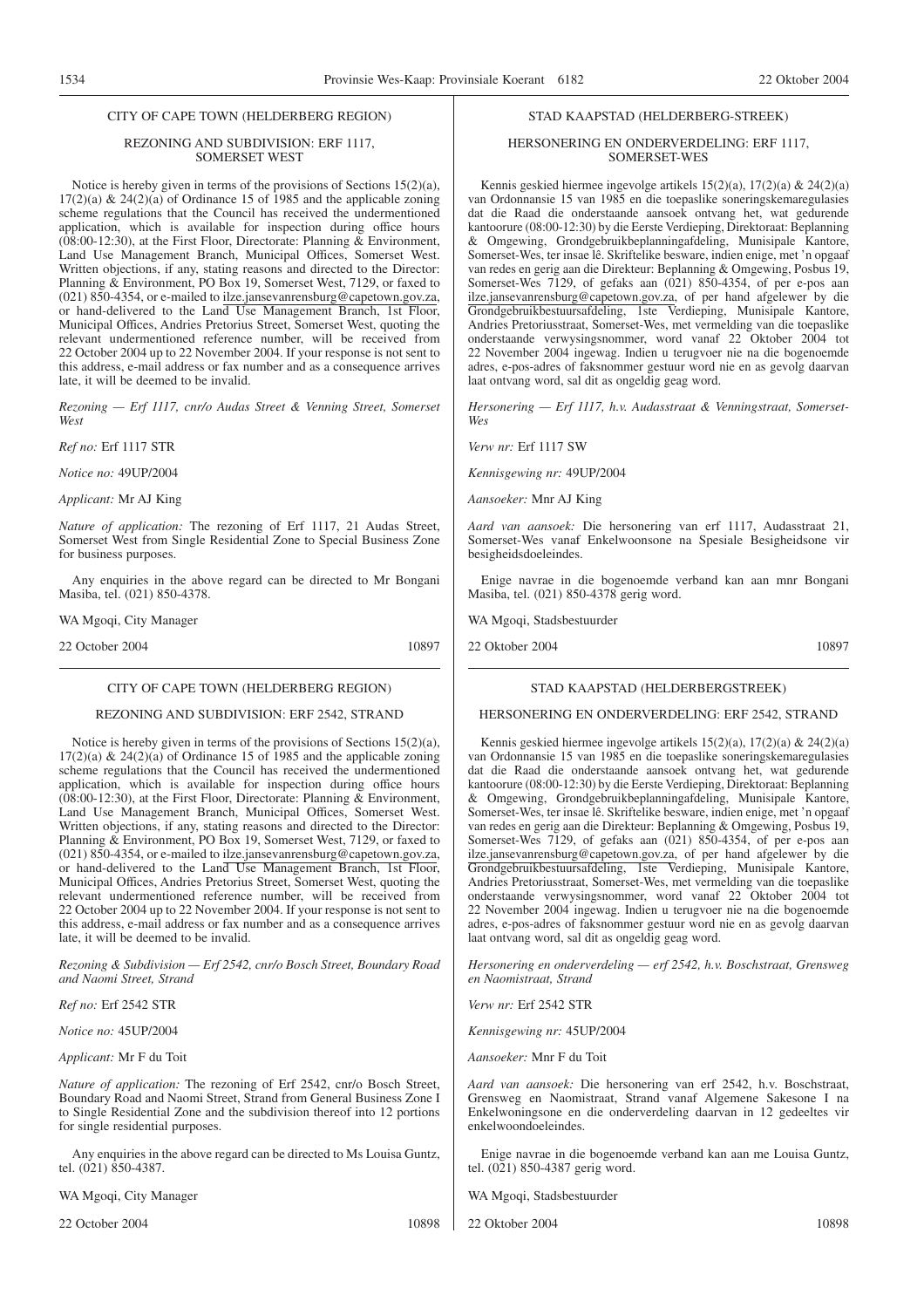#### REZONING AND SUBDIVISION: ERF 6938, GORDON'S BAY

Notice is hereby given in terms of the provisions of Sections 15(2)(a),  $17(2)(a)$  &  $24(2)(a)$  of Ordinance 15 of 1985 and the applicable zoning scheme regulations that the Council has received the undermentioned application, which is available for inspection during office hours  $(08:00-12:30)$ , at the First Floor, Directorate: Planning  $\&$  Environment, Land Use Management Branch, Municipal Offices, Somerset West. Written objections, if any, stating reasons and directed to the Director: Planning & Environment, PO Box 19, Somerset West, 7129, or faxed to (021) 850-4354, or e-mailed to ilze.jansevanrensburg@capetown.gov.za, or hand-delivered to the Land Use Management Branch, 1st Floor, Municipal Offices, Andries Pretorius Street, Somerset West, quoting the relevant undermentioned reference number, will be received from 22 October 2004 up to 22 November 2004. If your response is not sent to this address, e-mail address or fax number and as a consequence arrives late, it will be deemed to be invalid.

*Rezoning, Subdivision & Departure — Erf 6938, Dennehof Road, Gordon's Bay*

*Ref no:* Erf 6938 GBY

*Notice no:* 46UP/2004

*Applicant:* Messrs Blignaut & Rommelaere

*Nature of application:*

- 1) the rezoning of Erf 6938, Dennehof Road, Gordon's Bay from Group Housing Zone to Subdivisional Area for Group Housing, Private Open Space and Private Road purposes;
- 2) the subdivision of Erf 6938, Dennehof Road, Gordon's Bay into 22 Group Housing Zone portions, 1 Private Open Space portion and 1 Private Road portion;
- 3) the departure from the Zoning Scheme Regulations in order to permit the relaxation of the applicable 2 m internal street building lines on Portions 16, 17 & 19 to allow for windows in a wall less than 2 m from the street erf boundary;
- 4) the departure from the Zoning Scheme Regulations in order to permit the relaxation of the applicable 3 m lateral building line on Portion 18 to 2,6 m to allow for the construction of a group housing unit;
- 5) the departure from the Zoning Scheme Regulations in order to permit the under provision of Private Open Space to the extent of  $1577 \text{ m}^2$ ;
- 6) the consideration of the name ''Peaks View'' for the proposed development, as well as ''Peaks View Close'' as name for the internal street.

Any enquiries in the above regard can be directed to Ms Phumeza Ngabayena, tel. (021) 850-4440.

WA Mgoqi, City Manager

22 October 2004 10899

#### STAD KAAPSTAD (HELDERBERG-STREEK)

#### HERSONERING EN ONDERVERDELING: ERF 6938, GORDONSBAAI

Kennis geskied hiermee ingevolge artikels  $15(2)(a)$ ,  $17(2)(a)$  &  $24(2)(a)$ van Ordonnansie 15 van 1985 en die toepaslike soneringskemaregulasies dat die Raad die onderstaande aansoek ontvang het, wat gedurende kantoorure (08:00-12:30) by die Eerste Verdieping, Direktoraat: Beplanning & Omgewing, Grondgebruikbeplanningafdeling, Munisipale Kantore, Somerset-Wes, ter insae lê. Skriftelike besware, indien enige, met 'n opgaaf van redes en gerig aan die Direkteur: Beplanning & Omgewing, Posbus 19, Somerset-Wes 7129, of gefaks aan (021) 850-4354, of per e-pos aan ilze.jansevanrensburg@capetown.gov.za, of per hand afgelewer by die Grondgebruikbestuursafdeling, 1ste Verdieping, Munisipale Kantore, Andries Pretoriusstraat, Somerset-Wes, met vermelding van die toepaslike onderstaande verwysingsnommer, word vanaf 22 Oktober 2004 tot 22 November 2004 ingewag. Indien u terugvoer nie na die bogenoemde adres, e-pos-adres of faksnommer gestuur word nie en as gevolg daarvan laat ontvang word, sal dit as ongeldig geag word.

*Hersonering, onderverdeling en afwyking — erf 6938, Dennehofweg, Gordonsbaai*

*Verw nr:* Erf 6938 GBY

*Kennisgewing nr:* 46UP/2004

*Aansoeker:* Mnre Blignaut & Rommelaere

*Aard van aansoek:*

- 1) Die hersonering van erf 6938, Dennehofweg, Gordonsbaai vanaf Groepbehuisingsone na Onderverdelingsgebied vir Groepbehuisings-, Privaatoopruimte- en Privaatpaddoeleindes;
- 2) Die onderverdeling van erf 6938, Dennehofweg, Gordonsbaai in 22 Groepbehuisingsonegedeeltes, 1 Privaatoopruimte- en 1 Privaatpadgedeelte;
- 3) Die afwyking van die soneringskemaregulasies vir die verslapping van die toepaslike 2 m-interne straatboulyne op gedeeltes 16, 17 & 19 ten einde vensters in 'n muur minder as 2 m van die straaterfgrens toe te laat;
- 4) Die afwyking van die soneringskemaregulasies vir die verslapping van die toepaslike 3 m-syboulyn op gedeelte 18 na 2,6 m ten einde die konstruksie van 'n groepsbehuisingseenheid toe te laat;
- 5) Die afwyking van die soneringskemaregulasies ten einde die ondervoorsiening van 'n Privaat Oop ruimte van 1 577 m<sup>2</sup> groot toe te laat;
- 6) Die oorweging van die naam ''Peaks View'' vir die voorgestelde ontwikkeling, sowel as ''Peaks View Slot'' as naam vir die interne straat.

Enige navrae in die bogenoemde verband kan aan me Phumeza Ngabayena, tel. (021) 850-4440 gerig word.

WA Mgoqi, Stadsbestuurder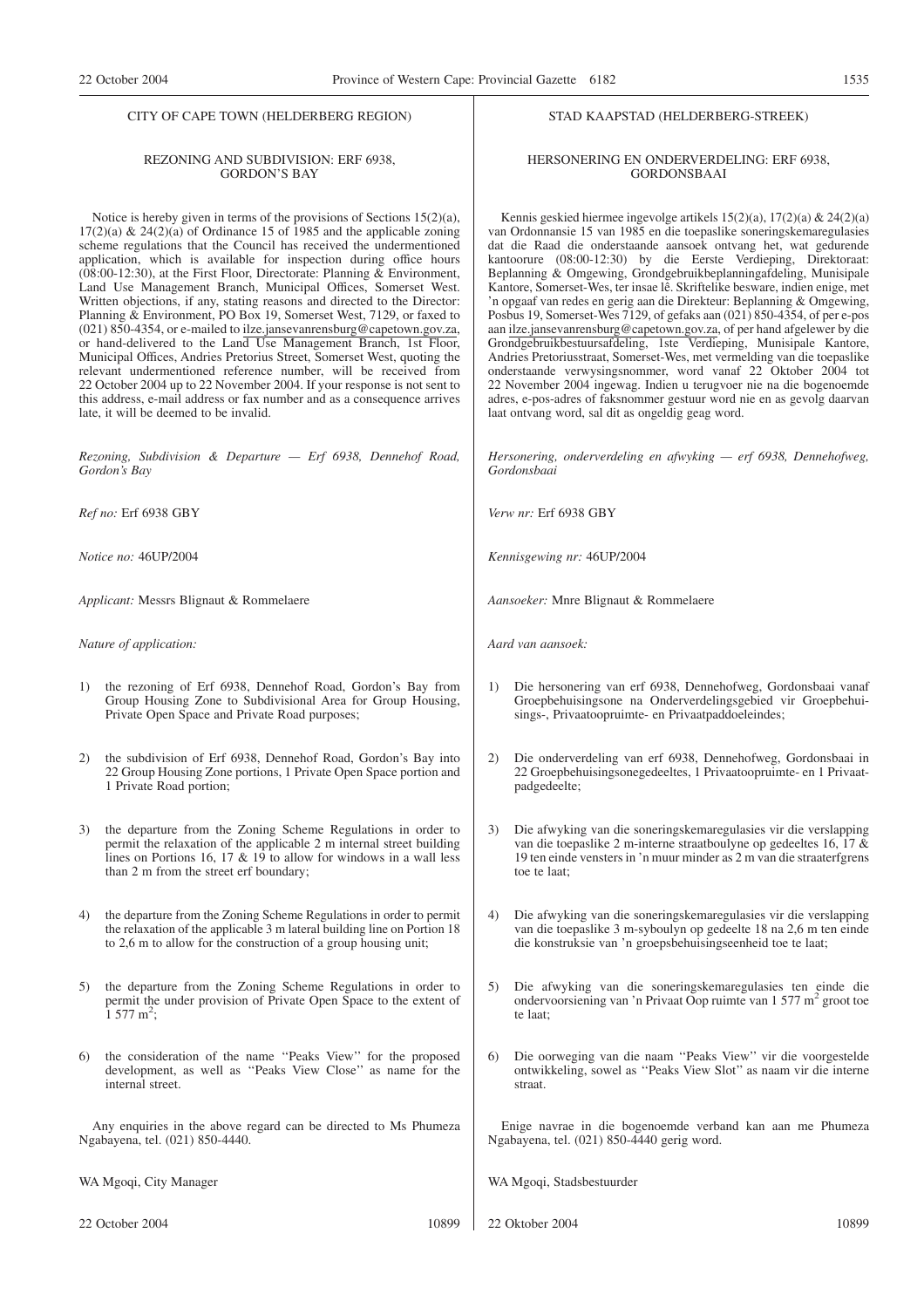#### REZONING AND SUBDIVISION: ERF 1013, SOMERSET-WEST

Notice is hereby given in terms of the provisions of Sections 15(2)(a),  $17(2)(a)$  &  $24(2)(a)$  of Ordinance 15 of 1985 and the applicable zoning scheme regulations that the Council has received the undermentioned application, which is available for inspection during office hours (08:00-12:30), at the First Floor, Directorate: Planning & Environment, Land Use Management Branch, Municipal Offices, Somerset West. Written objections, if any, stating reasons and directed to the Director: Planning & Environment, PO Box 19, Somerset West, 7129, or faxed to (021) 850-4354, or e-mailed to ilze.jansevanrensburg@capetown.gov.za, or hand-delivered to the Land Use Management Branch, 1st Floor, Municipal Offices, Andries Pretorius Street, Somerset West, quoting the relevant undermentioned reference number, will be received from 22 October 2004 up to 22 November 2004. If your response is not sent to this address, e-mail address or fax number and as a consequence arrives late, it will be deemed to be invalid.

*Rezoning, Special Consent & Departure — Erf 1013, 45 Reitz Street, Somerset West*

*Ref no:* Erf 1013 SW

*Notice no:* 50UP/2004

*Applicant:* Messrs IC@Plan CC Town Planners

*Nature of application:*

- a) the rezoning of Erf 1013, 45 Reitz Street, Somerset West, from Single Residential Zone to Institutional purposes;
- b) the Council's special consent for a place of instruction (a school accommodating 50 children) to be operated on the said property;
- c) the departure from the zoning scheme regulations for the relaxation of the applicable 9 m lateral building lines to 5 m and 5,39 m respectively to accommodate the existing building.

Any enquiries in the above regard can be directed to Mr Cor van der Merwe, tel (021) 850-4556.

WA Mgoqi, City Manager

22 October 2004 10900

# CITY OF CAPE TOWN (OOSTENBERG REGION)

#### REZONING AND SUBDIVISION: ERF 12196, KUILS RIVER

Notice is hereby given in terms of of Section 24 of the Land Use Planning Ordinance, no 15 of 1985, that the Council has received an application for the subdivision of Erf 12196, Kransduif Street, Jacarandas, Kuils River, in order to create two new portions  $(\pm 272 \text{ m}^2)$ and  $\pm$  267 m<sup>2</sup> in extent) and a Remainder ( $\pm$  2 950 m<sup>2</sup> in extent). Notice is also given in terms of Section 17 of the above-mentioned Ordinance that an application has simultaneously been submitted for the rezoning of the two newly created portions from Single Residential to Group Housing. Further details of the proposal are open for inspection during normal office hours at Council's Town Planning Section, First Floor, Omniforum Building, 94 Van Riebeeck Road, Kuils River. Written comments and/or objections against the proposal, with reasons, must be sent to The City Manager, City of Cape Town (Att: Mrs M-A van Schalkwyk), Private Bag X16, Kuils River 7579 or 94 Van Riebeeck Road, Kuils River 7580 and must be received by the Council's Registration Office, 2nd Floor, 94 Van Riebeeck Road, Kuils River on or before 22 November 2004. Objections received after this date will not be considered. (Notice number 66/2004)

WA Mgoqi, City Manager

22 October 2004 10901

# STAD KAAPSTAD (HELDERBERG-STREEK)

#### HERSONERING EN ONDERVERDELING: ERF 1013, SOMERSET-WES

Kennis geskied hiermee ingevolge artikels  $15(2)(a)$ ,  $17(2)(a)$  &  $24(2)(a)$ van Ordonnansie 15 van 1985 en die toepaslike soneringskemaregulasies dat die Raad die onderstaande aansoek ontvang het, wat gedurende kantoorure (08:00-12:30) by die Eerste Verdieping, Direktoraat: Beplanning & Omgewing, Grondgebruikbeplanningafdeling, Munisipale Kantore, Somerset-Wes, ter insae lê. Skriftelike besware, indien enige, met 'n opgaaf van redes en gerig aan die Direkteur: Beplanning & Omgewing, Posbus 19, Somerset-Wes 7129, of gefaks aan (021) 850-4354, of per e-pos aan ilze.jansevanrensburg@capetown.gov.za, of per hand afgelewer by die Grondgebruikbestuursafdeling, 1ste Verdieping, Munisipale Kantore, Andries Pretoriusstraat, Somerset-Wes, met vermelding van die toepaslike onderstaande verwysingsnommer, word vanaf 22 Oktober 2004 tot 22 November 2004 ingewag. Indien u terugvoer nie na die bogenoemde adres, e-pos-adres of faksnommer gestuur word nie en as gevolg daarvan laat ontvang word, sal dit as ongeldig geag word.

*Hersonering, spesiale toestemming en afwyking — erf 1013, Reitzstraat 45, Somerset-Wes*

*Verw nr:* Erf 1013 SW

*Kennisgewing nr:* 50UP/2004

*Aansoeker:* Mnre IC@Plan BK Stadsbeplanners

*Aard van aansoek:*

- a) Die hersonering van erf 1013, Reitzstraat 45, Somerset-Wes vanaf Enkelwoonsone na Institusionele doeleindes;
- b) Die Raad se spesiale toestemming vir die bedryf van 'n plek van onderrig ('n skool wat 50 leerders sal akkommodeer) vanaf die gemelde eiendom;
- c) Die afwyking van die soneringskemaregulasies vir die verslapping van die toepaslike 9 m-syboulyne na 5 m & 5,39 m onderskeidelik, ten einde die bestaande gebou te akkommodeer.

Enige navrae in die bogenoemde verband kan aan mnr Cor van der Merwe, tel. (021) 850-4556 gerig word.

WA Mgoqi, Stadsbestuurder

22 Oktober 2004 10900

# STAD KAAPSTAD (OOSTENBERG-STREEK)

#### HERSONERING EN ONDERVERDELING: ERF 12196, KUILSRIVIER

Kennis geskied hiermee ingevolge artikel 24 van die Ordonnansie op Grondgebruikbeplanning, nr. 15 van 1985, dat die Raad 'n aansoek ontvang het om die onderverdeling van erf 12196, Kransduifstraat, Jacarandas, Kuilsrivier, ten einde twee nuwe gedeeltes  $(\pm 272 \text{ m}^2 \text{ en }$  $\pm$  267 m<sup>2</sup> groot) en 'n restant-gedeelte ( $\pm$  2 950 m<sup>2</sup> groot) te skep. Kennis geskied ook ingevolge artikel 17 van dieselfde Ordonnansie dat 'n aansoek ontvang is om die hersonering van bogenoemde twee nuutgeskepte gedeeltes vanaf Enkelresidensieel na Groepsbehuising. Nadere besonderhede van die aansoek lê gedurende kantoorure ter insae by die Raad se Stadsbeplanningsafdeling, Eerste Verdieping, Omniforumgebou, Van Riebeeckweg 94, Kuilsrivier. Skriftelike kommentaar en/of besware teen die aansoek, met redes daarvoor, moet aan Die Stadsbestuurder, Stad Kaapstad (aandag: mev M-A van Schalkwyk), Privaat Sak X16, Kuilsrivier 7579 of Van Riebeeckweg 94, Kuilsrivier 7580 gerig word en moet voor of op 22 November 2004 deur die Raad se Registrasiekantoor, 2de Verdieping, Van Riebeeckweg 94, Kuilsrivier ontvang word. Besware wat na die sluitingsdatum ontvang is, sal nie oorweeg word nie. (Kennisgewing: 66/2004)

WA Mgoqi, Stadsbestuurder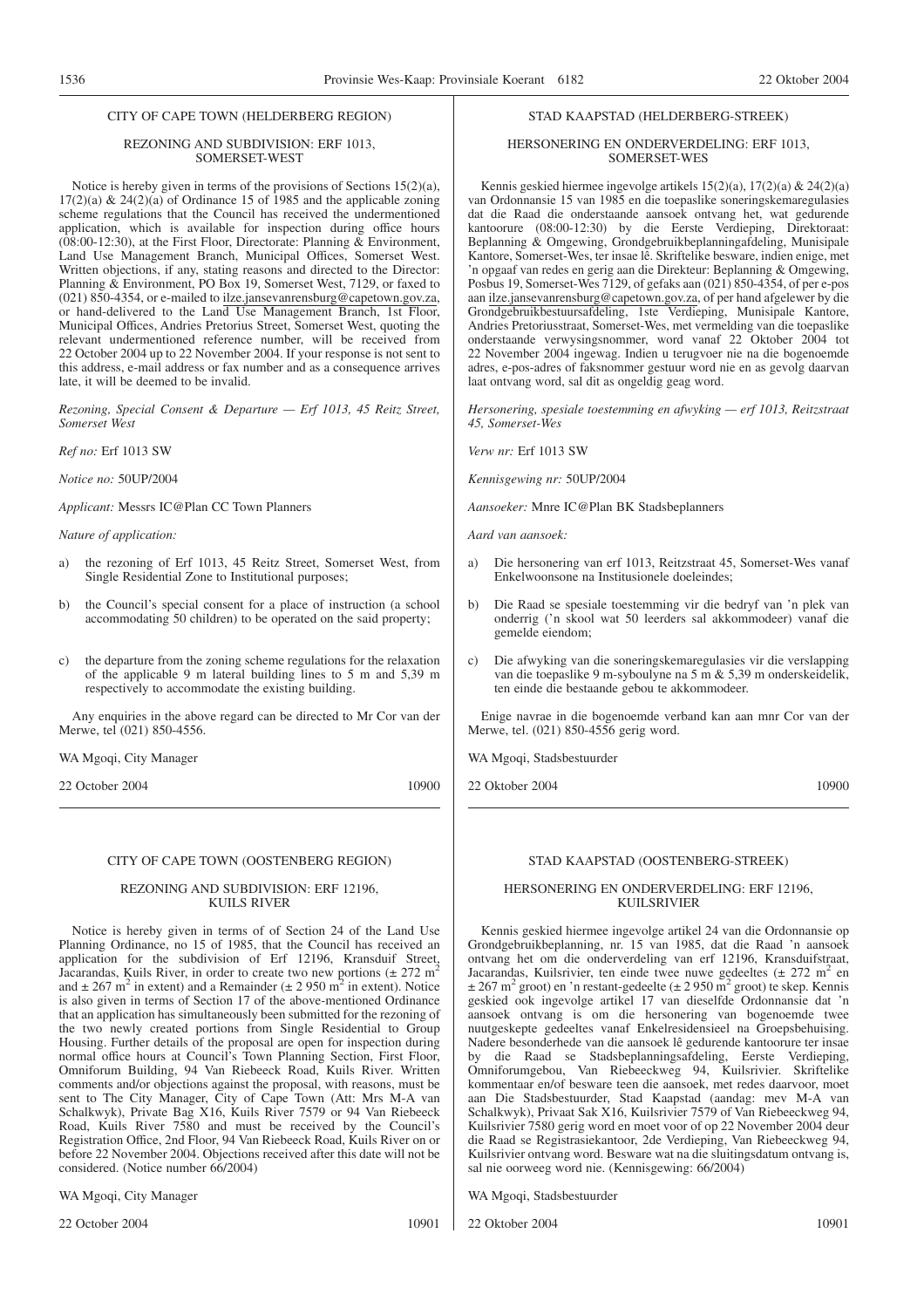#### CITY OF CAPE TOWN (OOSTENBERG REGION)

#### AMENDMENT OF THE URBAN STRUCTURE PLAN, REZONING AND SUBDIVISION: REMAINDER OF PORTION 1 OF THE FARM LANGVERWACHT NR 241, KUILS RIVER

Notice is hereby given that Council has received an application in terms of:

Sections 27 and 37 of the Physical Planning Act (Act 125 of 1991) for the *amendment/extension of the Urban Structure Plan for the Cape Metropolitan Area*;

Section 24 of the Land Use Planning Ordinance, no 15 of 1985, for the *subdivision* of the property concerned into a Portion (X) and Remainder Road Portion (future extension of Okavango Road);

Section 17 of the Land Use Planning Ordinance, no 15 of 1985, for the *rezoning* of the aforementioned Portion (X) from Agricultural Zone I to Subdivisional Area;

Section 24 of the Land Use Planning Ordinance, no 15 of 1985, for the *subdivision* of the mentioned Portion (X) into 90 Single Residential units (Residential Zone I), 2 Group Housing sites (comprising of 38 Residential Zone II erven, Private Public Open Space and a Private Road), one erf for a electrical substation (Authority Zone) and the remainder agricultural (Agricultural Zone I). Notice is further given in terms of the Environment Conservation Act (Act 73 of 1989) and the National Heritage Resources Act (Act 25 of 1999) that a Scoping Study is being undertaken by Johan Neethling Environmental Services for the proposed rezoning and subdivision of Portion 1 of the Farm No 241, Kuils River. Comments to be included in the Final Scoping Report must be directed in writing to Johan Neethling at PO Box 16594, Vlaeberg 8018 or by facsimile to (021) 461-6909 or via e-mail to jneeth@mweb.co.za on or before 22 December 2004.

A copy of such comments must be served on Council at the undermentioned addres for attention Mrs M-A van Schalkwyk.

Further details of the proposal are open for inspection during normal office hours at Council's Town Planning Section, First Floor, Omniforum Building, 94 Van Riebeeck Road, Kuils River. Written comments and/or objections against the proposal, with reasons, must be sent to The City Manager, City of Cape Town (Att: Mrs M-A van Schalkwyk), Private Bag X16, Kuils River 7579 or 94 Van Riebeeck Road, Kuils River 7580 and must be received by the Council's Registration Office, 2nd Floor, 94 Van Riebeeck Road, Kuils River on or before 22 December 2004. Objections received after this date will not be considered. (Notice number 67/2004)

WA Mgoqi, City Manager

22 October 2004 10902

# CITY OF CAPE TOWN (OOSTENBERG REGION)

#### REZONING, SUBDIVISION, DEPARTURE FROM THE ZONING SCHEME REGULATIONS AND APPROVAL OF PROPOSED STREET NAMES: ERF 5541, EERSTE RIVER

Notice is hereby given in terms of Sections 15, 17 and 24 of the Land Use Planning Ordinance, no 15 of 1985, that Council has received an application for the rezoning of Erf 5541, Eerste River, from Agricultural Zone I to Subdivisional Area and the subdivision thereof into 11 small holding erven (Agricultural Zone I) and remainder public road (Transport Zone II), for a departure of the relevant Zoning Scheme Regulations and land use restrictions to enable relaxation of the 30 m street and lateral building line to 10 m and 5 m respectively as well as approval of the proposed street names for the development. Further details of the proposal are open for inspection during normal office hours at Council's Town Planning Section, First Floor, Omniforum Building, 94 Van Riebeeck Road, Kuils River. Written comments and/or objections against the proposal, with reasons, must be sent to The City Manager, City of Cape Town (Att: Mrs M-A van Schalkwyk), Private Bag X16, Kuils River 7579 or 94 Van Riebeeck Road, Kuils River 7580 and must be received by the Council's Registration Office, 2nd Floor, 94 Van Riebeeck Road, Kuils River on or before 22 November 2004. Objections received after this date will not be considered. (Notice number 69/2004)

WA Mgoqi, City Manager

22 October 2004 10903

## STAD KAAPSTAD (OOSTENBERG-STREEK)

WYSIGING VAN DIE STEDELIKE STRUKTUURPLAN, HERSONERING EN ONDERVERDELING: RESTANT VAN GEDEELTE 1 VAN DIE PLAAS LANGVERWACHT NR. 241, KUILSRIVIER

Kennis geskied hiermee dat die Raad 'n aansoek ontvang het ingevolge:

Artikels 27 en 37 van die Wet op Fisiese Beplanning (Wet 125 van 1991) om die *wysiging/uitbreiding van die Stedelike Struktuurplan vir die Kaapse Metropolitaanse Gebied*;

Artikel 24 van die Ordonnansie op Grondgebruikbeplanning, nr.15 van 1985, om die *onderverdeling* van die betrokke eiendom in 'n Gedeelte (X) en Restant Padgedeelte (toekomstige verlenging van Okavangoweg);

Artikel 17 van die Ordonnansie op Grondgebruikbeplanning, nr.15 van 1985, om die *hersonering* van die voorgenoemde Gedeelte (X) vanaf Landbousone I na Onderverdelingsgebied;

Artikel 24 van die Ordonnansie op Grondgebruikbeplanning, nr.15 van 1985, om die *onderverdeling* van die genoemde Gedeelte (X) in 90 Enkelresidensiële eenhede (Residensiële Sone I), 2 Groepbehuisingspersele (bestaande uit 38 Residensiële Sone II-erwe, Private Publieke Oop ruimte en 'n Private Pad), een erf vir 'n elektriese substasie (Owerheidsone) en die restant landbou (Landbousone I). Kennis word verder gegee ingevolge die Wet op Omgewingsbewaring (Wet 73 van 1989) en die Wet op Nasionale Erfenishulpbronne (Wet 25 van 1999) dat 'n omvangsbepaling deur Johan Neethling Omgewingsdienste onderneem word vir die voorgestelde hersonering en onderverdeling van Gedeelte 1 van die Plaas nr 241, Kuilsrivier. Kommentaar vir insluiting by die finale omvangsbepalingsverslag moet skriftelik aan Johan Neethling by Posbus 16594, Vlaeberg 8018 of per faks na (021) 461-6909 of per e-pos aan jneeth@mweb.co.za gestuur word voor of op 22 Desember 2004.

'n Afskrif van sodanige kommentaar moet by die Raad ingedien word by die onderstaande adres vir aandag: mev M-A van Schalkwyk.

Nadere besonderhede van die aansoek lê gedurende kantoorure ter insae by die Raad se Stadsbeplanningsafdeling, Eerste Verdieping, Omniforumgebou, Van Riebeeckweg 94, Kuilsrivier. Skriftelike kommentaar en/of besware teen die aansoek, met redes daarvoor, moet aan Die Stadsbestuurder, Stad Kaapstad (aandag: mev M-A van Schalkwyk), Privaat Sak X16, Kuilsrivier 7579 of Van Riebeeckweg 94, Kuilsrivier 7580 gerig word en moet voor of op 22 Desember 2004 deur die Raad se Registrasiekantoor, 2de Verdieping, Van Riebeeckweg 94, Kuilsrivier ontvang word. Besware wat na die sluitingsdatum ontvang is, sal nie oorweeg word nie. (Kennisgewing: 67/2004)

WA Mgoqi, Stadsbestuurder

22 Oktober 2004 10902

STAD KAAPSTAD (OOSTENBERG-STREEK)

HERSONERING, ONDERVERDELING, AFWYKING VAN DIE SONERINGSKEMAREGULASIES EN GOEDKEURING VAN VOORGESTELDE STRAATNAME: ERF 5541, EERSTERIVIER

Kennis geskied hiermee ingevolge artikels 15, 17 en 24 van die Ordonnansie op Grondgebruikbeplanning, nr. 15 van 1985, dat die Raad 'n aansoek ontvang het om die hersonering van erf 5541, Eersterivier, vanaf Landbousone I na Onderverdelingsgebied en die onderverdeling daarvan in 11 kleinhoewe-persele (Landbousone I) en restant openbare pad (Vervoersone II), om 'n afwyking van die betrokke Soneringskemaregulasies en grondgebruikbeperkings vir die verslapping van die 30 m straat- en syboulyne na onderskeidelik 10 m en 5 m en ook vir die goedkeuring van die voorgestelde straatname van die ontwikkeling. Nadere besonderhede van die aansoek lê gedurende kantoorure ter insae by die Raad se Stadsbeplanningsafdeling, Eerste Verdieping, Omniforumgebou, Van Riebeeckweg 94, Kuilsrivier. Skriftelike kommentaar en/of besware teen die aansoek, met redes daarvoor, moet aan Die Stadsbestuurder, Stad Kaapstad (aandag: mev M-A van Schalkwyk), Privaat Sak X16, Kuilsrivier 7579 of Van Riebeeckweg 94, Kuilsrivier 7580 gerig word en moet voor of op 22 November 2004 deur die Raad se Registrasiekantoor, 2de Verdieping, Van Riebeeckweg 94, Kuilsrivier ontvang word. Besware wat na die sluitingsdatum ontvang is, sal nie oorweeg word nie. (Kennisgewing: 69/2004)

WA Mgoqi, Stadsbestuurder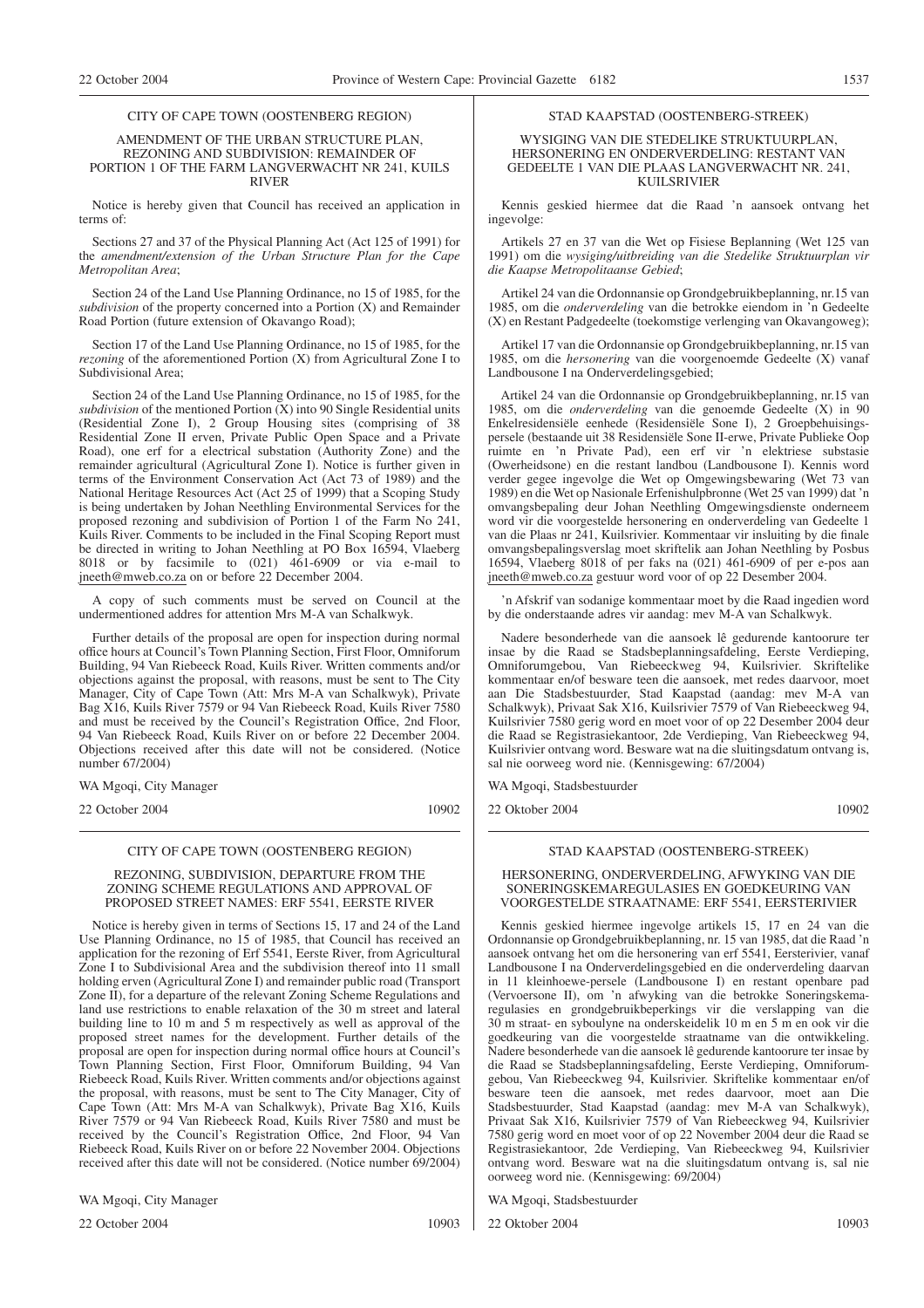#### PAROW ZONING SCHEME: REZONING, CONSENT USE AND REGULATION DEPARTURE: ERF 10541, 105 JOUBERT STREET, PAROWVALLEI, PAROW

Notice is hereby given that an application has been received in terms of the Land Use Planning Ordinance, 1985 (no 15 of 1985) for a rezoning and regulation departures and in terms of Part III Clause 5 (Parow) for a consent use. The proposal entails the rezoning of the property from Local Business to General Business with Council's consent for a warehouse. Further particulars are available on appointment from Ms T Kotze, 3rd Floor, Municipal Offices, Voortrekker Road, Parow (tel. (021) 938-8436) during normal office hours. Any objection to the proposed rezoning and consent use should be lodged in writing with the undersigned by no later than 26 November 2004.

Kindly note that this office must refer all objections to the applicant for comments before the application can be submitted to Council for a decision. (T/CE 18/6/8/46)

WA Mgoqi, City Manager

22 October 2004 10905

## CITY OF CAPE TOWN (TYGERBERG REGION)

#### APPLICATION IN TERMS OF THE ENVIRONMENT CONSERVATION ACT, 1989 (ACT NO 73 OF 1989), REZONING, SUBDIVISION AND AMENDMENT OF CONDITIONS OF APPROVAL: ERF 10681, SONSTRAAL HEIGHTS, DURBANVILLE

Notice is hereby given in terms of the provisions of Sections 17 and 24 of the Land Use Planning Ordinance, 1985 (Ordinance 15 of 1985), as well as in terms of Regulation 4(6) of the Regulations published by Government Notice No. R1183 (as amended) under Section 26 of the Environmental Conservation Act, 1989 (Act 73 of 1989), of the intent to carry out the undermentioned *change of land use*:

The *rezoning* of Erf 10681, Durbanville from Undetermined to Subdivisional Area *and subdivision* in order to establish a residential development consisting of 19 Single Residential properties, 50 Group Housing erven, 4 Public Open Spaces, 1 Private Open Space and Road. Application is also made for the *amendment of the conditions of rezoning approval* for portions of portion 57 and 61 of the Farm Langeberg 311, Durbanville that permits a density of 15 units per hectare for the entire Sonstraal Heights area. The property is located adjacent to Langeberg Road next to the Bergshoop development and is bordered by the future extension of De Villiers Drive on the south and Brackenfell Boulevard on the west. The property is approximately 4,8 ha in extent.

#### *Applicant:* NuPlan Africa on behalf of Elishua Trust

Further particulars regarding the rezoning, subdivision and amendment application are available on appointment from Mr L Rost, Directorate Planning & Environment, Municipal Offices, PO Box 100, Oxford Street, Durbanville (tel. (021) 970-3056) during office hours (08:00-13:00 and 13:30-16:30, Monday to Friday). Any objection and/or comment on the above application, with full reasons, should be submitted in writing to the above office, not later than Monday, 22 November 2004.

The consultant who is undertaking the scoping exercise is Johan Neethling of Johan Neethling Environmental Services at tel. (021) 461-4386, fax (021) 461-6909, PO Box 16594, Vlaeberg 8018.

In order to ensure that you are identified as an interested and/or affected party, please submit your name, contact information and interest in the matter to the consultant named above within 21 days from the date of this notice. (Notice 29/2004; Reference 18/6/1/347)

WA Mgoqi, City Manager

22 October 2004 10906

#### STAD KAAPSTAD (TYGERBERG-STREEK)

#### PAROW SONERINGSKEMA: HERSONERING, VERGUNNINGSGEBRUIK EN REGULASIE-AFWYKING: ERF 10541, JOUBERTSTRAAT 105, PAROWVALLEI, PAROW

Kennis geskied hiermee dat 'n aansoek ontvang is om 'n hersonering en afwyking van die regulasies ingevolge die Ordonnansie op Grondgebruikbeplanning, 1985 (nr 15 van 1985) en om 'n vergunningsgebruik ingevolge gedeelte III Klousule 5 (Parow). Die voorstel behels die hersonering van die eiendom vanaf Plaaslike Sake na Algemene Sake met die Raad se vergunning vir 'n pakhuis. Nadere besonderhede is gedurende kantoorure volgens afspraak by me T Kotze, 3de Verdieping, Munisipale Kantore, Voortrekkerweg, Parow (tel. (021) 938-8436) verkrygbaar. Enige besware teen die voorgestelde hersonering en vergunningsgebruik kan skriftelik by die ondergetekende ingedien word voor of op 26 November 2004.

Neem asseblief kennis dat hierdie kantoor enige besware wat ontvang word na die aansoeker vir kommentaar moet verwys alvorens die aansoek aan die Raad vir 'n beslissing voorgelê kan word. (T/CE 18/6/8/46)

WA Mgoqi, Stadsbestuurder

22 Oktober 2004 10905

#### STAD KAAPSTAD (TYGERBERG-STREEK)

#### AANSOEK INGEVOLGE DIE WET OP OMGEWINGSBEWARING, 1989 (WET NR 73 VAN 1989), HERSONERING, ONDERVERDELING EN WYSIGING VAN GOEDKEURINGSVOORWAARDES: ERF 10681, SONSTRAALHOOGTE, DURBANVILLE

Kennis geskied hiermee ingevolge die bepalings van artikels 17 en 24 van die Ordonnansie op Grondgebruikbeplanning, 1985 (Ordonnansie 15 van 1985), asook ingevolge Regulasie 4(6) van die Regulasies gepubliseer kragtens Regeringskennisgewing nr R1183 ingevolge artikel 26 van die Wet op Omgewingsbewaring, 1989 (Wet 73 van 1989), van die doelstelling om die ondervermelde grondgebruikverandering teweeg te bring:

Die *hersonering* van erf 10681, Durbanville vanaf Onbepaald na Onderverdelingsgebied en onderverdeling in 19 Enkelresidensiële persele, 50 Groepsbehuisingserwe, 4 Publieke Oopruimtes, 1 Privaat Oopruimte en Pad. Aansoek word verder gedoen om 'n *wysiging van die voorwaardes van die goedkeuring van hersonering* met betrekking tot gedeeltes van gedeelte 57 en 61 van die plaas Langeberg 311, Durbanville wat 'n digtheid van 15 eenhede per hektaar vereis vir die hele Sonstraalhoogte-gebied. Die eiendom is geleë langs die Langebergpad aanliggend tot die Bergshoopontwikkeling en word begrens deur die toekomstige verlenging van De Villiersrylaan aan die suide en Brackenfell-boulevard aan die weste. Die eiendom is ongeveer 4,8 ha groot.

*Aansoeker:* NuPlan Africa namens Elishua Trust

Nadere besonderhede aangaande die hersonerings- onderverdeling- en wysigingsaansoek is gedurende kantoorure (08:00-13:00 en 13:30-16:30, Maandag tot Vrydag) volgens afspraak by mnr L Rost, Direktoraat Beplanning en Omgewing, Munisipale Kantore, Posbus 100, Oxfordstraat, Durbanville (tel. (021) 970-3056) beskikbaar. Enige beswaar en/of kommentaar teen bogemelde aansoek, met volledige redes, moet skriftelik by gemelde kantoor ingedien word, nie later nie as Maandag, 22 November 2004.

Die konsultant aangestel om die omvangsbepaling te doen, is Johan Neethling van Johan Neethling Omgewingsdienste by tel. (021) 461-4386, faks (021) 461-6909, Posbus 16594, Vlaeberg 8018.

Ten einde te verseker dat u as 'n belangstellende/geaffekteerde party geïdentifiseer word, stuur asseblief u naam, kontakinligting en belang by die saak aan vermelde konsultant binne 21 dae vanaf datum van hierdie kennisgewing. (Kennisgewing 29/2004; Verwysing 18/6/1/347)

WA Mgoqi, Stadsbestuurder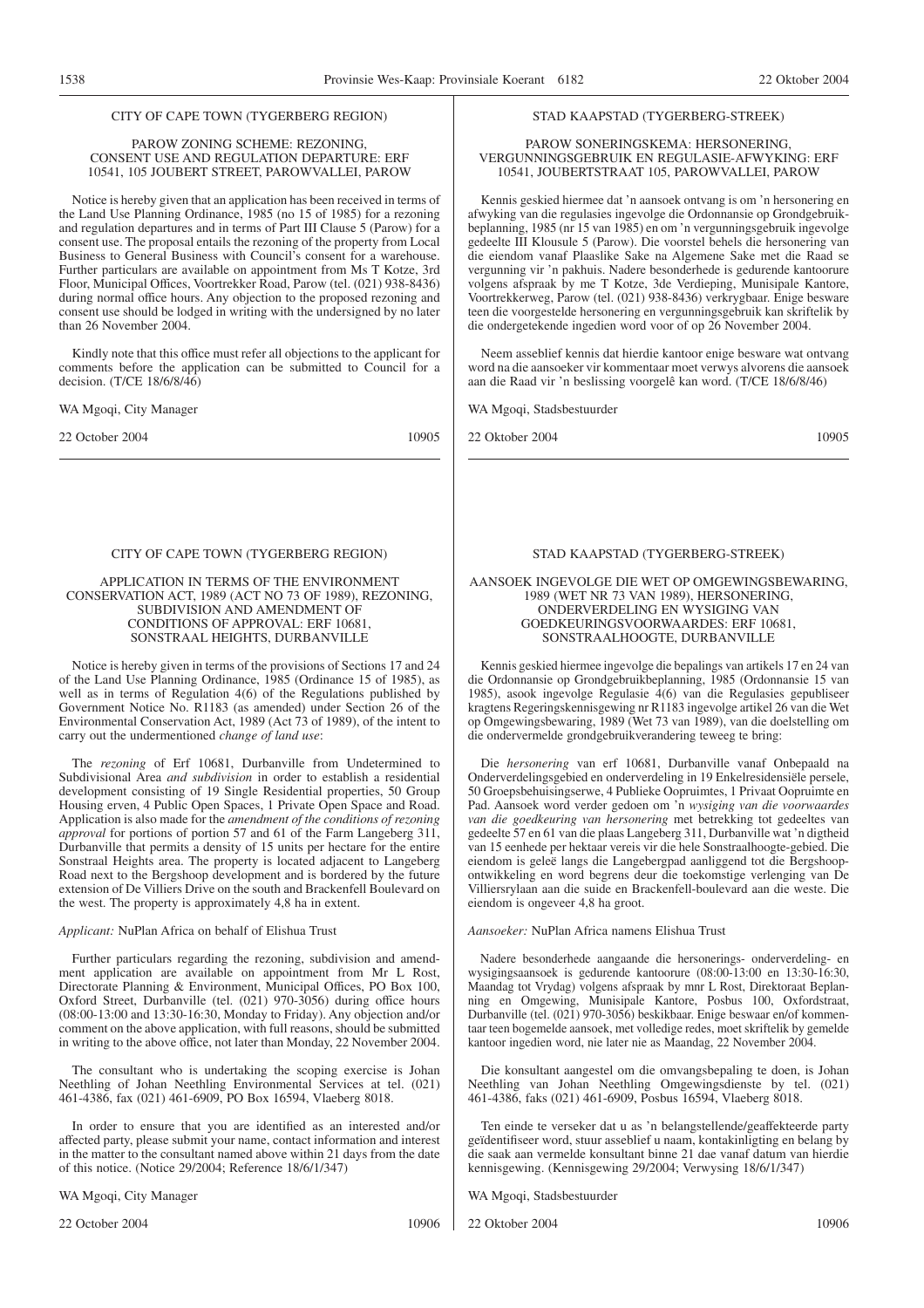#### CITY OF CAPE TOWN

# SOUTH PENINSULA REGION

#### CLOSING OF PORTION OF PUBLIC PLACE ERF 31 ADJOINING ERVEN 2707 AND 5241, MONTAGUE GARDENS (B14/3/5/2/2) S/15368/2 V4 p. 162

Notice is hereby given in terms of Section 6(1) of the By-Law relating to the Management and Administration of the City of Cape Town's Immovable Property, that the portion of public place Erf 31 adjoining Erven 2707 and 5241, Montague Gardens as shown lettered Almn on plan SD has been closed.

Dr Wallace Mgoqi, City Manager, City of Cape Town: South Peninsula Region, 3 Victoria Road, Plumstead.

22 October 2004 10904

#### CITY OF CAPE TOWN (TYGERBERG REGION)

#### PAROW ZONING SCHEME: REZONING AND CONSENT USE: ERF 1489, 17 DE GRENDEL ROAD, PAROW NORTH, PAROW

Notice is hereby given in terms of the Land Use Planning Ordinance, 1985 (no 15 of 1985), that an application has been received for the rezoning from Single Residential to General Business and a consent use in terms of Part III Clause 5 (Parow) for Erf 1489, 17 De Grendel Road, Parow North, Parow. The proposal entails the development of four Sectional Title Group Housing residential units with a private road access. Further particulars are available on appointment from Mr L Bodington, 3rd Floor, Municipal Offices, Voortrekker Road, Parow (tel. (021) 938-8510) during normal office hours. Any objection to the proposed rezoning and consent use should be lodged in writing with the undersigned by no later than 29 November 2004.

Kindly note that this office must refer all objections to the applicant for comments before the application can be submitted to Council for a decision. (T/CE 18/6/13/7)

WA Mgoqi, City Manager

22 October 2004 10907

#### CITY OF CAPE TOWN (TYGERBERG REGION)

#### DIVISIONAL COUNCIL TOWN PLANNING SCHEME: CONSENT USE: ERF 148988, 25 MANHATTAN STREET, AIRPORT INDUSTRIA

Notice is hereby given that an application has been received in terms of the Land Use Planning Ordinance, 1985 (no 15 of 1985) and in terms of Part II Section 3 (D.C) for a consent use. The proposal entails Council's consent to regularise a take-away and restaurant on the property. Further particulars are available on appointment from Mr L Bodington, 3rd Floor, Municipal Offices, Voortrekker Road, Parow (tel. (021) 938-8510) during normal office hours. Any objection to the proposed consent use should be lodged in writing with the undersigned by no later than 26 November 2004.

Kindly note that this office must refer all objections to the applicant for comments before the application can be submitted to Council for a decision. (T/CE 18/6/1/26)

WA Mgoqi, City Manager

22 October 2004 10908

#### STAD KAAPSTAD

#### SUIDSKIEREILAND-STREEK

SLUITING VAN GEDEELTE OPENBARE PLEK ERF 31 AANGRENSEND AAN ERWE 2707 EN 5241, MONTAGUE GARDENS (B14/3/5/2/2) S/15368/2 V4 p.162

Kennis geskied hiermee kragtens Artikel 6(1) van die Verordering met Betrekking tot die Bestuur en Administrasie van die Stad Kaapstad en Onroerende Eiendom dat die gedeelte van Openbare Plek Erf 31 aangrensend aan Erwe 2707 en 5241, Montague Gardens soos aangedui geletterd Almn op plan SD gesluit is.

Dr Wallace Mgoqi, Stadsbestuurder, Stad Kaapstad: Suidskiereiland-Streek 3, Victoriaweg, Plumstead.

22 Oktober 2004 10904

#### STAD KAAPSTAD (TYGERBERG-STREEK)

#### PAROW SONERINGSKEMA: HERSONERING EN VERGUNNINGSGEBRUIK: ERF 1489, DE GRENDELWEG 17, PAROW-NOORD, PAROW

Kennis geskied hiermee ingevolge die Ordonnansie op Grondgebruikbeplanning, 1985 (nr 15 van 1985), dat 'n aansoek ontvang is om 'n hersonering vanaf Enkelresidensieel na Algemeenresidensieel en 'n vergunningsgebruik ingevolge Gedeelte III Klousule 5 (Parow) vir Erf 1489, De Grendelweg 17, Parow-Noord, Parow. Die voorstel behels die toelaat van 'n Deeltitel-groepsbehuisingsontwikkeling met vier wooneenhede met 'n privaat toegangspad. Nadere besonderhede is gedurende kantoorure volgens afspraak by mnr L Bodington, 3de Verdieping, Munisipale Kantore, Voortrekkerweg, Parow (tel. (021) 938-8510) verkrygbaar. Enige besware teen die voorgestelde hersonering en vergunningsgebruik kan skriftelik by die ondergetekende ingedien word voor of op 29 November 2004.

Neem asseblief kennis dat hierdie kantoor enige besware wat ontvang word na die aansoeker vir kommentaar moet verwys alvorens die aansoek aan die Raad vir 'n beslissing voorgelê kan word. (T/CE 18/6/13/7)

WA Mgoqi, Stadsbestuurder

22 Oktober 2004 10907

#### STAD KAAPSTAD (TYGERBERG-STREEK)

#### KAAPSE AFDELINGSRAAD STADSBEPLANNINGSKEMA: VERGUNNINGSGEBRUIK: ERF 148988, MANHATTANSTRAAT 25, AIRPORT INDUSTRIA

Kennis geskied hiermee dat 'n aansoek ontvang is om 'n vergunningsgebruik ingevolge die Ordonnansie op Grondgebruikbeplanning, 1985 (nr 15 van 1985) en ingevolge gedeelte II artikel 3 (D.C). Die voorstel behels die Raad se vergunning om 'n wegneemeteplek en restaurant te wettig. Nadere besonderhede is gedurende kantoorure op afspraak by mnr L Bodington, 3de Verdieping, Munisipale Kantore, Voortrekkerweg, Parow (tel. (021) 938-8510) verkrygbaar. Enige besware teen die voorgestelde hersonering en vergunningsgebruik kan skriftelik by die ondergetekende ingedien word voor of op 26 November 2004.

Neem asseblief kennis dat hierdie kantoor enige besware wat ontvang word na die aansoeker vir kommentaar moet verwys alvorens die aansoek aan die Raad vir 'n beslissing voorgelê kan word. (T/CE 18/6/1/26)

WA Mgoqi, Stadsbestuurder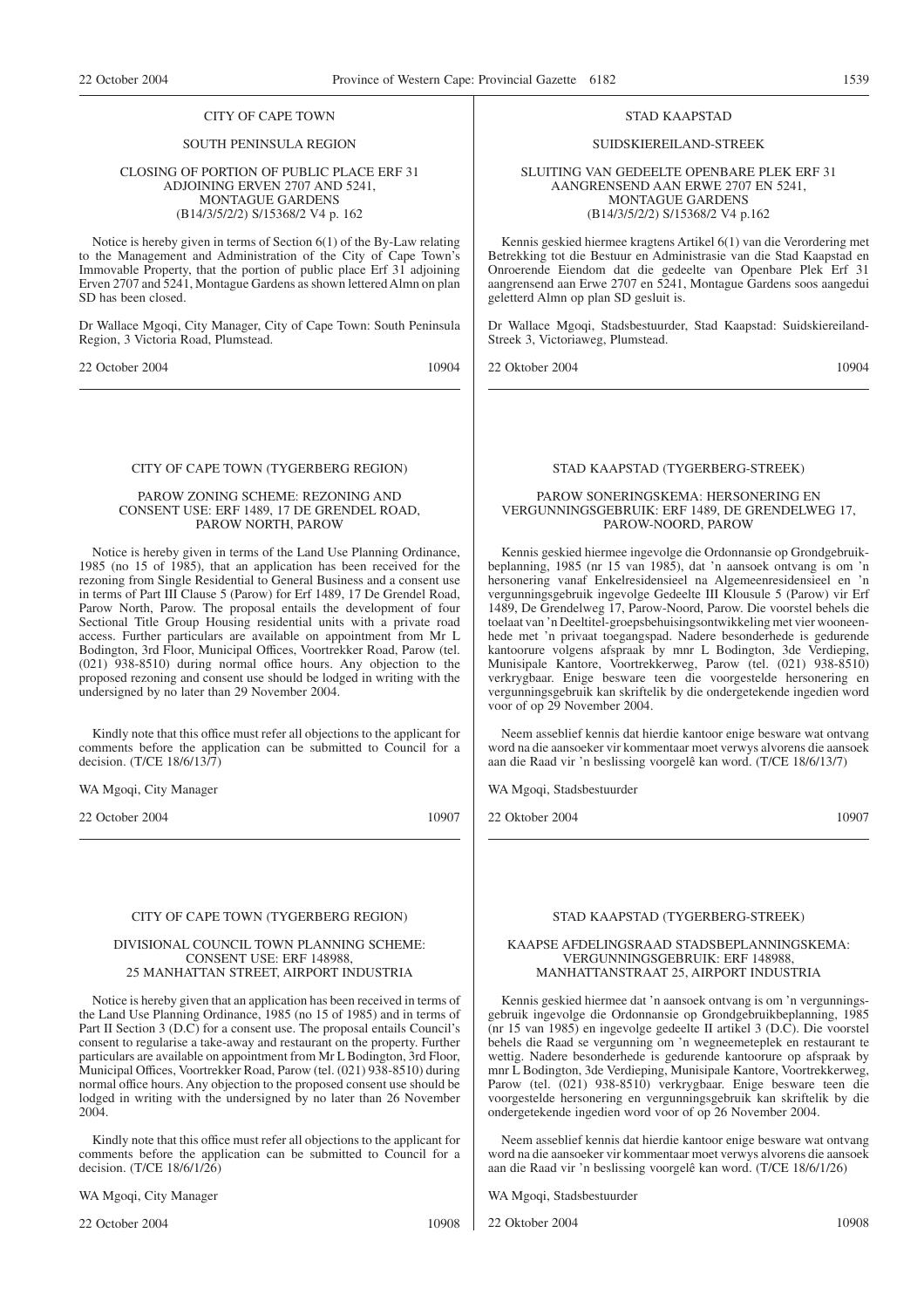#### GEORGE MUNICIPALITY

#### NOTICE NO. 319 OF 2004

#### PROPOSED CLOSURE, SUBDIVISION, REZONING AND ALIENATION OF A PORTION OF PUBLIC OPEN SPACE ERF 16747 ADJACENT TO ERF 16471, GEORGE

Notice is hereby given in terms of the provision of Section 17(2)a and 24(2) of the Land Use Planning Ordinance, 1985 (Ordinance 15 of 1985) that it is Council's intention to close, subdivide, rezone a portion of Public Open Space Erf 16747 ( $\pm$  43,07 m<sup>2</sup> in extent) situated adjacent to erf 16471, 12 Octavious Avenue, King George Park, George to General Residential purposes (grouphousing), to consolidate it with erf 16471 and to alienate it to the owner of erf 16471 George.

Full particulars of the aforegoing proposals are available for inspection at the office of the Deputy Director: Planning during normal office hours. Any objections thereto must be lodged in writing to reach the undersigned not later than Monday, 22 November 2004.

GW Louw, Acting Municipal Manager, Civic Centre, York Street, George, 6530.

22 October 2004 10909

#### GEORGE MUNICIPALITY

#### NOTICE NO: 241/2004

#### REMOVAL OF RESTRICTIONS ACT, 1987 (ACT 84 OF 1967), DEPARTURE AND SUBDIVISION: ERF 617, WILDERNESS

Notice is hereby given in terms of section 3(6) of the above Act that the undermentioned application has been received and is open for inspection at the office of the Deputy Director: Planning, Bloemhof Centre, York Street, George [Tel: (044) 801 9171, Fax: (044) 801 9196 & e-mail: stadsbeplanning@george.org.za] and at the office of the Director: Land Development Management, Provincial Government of the Western Cape, Utilitas Building, 1 Dorp Street, Cape Town from 08:00-12:30 and 13:00-15:30 (Monday to Friday) in Room 201.

Telephonic enquiries in this regard may be made to M Abrahams, Tel: (021) 483 4114 and Fax: (021) 483 3633.

Any objections, with full reasons therefore should be lodged in writing at the office of the abovementioned Director: Land Development Management, Private Bag X9086, Cape Town, 8000, with a copy to the George Municipality on or before 22 November 2004 quoting the above Act and the objector's Erf number. Any comments received after the aforementioned closing date may be disregarded.

#### *Applicant Nature of Application*

Elizabeth Jill Howard Removal of restrictive title conditions applicable to Erf 617, First Street, Wilderness. Departure from the Wilderness Scheme Regulations to enable the owner to erect a second dwelling unit on the property, as well as an application in terms of Section 24 of Ordinance 15 of 1985 for the subdivision into two portions (Portion  $A =$  $\pm$  760 m<sup>2</sup> and a Remainder =  $\pm$  947 m<sup>2</sup>).

GW Louw, Acting Municipal Manager, Civic Centre, York Street, George, 6530.

Tel: 044-8019171 Fax: 044-8019196

E-mail: stadsbeplanning@george.org.za

22 October 2004 10910

#### MUNISIPALITEIT GEORGE

#### KENNISGEWING NR. 319 VAN 2004

#### VOORGESTELDE SLUITING, ONDERVERDELING, HERSONERING EN VERVREEMDING VAN 'N GEDEELTE VAN OPENBARE OOPRUIMTE ERF 16747 AANGRENSEND AAN ERF 16471, GEORGE

Kennis geskied hiermee ingevolge die bepalings van Artikel 17(2)a en 24(2) van die Ordonnansie op Grondgebruikbeplanning, 1985 (Ordonnansie 15 van 1985) dat die Raad van voorneme is om 'n gedeelte van Openbare Oopruimte Erf  $16747 \left( \pm 43.07 \right)$  m<sup>2</sup> groot) aangrensend aan erf  $16471$ Octaviouslaan 12, King George Park, George te sluit, te onderverdeel, te hersoneer na Algemene Woondoeleindes (groepbehuising), te konsolideer met erf 16471 en aan die eienaar van erf 16471 George te vervreem.

Volledige besonderhede van die voorafgaande voorstelle is ter insae beskikbaar by die kantoor van die Adjunk Direkteur: Beplanning gedurende gewone kantoorure. Enige besware daarteen moet skriftelik ingedien word nie later as Maandag, 22 November 2004, nie.

GW Louw, Waarnemende Munisipale Bestuurder, Burgersentrum, Yorkstraat, George, 6530.

22 Oktober 2004 10909

#### MUNISIPALITEIT GEORGE

#### KENNISGEWING NR 241/2004

#### WET OP OPHEFFING VAN BEPERKINGS, 1967 (WET 84 VAN 1967), AFWYKING EN ONDERVERDELING: ERF 617, WILDERNIS

Kennis geskied hiermee ingevolge artikel 3(6) van bogenoemde Wet dat die onderstaande aansoek ontvang is en by die Adjunk-Direkteur: Beplanning, Bloemhofsentrum, York Straat, George [Tel (044) 801 9171, Faks: (044) 801 9196 & e-pos: stadsbeplanning@george.org.za en by die kantoor van die Direkteur: Grondontwikkelingsbestuur, Provinsiale Regering van die Wes-Kaap, Utilitasgebou, Dorpstraat 1, Kaapstad vanaf 08:00-12:30 en 13:00-15:30 (Maandag tot Vrydag) ter insae lê in Kamer 201.

Telefoniese navrae in hierdie verband kan gerig word by Tel: (021) 483 4114 an Faks: (021) 483 3633.

Enige besware, met redes, moet skriftelik voor of op 22 November 2004 by die kantoor van bogenoemde Direkteur: Grondontwikkelingsbestuur, Privaatsak X9086, Kaapstad 8000, met 'n afskrif aan die George Munisipaliteit, ingedien word met vermelding van bogenoemde Wet en beswaarmaker se erfnommer. Enige kommentaar wat na die voorgemelde sluitingsdatum ontvang word, mag moontlik nie in ag geneem word nie.

*Aansoeker Aard van Aansoek*

| Elizabeth Jill Howard  | Opheffing van beperkende titelvoorwaardes<br>van toepassing op Erf 617, Eerstelaan,<br>Wildernis. Afwyking van die Wildernis<br>Skema Regulasies ten einde die eienaar in<br>staat te stel om 'n tweede wooneenheid op<br>die eiendom op te rig, asook 'n aansoek in<br>terme van Artikel 24 van Ordonnansie 15<br>van 1985 vir die onderverdeling van die<br>eiendom in twee gedeeltes (Gedeelte $A =$<br>$\pm$ 760 m <sup>2</sup> en Restant = $\pm$ 947 m <sup>2</sup> ). |
|------------------------|------------------------------------------------------------------------------------------------------------------------------------------------------------------------------------------------------------------------------------------------------------------------------------------------------------------------------------------------------------------------------------------------------------------------------------------------------------------------------|
| Vorketroot Goorge 6520 | GW Louw, Waarnemende Munisipale Bestuurder, Burgersentrum,                                                                                                                                                                                                                                                                                                                                                                                                                   |

Yorkstraat, George, 6530.

Tel: 044-8019171 Faks: 044-8019196

E-pos: stadsbeplanning@george.org.za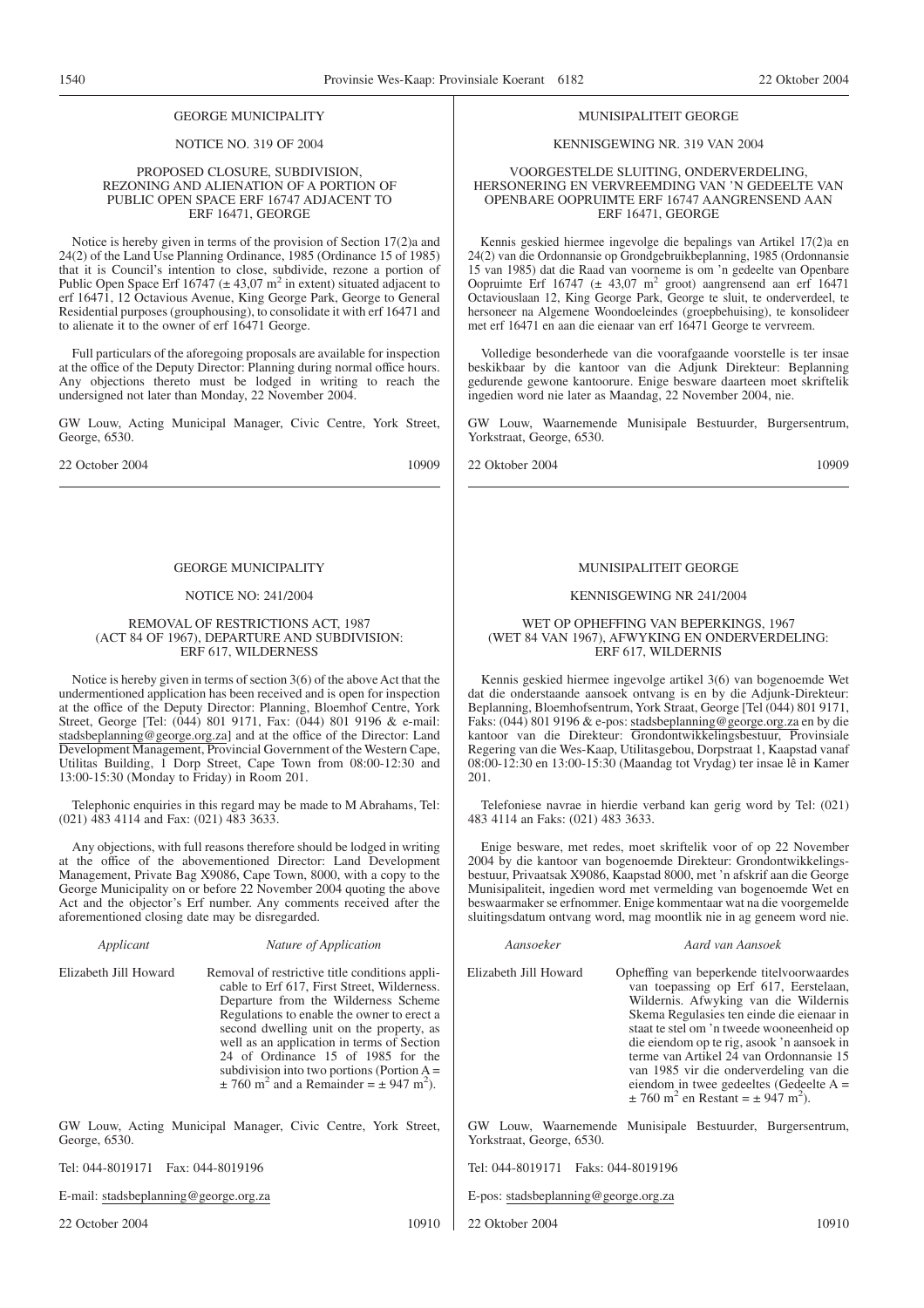# GEORGE MUNICIPALITY NOTICE NO 294/2004 PROPOSED REZONING AND SUBDIVISION: ERF 1183, MAITLAND STREET, BLANCO

Notice is hereby given that Council has received the following application on the abovementioned property:

- 1. Rezoning in terms of Section 17(2)a of Ordinance 15 of 1985 from Single Residential to General Residential (group housing) with the following planning parameters applicable:
	- (a) 20 units per hectare;
	- (b) 3 metre building line restriction on Maitland Street;
	- (c) 1,5 metre building line restriction between units;
	- (d) 3 metre building line restriction between the adjacent properties; (e) 3 metre street building line with regard to units adjacent to internal streets;
	- (f) 4,5 metre street building line with regard to garages adjacent to internal streets;
	- (g) 2 storey height restriction.
- 2. Subdivision in terms of Section 24(2) of Ordinance 15 of 1985 into 60 Group Erven, 5 Private Open Spaces and a Private Road.

Details of the proposal are available for inspection at the Council's office at Bloemhof Centre, York Street, George, during normal office hours, Mondays to Fridays. Enquiries: Keith Meyer, Reference: Erf 1183, Blanco.

Motivated objections, if any, must be lodged in writing with the Deputy Director: Planning, by not later than 22 November 2004.

Any person, who is unable to write, can submit their objection verbally to the Council's offices where they will be assisted by a staff member to put their comments in writing.

G W Louw, Acting Municipal Manager, Civic Centre, York Street, George, 6530.

22 October 2004 10911

# GEORGE MUNICIPALITY NOTICE NO: 241/2004 REMOVAL OF RESTRICTIONS ACT, 1967 (ACT 84 OF 1967), DEPARTURE AND SUBDIVISION: ERF 617, WILDERNESS

Notice is hereby given in terms of section 3(6) of the above Act that the undermentioned application has been received and is open for inspection at the office of the Deputy Director: Planning, Bloemhof Centre, York Street, George [Tel: (044) 801 9171, Fax: (044) 801 9196 & e-mail: stadsbeplanning@george.org.za] and at the office of the Director: Land Development Management, Provincial Government of the Western Cape, Utilitas Building, 1 Dorp Street, Cape Town from 08:00-12:30 and 13:00-15:30 (Monday to Friday) in Room 201.

Telephonic enquiries in this regard may be made to M Abrahams, Tel: (021) 483 4114 and Fax: (021) 483 3633.

Any objections, with full reasons therefore should be lodged in writing at the office of the abovementioned Director: Land Development Management, Private Bag X9086, Cape Town, 8000, with a copy to the George Municipality on or before 22 November 2004 quoting the above Act and the objector's Erf number.

Any comments received after the aforementioned closing date may be disregarded.

| Applicant             | Nature of Application                                                                                                                                                                                                                                                                                                                                                                                                                         |
|-----------------------|-----------------------------------------------------------------------------------------------------------------------------------------------------------------------------------------------------------------------------------------------------------------------------------------------------------------------------------------------------------------------------------------------------------------------------------------------|
| Elizabeth Jill Howard | Removal of restrictive title conditions appli-<br>cable to Erf 617, First Street, Wilderness.<br>Departure from the Wilderness Scheme<br>Regulations to enable the owner to erect a<br>second dwelling unit on the property, as<br>well as an application in terms of Section<br>24 of Ordinance 15 of 1985 for the<br>subdivision into two portions (Portion $A =$<br>$\pm$ 760 m <sup>2</sup> and a Remainder = $\pm$ 947 m <sup>2</sup> ). |

GW Louw, Acting Municipal Manager, Civic Centre, York Street, George, 6530.

E-mail: stadsbeplanning@george.org.za

| Tel: 044-8019171 Fax: 044-8019196 22 October 2004 | 10912 |
|---------------------------------------------------|-------|
|                                                   |       |

#### MUNISIPALITEIT GEORGE

# KENNISGEWING NR 294/2004 VOORGESTELDE HERSONERING EN ONDERVERDELING:

#### ERF 1183, MAITLANDSTRAAT, BLANCO

Kennis geskied hiermee dat die Raad die volgende aansoek op bogenoemde eiendom ontvang het:

- 1. Hersonering in terme van Artikel 17(2)a van Ordonnansie 15 van 1985 vanaf Enkelwoon na Algemene Woon (groepbehuising) met die volgende beplanningsparameters van toepassing:
	- (a) 20 eenhede per hektaar;
	- (b) 3 meter boulynbeperking op Maitlandstraat;
	- (c) 1,5 meter boulynbeperking tussen eenhede;
	- (d) 3 meter boulynbeperking tussen die aangrensende eiendomme; (e) 3 meter straatboulyn ten opsigte van eenhede langs interne
	- strate; (f) 4,5 meter straatboulyn ten opsigte van motorhuise langs interne strate;
	- (g) 2 verdieping hoogtebeperking.
- 2. Onderverdeling in terme van Artikel 24(2) van Ordonnansie 15 van 1985 in 60 Groepserwe, 5 Privaat Oopruimtes en 'n Privaat Pad.

Volledige besonderhede van die voorstel sal gedurende gewone kantoorure, Maandag tot Vrydag, ter insae wees by die Raad se kantoor te Bloemhofsentrum, Yorkstraat, George. Navrae: Keith Meyer, Verwysing: Erf 1183, Blanco.

Gemotiveerde besware indien enige, moet skriftelik by die Adjunk Direkteur: Beplanning ingedien word nie later nie as 22 November 2004.

Indien 'n persoon nie kan skryf nie, kan sodanige persoon sy kommentaar mondelings by die Raad se kantoor aflê waar persooneellid sal help om die kommentaar/vertoë op skrif te stel.

G W Louw, Waarnemende Munisipale Bestuurder, Burgersentrum, Yorkstraat, George, 6530.

#### 22 Oktober 2004 10911

# MUNISIPALITEIT GEORGE

#### KENNISGEWING NR 241/2004

#### WET OP OPHEFFING VAN BEPERKINGS, 1967 (WET 84 VAN 1967), AFWYKING EN ONDERVERDELING: ERF 617, WILDERNIS

Kennis geskied hiermee ingevolge artikel 3(6) van bogenoemde Wet dat die onderstaande aansoek ontvang is en by die Adjunk-Direkteur: Beplanning, Bloemhofsentrum, Yorkstraat, George [Tel: (044) 801 9171, Faks: (044) 801 9196 & e-pos: stadsbeplanning@george.org.za en by die kantoor van die Direkteur: Grondontwikkelingsbestuur, Provinsiale Regering van die Wes-Kaap, Utilitasgebou, Dorpstraat 1, Kaapstad vanaf 08:00-12:30 en 13:00-15:30 (Maandag tot Vrydag) ter insae lê in Kamer 201.

Telefoniese navrae in hierdie verband kan gerig word by Tel: (021) 483 4114 en Faks: (021) 483 3633.

Enige besware, met redes, moet skriftelik voor of op 22 November 2004 by die kantoor van bogenoemde Direkteur: Grondontwikkelingsbestuur, Privaatsak X9086, Kaapstad 8000, met 'n afskrif aan die George Munisipaliteit, ingedien word met vermelding van bogenoemde Wet en beswaarmaker se erfnommer.

Enige kommentaar wat na die voorgemelde sluitingsdatum ontvang word, mag moontlik nie in ag geneem word nie.

*Aansoeker Aard van Aansoek*

| Elizabeth Jill Howard | Opheffing van beperkende titelvoorwaardes                         |
|-----------------------|-------------------------------------------------------------------|
|                       | van toepassing op Erf 617, Eerste Laan,                           |
|                       |                                                                   |
|                       | Wildernis. Afwyking van die Wildernis                             |
|                       | Skema Regulasies ten einde die eienaar in                         |
|                       | staat te stel om 'n tweede wooneenheid op                         |
|                       | die eiendom op te rig, asook 'n aansoek in                        |
|                       | terme van Artikel 24 van Ordonnansie 15                           |
|                       | van 1985 vir die onderverdeling van die                           |
|                       | eiendom in twee gedeeltes (Gedeelte $A =$                         |
|                       | $\pm$ 760 m <sup>2</sup> en Restant = $\pm$ 947 m <sup>2</sup> ). |
|                       |                                                                   |

GW Louw, Waarnemende Munisipale Bestuurder, Burgersentrum, Yorkstraat, George, 6530.

E-pos: stadsbeplanning@george.org.za

Tel: 044-8019171 Faks: 044-8019196 22 Oktober 2004 10912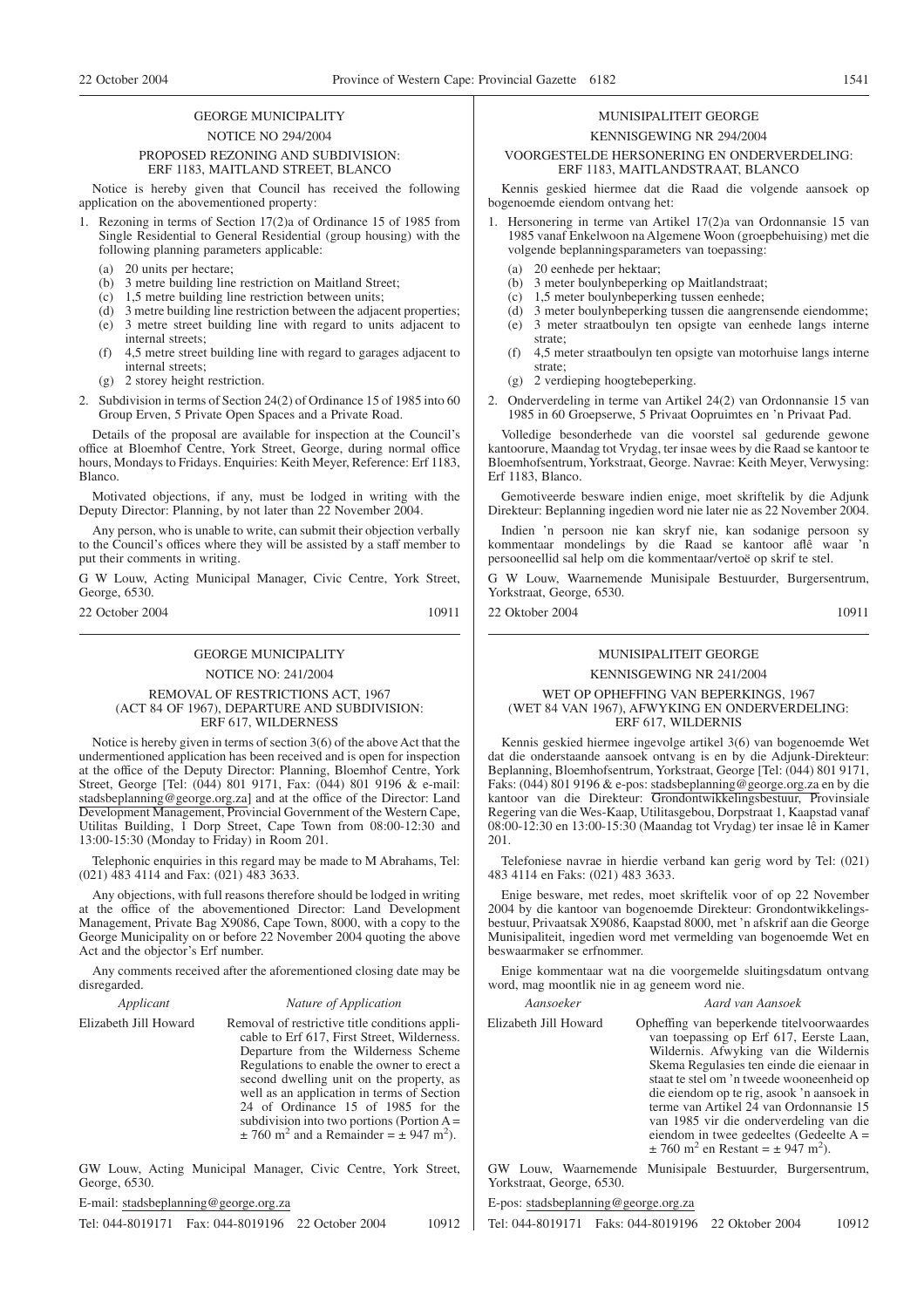#### KNYSNA MUNICIPALITY

LAND USE PLANNING ORDINANCE, 1985 (ORDINANCE 15 OF 1985)

LOCAL GOVERNMENT ACT: MUNICIPAL SYSTEMS, 2000 (ACT 32 OF 2000)

#### PROPOSED SUBDIVISION: ERF 1634 SEDGEFIELD (KABELJOU STREET)

Notice is hereby given in terms of Section 24 of the Land Use Planning Ordinance 15 of 1985 of that the under-mentioned application has been received and is open for inspection at the office of the Municipal Manager, Municipal Offices, Clyde Street, Knysna (Phone: 044 302 6330, Fax: 044 302 6338). Any objections, with full reasons therefore, should be lodged in writing to the office of the Municipal Manager on or before Monday, 22 November 2004 quoting the above Act and the objector's erf number. Any comments received after the aforementioned closing date may be disregarded.

Notice is further given in terms of Section 21(4) of the Local Government Act: Municipal Systems 2000 (Act 32 of 2000) that people who cannot write can approach the Town Planning section during normal office hours at the Municipal offices where the Secretary will refer you to the responsible official whom will assist you in putting your comments or objections in writing.

#### *Nature of Application:*

1. Application for the subdivision of Erf 1634, Sedgefield into two portions (Remainder  $\pm$  50,4 ha and Portion A  $\pm$  9 214 m<sup>2</sup>) in terms of Section 24 of the Land Use Planning Ordinance, 1985 (Ordinance 15 of 1985).

#### *Applicant:*

Integrated Development Planning & Management Town & Regional Planners, GIS, Project Management, Development Facilitation, Integrated Environmental Management and Surveying.

16 Green Street P.O. Box 173 Knysna 6570 Tel: (044) 382 2300 Fax: (044) 3827162

e-mail: vpm.survey@pixie.co.za

22 October 2004 10913

# LAINGSBURG MUNICIPALITY

#### NOTICE 75/2004

#### NOTICE CALLING FOR OBJECTIONS TO PROVISIONAL VALUATION ROLL (REGULATION 12)

Notice is hereby given that in terms of section 15(1) of the Property Valuation Ordinance, 1993 that the provisional valuation roll for the financial year 2004/2005 is open to inspection at the offices of the Local Authority as from 22 October 2004 to 18 November 2004.

- (1) The owner of any property recorded on such roll may, in terms of the provisions of section 16 of the said Ordinance, object to the valuation placed on his property, and such objection must reach the Municipal Manager before the expiry date of the above-mentioned period. The prescribed form for the lodging of an objection is available at the addresses given hereunder. Your attention is specifically focused on the fact that no person is entitled to raise any objection before the valuation board unless he has lodged an objection in time in the prescribed form.
- (2) Address of the offices of Local Authority: Municipal, Offices, Van Riebeeck Street, Laingsburg, 6900.

As owner also includes a proxy, as defined in section 1 of the Ordinance.

PA Williams, Municipal Manager, Municipal Offices, Private Bag X4, Laingsburg.

Tel.: (023) 5511019 22 October 2004 10916

#### MUNISIPALITEIT KNYSNA

ORDONNANSIE OP GRONDGEBRUIKBEPLANNING, 1985 (ORDONNANSIE 15 VAN 1985)

#### WET OP PLAASLIKE REGERING: MUNISIPALE STELSELS, 2000 (WET 32 VAN 2000)

#### VOORGESTELDE ONDERVERDELlNG: ERF 1634 SEDGEFlELD (KABELJOUSTRAAT)

Kennis geskied hiermee in gevolge Artikel 24 van Ordinansie 15 van 1985, dat die onderstaande aansoek deur die Munisipale Bestuurder, Munisipale Kantore, Clydestraat, Knysna (Tel: 044 302 6330, Faks: 044 302 6338) ter insae lê. Enige besware, met redes daarvoor, moet skriftelik voor of op Maandag, 22 November 2004 by die kantoor van bogenoemde Munisipale Bestuurder ingedien word met vermelding van bogenoemde Wet en beswaarmaker se erfnommer. Enige kommentaar wat na die voorgemelde sluitingsdatum ontvang word, mag moontlik nie in ag geneem word nie.

Ingevolge Artikel 21(4) van die Wet op Plaaslike Regering: Munisipale Stelsels, 2000 (Wet 32 van 2000) word hiermee verder kennis gegee dat persone wat nie kan skryf nie die Stadsbeplanningsafdeling kan nader tydens normale kantoorure waar die Sekretasesse u sal verwys na die betrokke amptenaar wat u sal help om u kommentaar of besware op skrif te stel.

#### *Aard van aansoek*

1. Aansoek vir die onderverdeling van Erf 1634, Sedgefield in twee gedeeltes (Restant  $\pm$  50,4 ha en Gedeelte A  $\pm$  9 214 m<sup>2</sup>), in terme van Artikel 24 van die [Ordonnansie op Grondgebruikbeplanning, 1985 (Ordonnansie 15 van 1985)].

#### *Aansoeker:*

Integrated Development Planning & Management Town & Regional Planners, GIS, Project Management, Development Facilitation, Integrated Environmental Management and Surveying.

Greenstraat 16 Posbus 173 Knysna 6570 Tel: (044) 382 2300 Faks: (044) 3827162

e-pos: vpm.survey@pixie.co.za

22 Oktober 2004 10913

### LAINGSBURG MUNISIPALITEIT

#### KENNISGEWING 75/2004

#### KENNISGEWING WAT BESWARE TEEN VOORLOPIGE WAARDASIELYS AANVRA (REGULASIE 12)

Kennis word hierby ingevolge artikel 15(1) van die Ordonnansie op Eiendomswaardering, 1993 gegee dat die voorlopige waardasielys vir die boekjaar 2004/2005 ter insae lê in die kantore van die Plaaslike Owerheid vanaf 22 Oktober 2004 tot 18 November 2004.

- (1) Die eienaar van enige eiendom wat in sodanige lys opgeteken is, kan ingevolge die bepalings van artikel 16 van genoemde Ordonnansie beswaar aanteken teen die waardasie, wat op sy eiendom geplaas is, en sodanige beswaar moet die Munisipale Bestuurder voor die verstryking van bogenoemde tydperk bereik. Die voorgeskrewe vorm vir die indiening van 'n beswaar is by die adres hieronder aangedui beskikbaar. U aandag word spesifiek gevestig op die feit dat geen persoon geregtig is om enige beswaar voor die waardasieraad te opper nie tensy hy 'n beswaar op die voorgeskrewe vorm betyds ingedien het.
- (2) Adres van die kantoor van die Plaaslike Owerheid: Munisipale Kantore, Van Riebeeckstraat, Laingsburg, 6900.

'n Eienaar sluit ook 'n gevolgmagtigde in soos omskryf in artikel 1 van die Ordonnansie.

PA Williams, Munisipale Bestuurder, Munisipale Kantore, Privaatsak X4, Laingsburg.

Tel: (023) 5511019 22 Oktober 2004 10916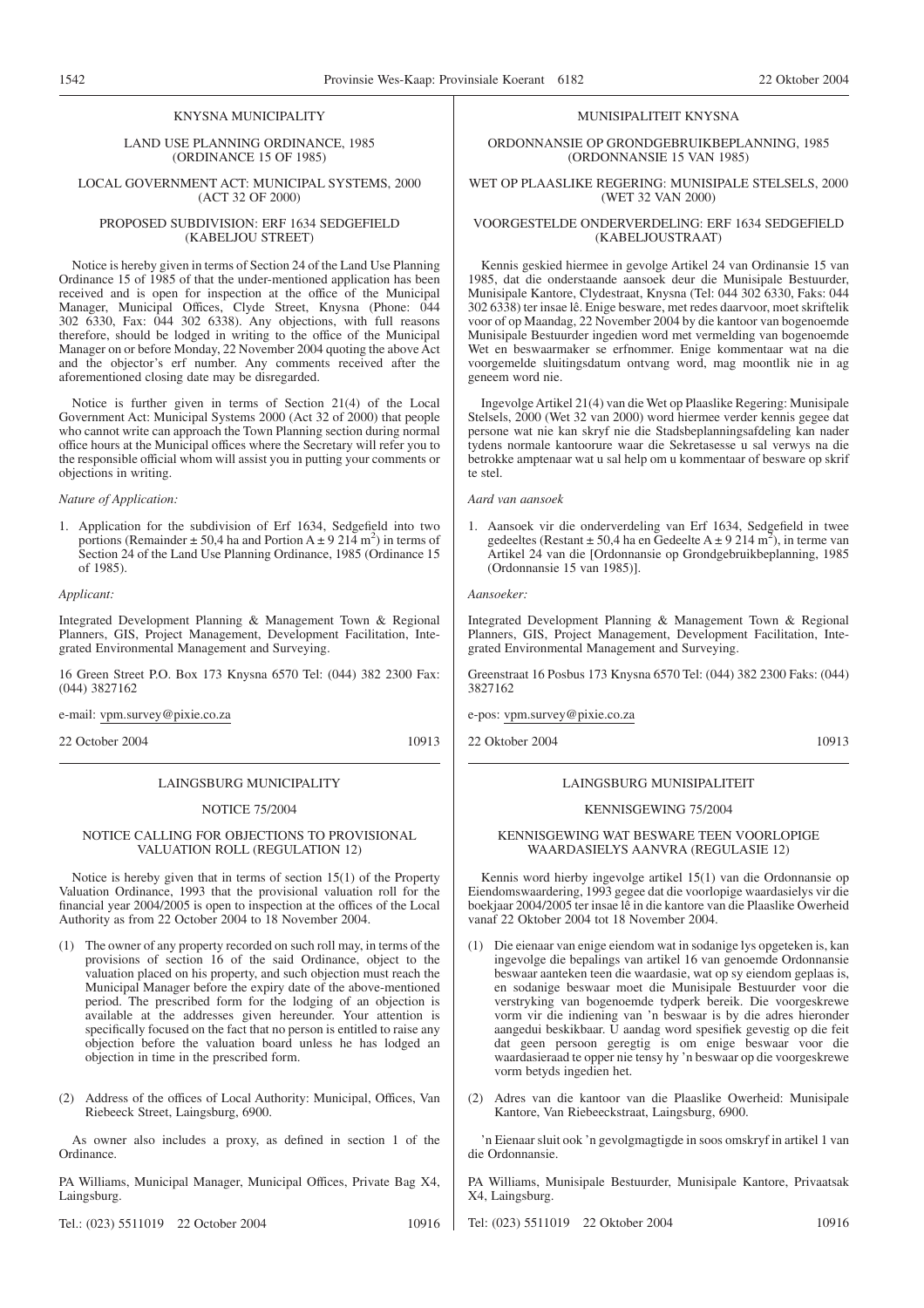#### KNYSNA MUNICIPALITY

REMOVAL OF RESTRICTIONS ACT, 1967 (ACT 84 OF 1967)

LAND USE PLANNING ORDINANCE, 1985 (ORDINANCE 15 OF 1985)

#### LOCAL GOVERNMENT ACT: MUNICIPAL SYSTEMS, 2000 (ACT 32 OF 2000)

#### PROPOSED SUBDIVISION: ERF 2407, 85 MILKWOOD DRIVE, KNYSNA

Notice is hereby given in terms of Section 3(6) of the Removal of Restrictions Act and in terms of Section 24 of the Land Use Planning Ordinance 15 of 1985 that the under-mentioned application has been received by the Municipal Manager and is open for inspection at the Municipal Building, Clyde Street, Knysna. The application is also open to inspection at the office of the Director: Integrated Environmental Management, Provincial Government Western Cape, at Utilitas Building, 1 Dorp Street, Cape Town, from 08:00-12:30 and 13:00-15:30 (Monday to Friday). Telephonic enquiries in this regard may be made at (021) 483 4114 and the Directorate's fax number is (021) 483 3633.

Any objections, with full reasons therefore, should be lodged in writing at the office of the abovementioned Director: Integrated Environmental Management at Private Bag X9086, Cape Town 8000, with a copy to the abovementioned Municipal Manager, PO Box 21, Knysna, 6570 on or before 22 November 2004 quoting the above Act and the objector's erf number. Any comments received after the aforementioned closing date may be disregarded.

Notice is further given in terms of Section 21(4) of the Local Government Act: Municipal Systems 2000 (Act 32 of 2000) that people who cannot write can approach the Town Planning section during normal office hours at the Municipal Offices where the Secretary will refer you to the responsible official whom will assist you in putting your comments or objections in writing.

# *Nature of the application:*

1. Removal of restrictive title conditions applicable to Erf 2407, Knysna to enable the owner to subdivide the erf into two portions (Remainder  $= 1$  390 m<sup>2</sup> and Portion A = 1 301 m<sup>2</sup>).

#### *Owner:* J. S. Cook.

*Applicant:* HM Vreken TRP(SA), B.Art et Scien(bepl)

7 Nelson Street, P.O. Box 2180, Knysna, 6570, Tel: (044) 382 3244, Fax: (044) 382 5945, Cell: 082 927 5310, e-mail: Marike@cdd.co.za

22 October 2004 10914

#### LANGEBERG MUNICIPALITY

#### PROPOSED REZONING OF ERF 1244, NERINA CRESCENT, STILBAAI WEST

Notice is hereby given in terms of the provisions of Section 17(2)(a) of Ordinance 15 of 1985 that the Council received the following application for rezoning:

*Property:* Erf 1244, Nerina Crescent, Stilbaai West

*Proposal:* Rezoning of Erf 1244 from Residential I (single residential) to Residential II (duet)

*Applicant:* Dr. Piet Groenewald for G.H. Beetge

Details concerning the application are available at the office of the undersigned during office hours. Any objections to the proposed rezoning should be submitted in writing to the office of the undersigned not later than 19 November 2004.

People who cannot write can approach the office of the undersigned during normal office hours where the responsible official will assist you in putting your comments or objections in writing.

Municipal Manager, Langeberg Municipality, P.O. Box 2, Stilbaai, 6674.

22 October 2004 10917

#### KNYSNA MUNISIPALITEIT

WET OP OPHEFFING VAN BEPERKINGS, 1967 (WET 84 VAN 1967)

ORDONNANSIE OP GRONDGEBRUIKBEPLANNING, 1985 (ORDONNANSIE 15 VAN 1985)

WET OP PLAASLIKE REGERING: MUNISIPALE STELSELS, 2000 (WET 32 VAN 2000)

#### VOORGESTELDE ONDERVERDELING: ERF 2407, MELKHOUTRYLAAN 85, KNYSNA

Kragtens artikel 3(6) van die Wet op Opheffing van Beperkings en Artikel 24 van Ordonnansie 15 van 1985 word hiermee kennis gegee dat die onderstaande aansoek deur die Munisipale Bestuurder: Munisipaliteit Knysna ontvang is, en ter insae lê by die Munisipale Gebou, Clydestraat, Knysna. Die aansoek lê ook ter insae by die kantoor van die Direkteur, Geïntegreerde Omgewingsbestuur, Provinsiale Regering van die Wes-Kaap, by Utilitasgebou, Dorpstraat 1, Kaapstad, vanaf 08:00-12:30 en 13:00-15:30 (Maandag tot Vrydag). Telefoniese navrae in hierdie verband kan gerig word by Tel. No: (021) 483 4114 en die Direktoraat se faksnommer is (021) 483 3633).

Enige besware met volledige redes daarvoor, moet skriftelik by die kantoor van die bogenoemde Direkteur: Geïntegreerde Omgewingsbestuur, Privaatsak X9086, Kaapstad, 8000 met 'n afskrif aan die bogenoemde Munisipale Bestuurder ingedien word op of voor 22 November 2004, met vermelding van bogenoemde Wet en beswaarmaker se erfnommer. Enige kommentaar nat na die voorgemelde sluitingsdatum ontvang word, mag moontlik nie in ag geneem word nie.

Ingevolge Artikel 21(4) van die Wet op Plaaslike Regering: Munisipale Stelsels, 2000 (Wet 32 van 2000) word hiermee verder kennis gegee dat persone wat nie kan skryf nie, die Stadsbeplanningsafdeling kan nader tydens normale kantoorure waar die Sekretasesse u sal verwys na die betrokke amptenaar wat u sal help om u kommentaar of besware op skrif te stel.

*Aard van aansoek:*

1. Opheffing van beperkende titelvoorwaardes van toepassing op Erf 2407 Knysna ten einde die eienaar in staat te stel om die perseel te onderverdeel in twee gedeeltes (Restant = 1 390 m<sup>2</sup> en Gedeelte A =  $1301 \text{ m}^2$ ).

*Eienaar:* J. S. Cook.

*Aansoeker:* HM Vreken TRP(SA), B.Art et Scien(bepl)

Nelsonstraat 7, Posbus 2180, Knysna, 6570, Tel: (044) 382 3244, Faks: (044) 382 5945, Sel: 082 927 5310, e-pos: Marike@cdd.co.za

22 Oktober 2004 10914

#### LANGEBERG MUNISIPALITEIT

VOORGESTELDE HERSONERING VAN ERF 1244, NERINASINGEL, STILBAAI-WES

Kennis geskied hiermee ingevolge die bepalings van Artikel 17(2)(a) van Ordonnansie 15 van 1985 dat die Langeberg Raad die volgende aansoek om hersonering ontvang het:

*Eiendomsbeskrywing:* Erf 1244, Nerinasingel, Stilbaai-Wes

*Aansoek:* Hersonering van Erf 1244 vanaf Residensieel I (enkelwoon) na Residensieel II (duetwoning)

*Applikant:* Dr. Piet Groenewald namens C.H. Beetge

Besonderhede rakende die aansoek is ter insae by die kantoor van die ondergetekende gedurende kantoorure. Enige besware teen die voorgenome hersonering moet skriftelik gerig word om die ondergetekende te bereik nie later as 19 November 2004.

Persone wat nie kan skryf nie, kan die onderstaande kantoor nader tydens sy normale kantoorure waar die betrokke amptenaar u sal help om u kommentaar of besware op skrif te stel.

Munisipale Bestuurder, Langeberg Munisipaliteit, Posbus 2, Stilbaai, 6674.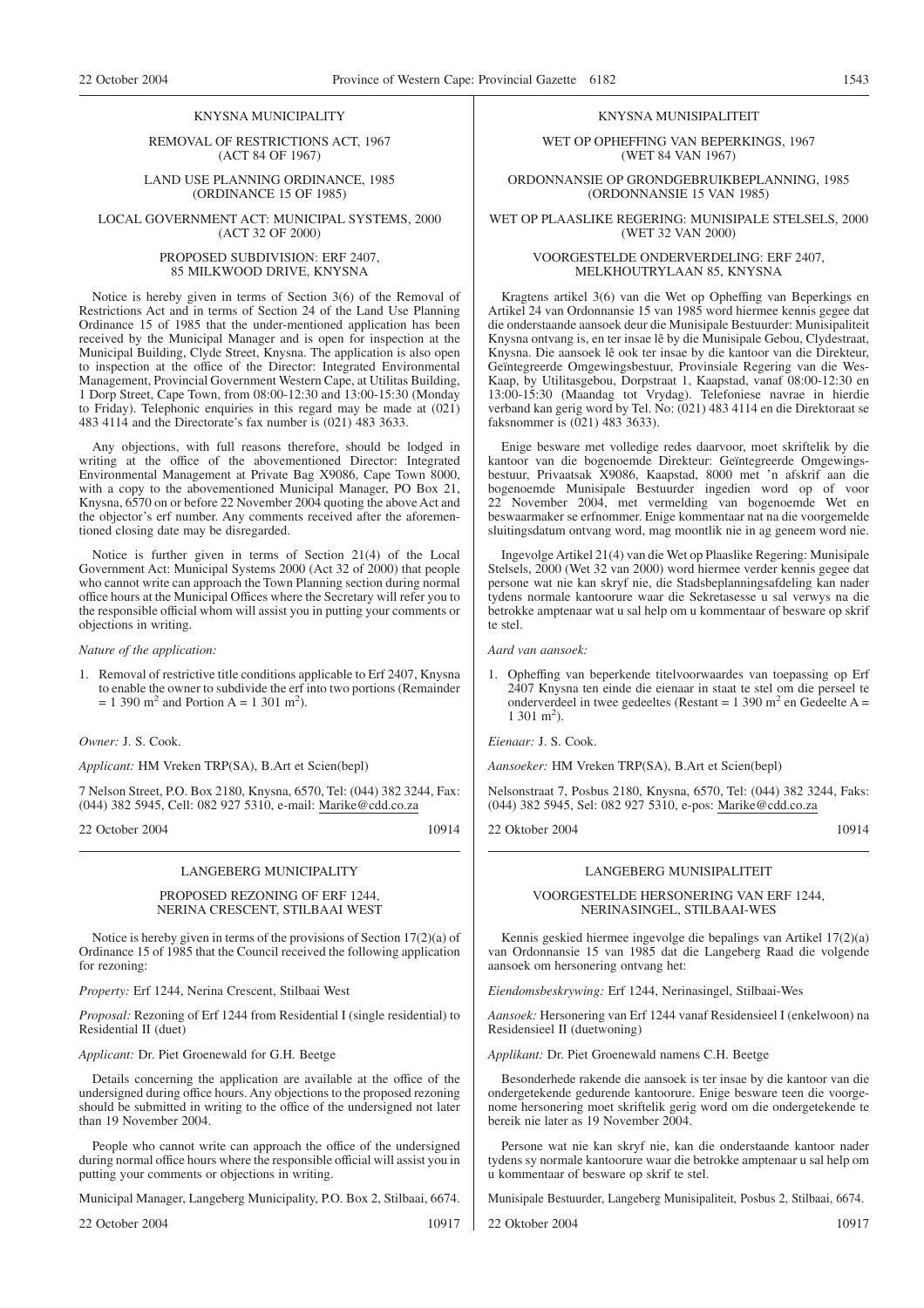#### KNYSNA MUNICIPALITY

#### LAND USE PLANNING ORDINANCE, 1985 (ORDINANCE 15 OF 1985)

## LOCAL GOVERNMENT ACT: MUNICIPAL SYSTEMS, 2000 (ACT 32 OF 2000)

#### PROPOSED REGIONAL STRUCTURE PLAN AMENDMENT, REZONING AND SUBDIVISION OF PORTION 45 OF FARM 191 DISTRICT OF KNYSNA AND A PORTION OF THE REMAINDER OF FARM 488, DISTRICT OF KNYSNA

Notice is hereby given in terms of Sections 4(7) and 17(2)(a) and 24(2)(a) of Ordinance 15 of 1985 that the under-mentioned application has been received by the Municipal Manager and is open for inspection at the Municipal Building, Clyde Street, Knysna, the Knysna Public Library, and the Keurhoek Community Hall. Any objections, with full reasons therefore, should be lodged in writing with the Municipal Manager, P O Box 21, Knysna, 6570, on or before 10 January 2005, quoting the above Ordinance and the objector's property description/erf number.

Notice is further given in terms of Section 21(4) of the Local Government Act: Municipal Systems 2000 (Act 32 of 2000) that people who cannot write can approach the Town Planning section during normal office hours at the Municipal Offices where the secretary will refer you to the responsible official who will assist you in putting your comments or objections in writing.

## *Nature of application:*

The site lies between the Rheenendal Road and the Old Drift on the Knysna River. The following amendments are proposed:

- 1. Amendment of the Knysna Wilderness Plettenberg Bay Regional Structure Plan designation of the properties from Nature Area, Forestry and Agriculture to Recreation and Township Development.
- 2. Rezoning of a portion of the Remainder of Farm 488 from Agriculture Zone I to Open Space Zone II, Open Space Zone III, Resort Zone II, Residential Zone I and Transport Zone II.
- 3. Rezoning of Portion 45 of Farm 191 from Resort Zone II, Open Space Zone III and Residential Zone V to Resort Zone II with consent uses, Open Space Zone III, Open Space Zone II, Residential Zone I, and Transport Zone II.
- 4. Subdivision of the Remainder of Farm 488 into two portions, one of which is to be consolidated with Portion 45 of Farm 191.
- 5. Subdivision of the resultant property into 87 Residential zone 1 erven, 75 Resort Zone II erven (with in principle approval for further subdivision of a maximum of 380 additional Resort Zone II erven), 2 Open Space Zone II Erven, 2 Open Space Zone III erven and 1 Transport Zone II erf.

#### *Applicant:*

CNdV South Cape Planning & Design CC Environmental Planners, Town & Regional Planners, Urban Designers, Landscape Architects. 101C Thesen House, Long Street, Knysna, P O Box 1215, 6570. Telephone (044) 3827053, Fax (044 3827054) E-mail southcape@cndv.co.za. CNdV South Cape Planning & Design CC Environmental Planners, Town & Regional Planners, Urban Designers, Landscape Architects. 101C Thesen House, Long Street, Knysna. P O Box 1215, Knysna 6570. Telephone (044) 3827053. Fax (044 3827054) E-mail southcape@cndv.co.za.

22 October 2004 10915

#### MUNISIPALITEIT KNYSNA

ORDONNANSIE OP GRONDGEBRUIKBEPLANNING, 1985 (ORDONNANSIE 15 VAN 1985)

WET OP PLAASLIKE REGERING: MUNISIPALE STELSELS, 2000 (WET 32 VAN 2000)

#### VOORGESTELDE WYSIGING AAN STREEK STRUKTUURPLAN, HERSONERING EN ONVERVERDELING VAN GEDEELTE 45 VAN PLAAS 191, DISTRIK KNYSNA EN 'N GEDEELTE VAN DIE RESTANT VAN PLAAS 488, DISTRIK KNYSNA

Kennis geskied hiermee ingevolge Artikel 4(7) en 17(2)(a) en 24(2)(a) van Ordonnansie 15 van 1985 dat die onderstaande aansoek deur die Munisipale Bestuurder ontvang is en ter insae lê by die Munisipale Gebou, Clydestraat, Knysna, by die Knysna Openbare Biblioteek en by die Keurhoek Gemeenskapsaal. Enige besware met volledige redes daarvoor, moet skriftelik by die Munisipale Bestuurder, Posbus 21, Knysna, 6570 ingedien word op of voor 10 Januarie, 2005, met vermelding van bogenoemde Ordonnansie en beswaarmaker se eiendomsbeskrywing of erfnommer.

Ingevolge Artikel 21(4) van die Wet op Plaaslike Regering: Munisipale Stelsels, 2000 (Wet 32 van 2000) word hiermee verder kennis gegee dat persone wat nie kan skryf nie die Stadsbeplanningafdeling kan nader tydens normale kantoorure waar die Sekretaresse u sal verwys na die betrokke amptenaar wat u sal help om u kommentaar of besware op skrif te stel.

## *Aard van aansoek:*

Die eiendomme is tussen die Rheenendal Pad en die Ou Drif op die Knysna Rivier geleë. Die volgende wysigings is voorgestel:

- 1. Wysiging van die Knysna Wildernis Plettenbergbaai Streek Struktuurplan se indeling van die eiendomme vanaf Natuurgebied, Bosbou en Landbou na Ontspanning en Dorpsgebied.
- 2. Hersonering van 'n gedeelte van die restant van Plaas 488 vanaf Landbousone I na Oopruimtesone II, Oopruimtesone III, Oordsone II, Residensiële sone I en Vervoersone II.
- 3. Hersonering van gedeelte 45 van Plaas 191 vanaf Oordsone II, Oopruimtesone III en Residensiële sone V na Oordsone II met vergunningsgebruike, Oopruimtesone III, Oopruimtesone II, Residensiële sone I en Vervoersone II.
- 4. Onderverdeling van Restant van Plaas 488 in twee gedeeltes, waarvan een met Gedeelte 45 van Plaas 191 gekonsolideer sal word.
- 5. Onderverdeling van die gekonsolideerde eiendom in 87 Residensiële sone I erwe, 75 Oordsone II erwe (met goedkeuring in beginsel vir verdere onderverdeling van 'n maksimum van 380 addisionele Oordsone II erwe), 2 Oopruimtesone II erwe, 2 Oopruimtesone III en 1 Vervoersone II erf.

*Aansoeker:*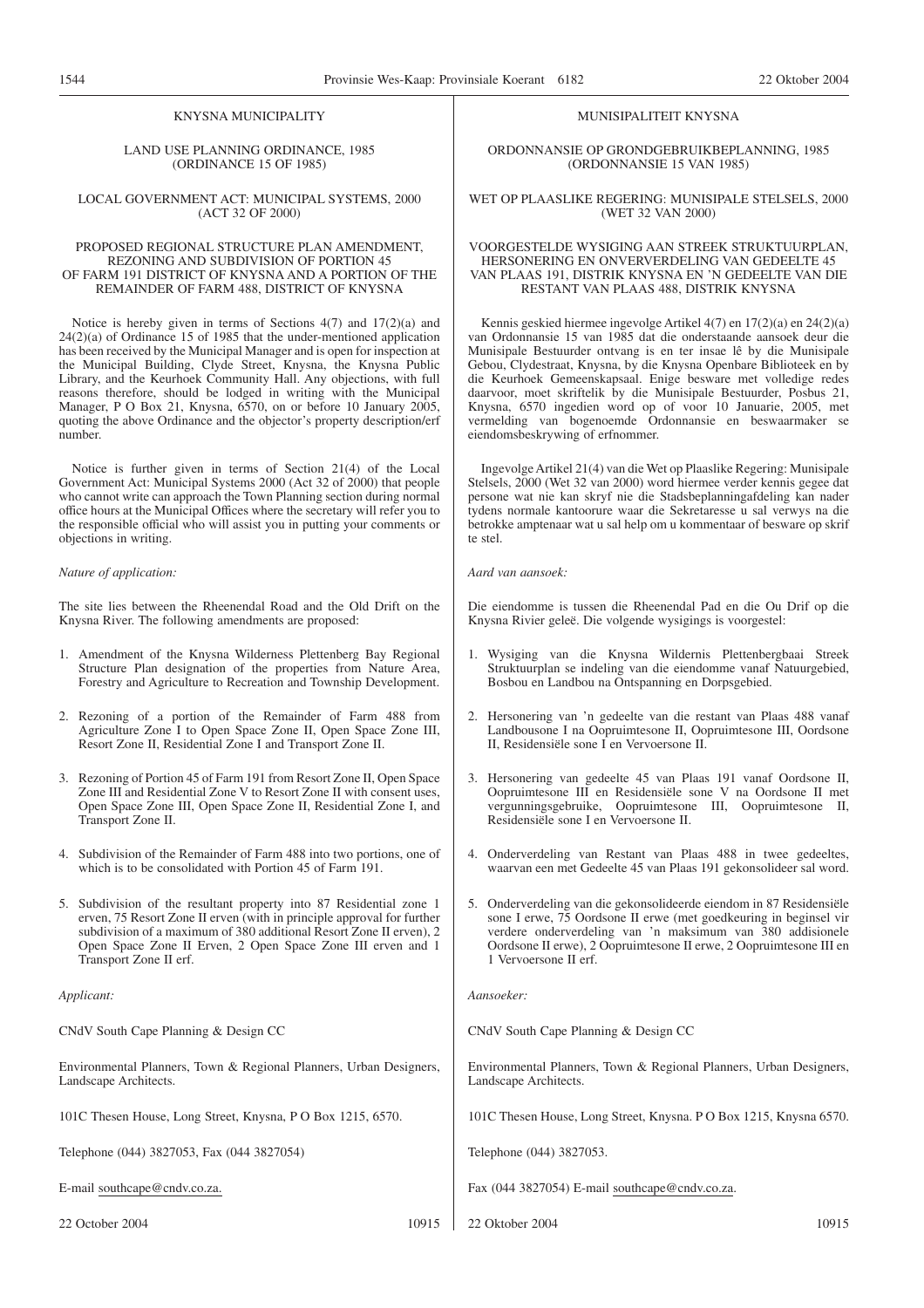# LANGEBERG MUNICIPALITY

#### PROPOSED REZONING OF THE REMAINDER OF ERF 582, HEIDELBERG

Notice is hereby given in terms of the provisions of Section 17(2)(a) of Ordinance 15 of 1985 that the Council received the following application for rezoning:

*Property:* Remainder of Erf 582, Heidelberg

*Proposal:* Rezoning of the abovementioned property from Agricultural Zone I to a Subdivisional area in order to use this property for Residential I purposes.

*Applicant:* Bekker en Houterman for Barend Frederick Nel

Details concerning the application are available at the office of the undersigned during office hours. Any objections to the proposed rezoning should be submitted in writing to the office of the undersigned not later than 22/11/2004.

People who cannot write can approach the office of the undersigned during normal office hours where the responsible official will assist you in putting your comments or objections in writing.

Municipal Manager, Langeberg Municipality, P.O. Box 2, Stilbaai, 6674. 22 October 2004 10918

# LANGEBERG MUNICIPALITY

#### PROPOSED SUBDIVISION OF THE REMAINDER OF ERF 582, HEIDELBERG

Notice is hereby given in terms of the Section 24(2) of Ordinance 15 of 1985 that the Langeberg Council has received the following application on the abovementioned property:

*Property:* Remainder of Erf 582, Heidelberg

*Proposal:* Subdivision of the abovementioned property as follows:

Portion A: 4 ha

Remainder: 52 ha

*Applicant:* Bekker en Houterman for Barend Frederick Nel

Details concerning the application are available at the office of the undersigned during office hours. Any objections, to the proposed application should be submitted in writing to the office of the undersigned before 22 November 2004.

People who cannot write can approach the office of the undersigned during normal office hours where the responsible official will assist you in putting your comments or objections in writing.

Municipal Manager, Langeberg Municipality, P.O. Box 2, Stilbaai, 6674. 22 October 2004 10919

#### LANGEBERG MUNICIPALITY

#### PROPOSED SUBDIVISION OF ERF 4526 ERICA STREET, RIVERSDALE

Notice is hereby given in terms of the Section 24(2) of Ordinance 15 of 1985 that the Langeberg Council has received the following application on the abovementioned property:

Property: Erf 4526, Riversdale (9 570 m<sup>2</sup>)

*Proposal:* The subdivision of the abovementioned erf in 24 group housing portions of  $\pm 300$  m<sup>2</sup> each, a private open space and a street portion.

*Applicant:* Fynbosland 269 BK

Details concerning the application are available at the office of the undersigned during office hours. Any objections, to the proposed application should be submitted in writing to the office of the undersigned before 22 November 2004.

People who cannot write can approach the office of the undersigned during normal office hours where the responsible official will assist you in putting your comments or objections in writing.

Municipal Manager, Langeberg Municipality, P.O. Box 2, Stilbaai, 6674.

22 October 2004 10920

### LANGEBERG MUNISIPALITEIT

#### VOORGESTELDE HERSONERING VAN DIE RESTANT VAN ERF 582, HEIDELBERG

Kennis geskied hiermee ingevolge die bepalings van Artikel 17(2)(a) van Ordonnansie 15 van 1985 dat die Langeberg Raad die volgende aansoek om hersonering ontvang het:

*Eiendomsbeskrywing:* Restant van Erf 582, Heidelberg

*Aansoek:* Hersonering van bogenoemde eiendom vanaf Landbousone I na 'n Onderverdelingsgebied ten einde die eiendom vir Residensiële I doeleindes aan te wend.

*Applikant:* Bekker en Houterman namens Barend Frederick Nel

Besonderhede rakende die aansoek is ter insae by die kantoor van die ondergetekende gedurende kantoorure. Enige besware teen die voorgenome hersonering moet skriftelik gerig word om die ondergetekende te bereik nie later nie as 22/11/2004.

Persone wat nie kan skryf nie, kan die onderstaande kantoor nader tydens sy normale kantoorure waar die betrokke amptenaar u sal help om u kommentaar of besware op skrif te stel.

Munisipale Bestuurder, Langeberg Munisipaliteit, Posbus 2, Stilbaai, 6674.

22 Oktober 2004 10918

#### LANGEBERG MUNISIPALITEIT

#### VOORGESTELDE ONDERVERDELING VAN DIE RESTANT VAN ERF 582, HEIDELBERG

Kennis geskied hiermee ingevolge Artikel 24(2) van Ordonnansie 15 van 1985 dat die Langeberg Raad die volgende aansoek op bogenoemde eiendom ontvang het:

*Eiendomsbeskrywing:* Restant Erf 582, Heidelberg

*Aansoek:* Onderverdeling van bogenoemde eiendom soos volg:

Gedeelte A: 4 ha

Restant: 52 ha

*Applikant:* Bekker en Houterman namens Barend Frederick Nel

Besonderhede rakende die aansoek is ter insae by die kantoor van die ondergetekende gedurende kantoorure. Enige besware teen die voorgenome aansoek moet skriftelik gerig word om die ondergetekende te bereik voor 22 November 2004.

Persone wat nie kan skryf nie, kan die onderstaande kantoor nader tydens sy normale kantoorure waar die betrokke amptenaar u sal help om u kommentaar of besware op skrif te stel.

Munisipale Bestuurder, Langeberg Munisipaliteit, Posbus 2, Stilbaai, 6674. 22 Oktober 2004 10919

#### LANGEBERG MUNISIPALITEIT

#### VOORGESTELDE ONDERVERDELING VAN ERF 4526, ERICASTRAAT, RIVERSDAL

Kennis geskied hiermee ingevolge Artikel 24(2) van Ordonnansie 15 van 1985 dat die Langeberg Raad die volgende aansoek op bogenoemde eiendom ontvang het:

Eiendomsbeskrywing: Erf 4526, Riversdal (9 570 m<sup>2</sup>)

*Aansoek:* Die onderverdeling van bogenoemde erf in 24 groep-<br>behuisingsgedeeltes, van ±300 m<sup>2</sup> elk, 'n privaat oopruimte en 'n straatgedeelte.

*Applikant:* Fynbosland 269 BK

Besonderhede rakende die aansoek is ter insae by die kantoor van die ondergetekende gedurende kantoorure. Enige besware teen die voorgenome aansoek moet skriftelik gerig word om die ondergetekende te bereik voor 22 November 2004.

Persone wat nie kan skryf nie, kan die onderstaande kantoor nader tydens sy normale kantoorure waar die betrokke amptenaar u sal help om u kommentaar of besware op skrif te stel.

Munisipale Bestuurder, Langeberg Munisipaliteit, Posbus 2, Stilbaai, 6674. 22 Oktober 2004 10920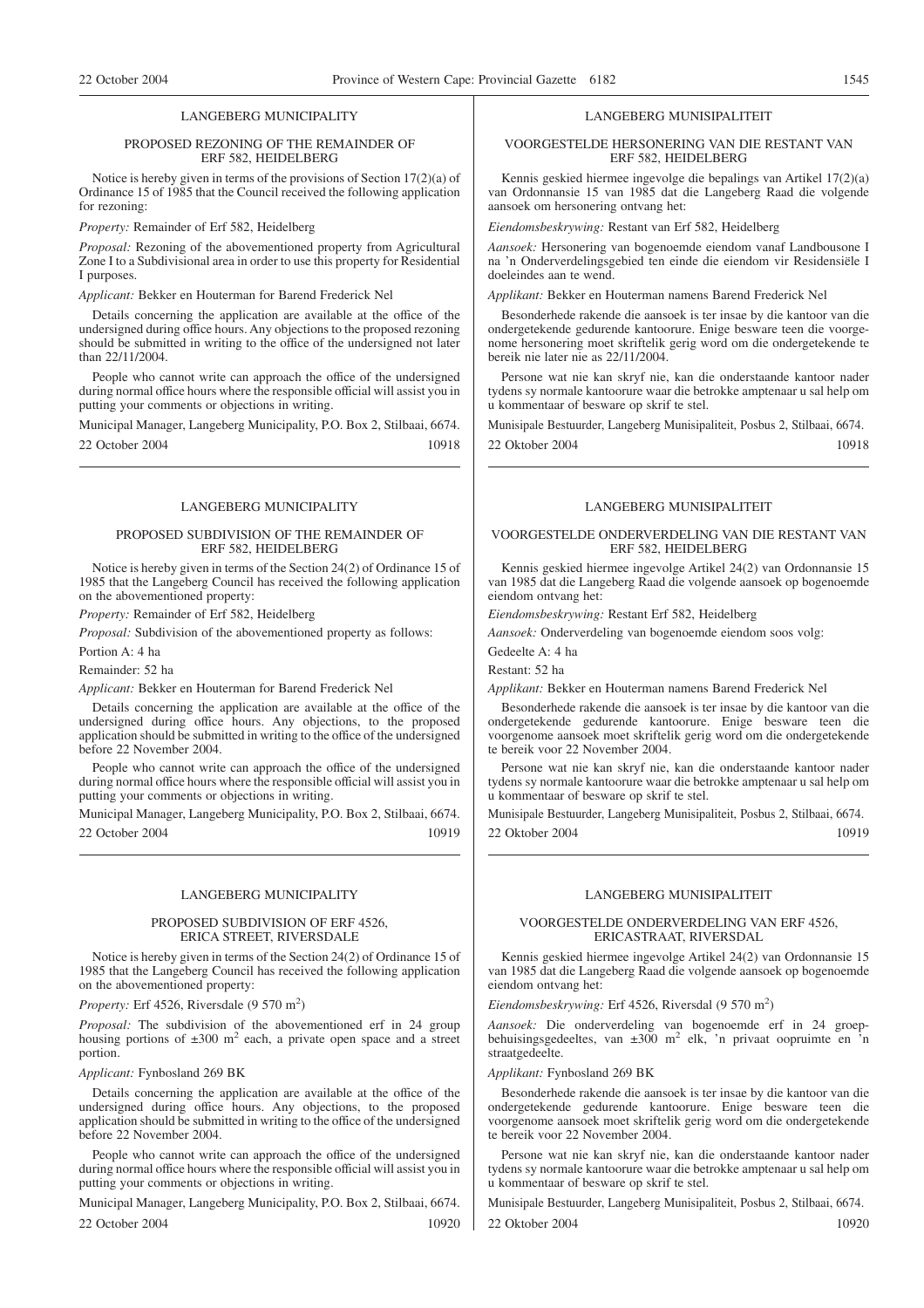1546 Provinsie Wes-Kaap: Provinsiale Koerant 6182 22 Oktober 2004

#### MOSSEL BAY MUNICIPALITY

ORDINANCE ON LAND USE PLANNING, 1985 (ORD. 15 OF 1985)

LOCAL GOVERNMENT ACT: MUNICIPAL SYSTEMS, 2000 (ACT 32 OF 2000)

# PROPOSED REZONING

#### ERF 3560, 17 MARSH STREET, MOSSEL BAY

It is hereby notified in terms of Section 17 of the above Ordinance that the undermentioned application has been received by the Municipal Manager and is open to inspection at the Department: Town Planning; 4th floor; Montagu Street, Mossel Bay. Any objections, with full reasons therefor, should be lodged in writing to the Municipal Manager, P.O. Box 25, Massel Bay, 6500 on or before Monday, 22 November 2004 quoting the above Ordinance and objector's erf number. In cases where comments are not received in time, the application will be processed and late comments be ignored. In terms of Section 21(4) of the Local Government Act: Municipal Systems, 2000 (Act 32 of 2000) notice is hereby given that people who cannot write can approach any one of the five Customer Care Managers of Council at Mossel Bay, D'Almeida, Kwanonqaba, Hartenbos and Great Brak River respectively whom will assist you in putting your comments or objections in writing.

*Applicant Nature of Application*

Rudman Visagie Rezoning of erf 3560 Mossel Bay from ''General Residential'' to ''Business'' to enable the development of shops and flats.

C. Zietsman, Municipal Manager

File Reference: 15/4/2/5 22 October 2004 10921

# LANGEBERG MUNICIPALITY

#### PROPOSED REZONING OF ERF 510, VAN RIEBEECK STREET, STILBAAI WEST

Notice is hereby given in terms of the provisions of Section 17(2)(a) of Ordinance 15 of 1985 that the Council received the following application for rezoning:

*Propperty:* Erf 510, Van Riebeeck Street, Stilbaai West

*Proposal:* Rezoning of the abovementioned property from Residential I (single residential) to Business I (unrestricted business) in order to operate an architectural firm from the property.

*Applicant:* Bekker and Houterman for Victor Visagie

Details concerning the application are available at the office of the undersigned during office hours. Any objections to the proposed rezoning should be submitted in writing to the office of the undersigned not later than 22/11/2004.

People who cannot write can approach the office of the undersigned during normal office hours where the responsible official will assist you in putting your comments or objections in writing.

Municipal Manager, Langeberg Municipality, P.O. Box 2, Stilbaai, 6674.

22 October 2004 10922

#### MOSSELBAAI MUNISIPALITEIT

ORDONNANSIE OP GRONDGEBRUIKBEPLANNING, 1985 (ORD. 15 VAN 1985)

WET OP PLAASLIKE REGERING: MUNISIPALE STELSELS, 2000 (WET 32 VAN 2000)

# VOORGESTELDE HERSONERING

#### ERF 3560, MARSHSTRAAT 17, MOSSELBAAI

Kragtens Artikel 17 van die bostaande Ordonnansie word hiermee kennis gegee dat die onderstaande aansoek deur die Munisipale Bestuurder ontvang is en ter insae lê by die Departement: Stadsbeplanning; 4de vloer, Montagustraat, Mosselbaai. Enige besware met volledige redes daarvoor, moet skriftelik by die Munisipale Bestuurder, Posbus 25, Mosselbaai, 6500 ingedien word op of voor Maandag, 22 November 2004 met vermelding van bogenoemde Ordonnansie en Beswaarmaker se erfnommer. In gevalle waar kommentaar nie betyds ontvang word nie, sal daar voortgegaan word met die prosessering van die aansoek en laat kommentaar geïgnoreer word. Ingevolge Artikel 21(4) van die Wet op Plaaslike Regering: Munisipale Stelsels, 2000 (Wet 32 van 2000) word kennis gegee dat persone wat nie kan skryf nie enige van die vyf Klantediensbestuurders van die Raad te Mosselbaai, D'Almeida, Kwanonqaba, Hartenbos en Groot-Brakrivier onderskeidelik nader vir hulpverlening om u kommentaar of besware op skrif te stel.

| Aansoeker                          | Aard van Aansoek                                                                                                          |
|------------------------------------|---------------------------------------------------------------------------------------------------------------------------|
| Rudman Visagie                     | Hersonering van erf 3560, Mosselbaai van<br>"Algemene Woon" na "Sakesone" vir die<br>oprigting van winkels en woonstelle. |
| C. Zietsman, Munisipale Bestuurder |                                                                                                                           |

Lêer Verwysing: 15/4/2/5 22 Oktober 2004 10921

# LANGEBERG MUNISIPALITEIT

#### VOORGESTELDE HERSONERING VAN ERF 510, VAN RIEBEECKSTRAAT, STILBAAI-WES

Kennis geskied hiermee ingevolge die bepalings van Artikel 17(2)(a) van Ordonnansie 15 van 1985 dat die Langeberg Raad die volgende aansoek om hersonering ontvang het:

*Eiendomsbeskrywing:* Erf 510, Van Riebeeckstraat, Stilbaai-Wes

*Aansoek:* Hersonering van bogenoemde eiendom vanaf Residensieel I (enkelwoon) na Sake I (onbeperkte sake) ten einde 'n argitektuursfirma vanaf die perseel te bedryf.

*Applikant:* Bekker en Houterman namens Victor Visagie

Besonderhede rakende die aansoek is ter insae by die kantoor van die ondergetekende gedurende kantoorure. Enige besware teen die voorgenome hersonering moet skriftelik gerig word om die ondergetekende te bereik nie later nie as 22/11/2004.

Persone wat nie kan skryf nie, kan die onderstaande kantoor nader tydens sy normale kantoorure waar die betrokke amptenaar u sal help om u kommentaar of besware op skrif te stel.

Munisipale Bestuurder, Langeberg Munisipaliteit, Posbus 2, Stilbaai, 6674.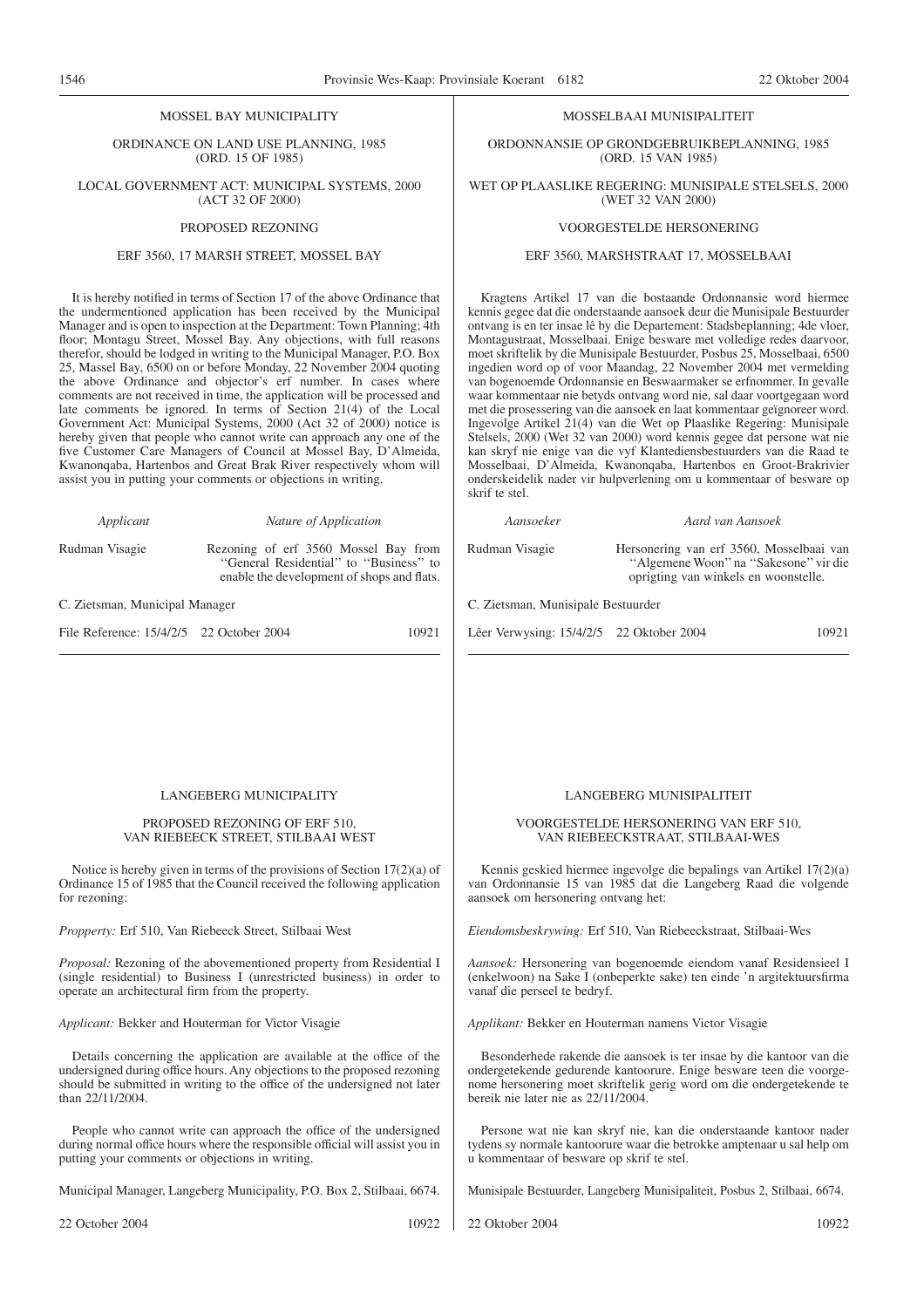# MOSSEL BAY MUNICIPALITY ORDINANCE ON LAND USE PLANNING, 1985 (ORD. 15 OF 1985) LOCAL GOVERNMENT ACT: MUNICIPAL SYSTEMS, 2000 (ACT 32 OF 2004)

# PROPOSED SUBDIVISION

#### ERVEN 2106 to 2111, MORRISON ROAD, GREAT BRAKRIVER

It is hereby notified in terms of Section 24 of the above Ordinance that the undermentioned application has been received by the Municipal Manager and is open to inspection at the Department: Town Planning; 4th floor; Montagu Street, Mossel Bay. Any objections, with full reasons therefor, should be lodged in writing to the Municipal Manager, P.O. Box 25, Mossel Bay, 6500 on or before Monday, 22 November 2004 quoting the above Ordinance and objector's erf number. In cases where comments are not received in time, the application will be processed and late comments be ignored. In terms of Section 21(4) of the Local Government Act: Municipal Systems, 2000 (Act 32 of 2000) notice is hereby given that people who cannot write can approach any one of the five Customer Care Managers of Council at Mossel Bay, D'Almeida, Kwanonqaba, Hartenbos and Great Brak River respectively whom will assist you in putting your comments or objections in writing.

| Applicant | Nature of Application |
|-----------|-----------------------|
|           |                       |

Delplan Subdivision, after consolidation of erven 2106 to 2111 into 8 residential erven.

C. Zietsman, Municipal Manager

File Reference: 15/4/34/2 15/4/34/2 22 October 2004 10923

# MOSSEL BAY MUNICIPALITY ORDINANCE ON LAND USE PLANNING, 1985 (ORD. 15 OF 1985) LOCAL GOVERNMENT ACT: MUNICIPAL SYSTEMS, 2000 (ACT 32 OF 2000) PROPOSED REZONING AND DETERMINATION OF ZONING AND SUBDIVISION:

#### REMAINDER OF THE FARM 305, GREAT BRAK RIVER

It is hereby notified in terms of Section 17, 14 and 24 of the above Ordinance that the undermentioned application has been received by the Municipal Manager and is open to inspection at the Department: Town Planning; 4th floor; Montagu Street, Mossel Bay. Any objections, with full reasons therefor, should be lodged in writing to the Municipal Manager, P.O. Box 25, Mossel Bay, 6500 on or before Monday, 22 November 2004 quoting the above Ordinance and objector's erf number. In cases where comments are not received in time, the application will be processed and late comments be ignored. In terms of Section 21(4) of the Local Government Act: Municipal Systems, 2000 (Act 32 of 2000) notice is hereby given that people who cannot write can approach any one of the five Customer Care Managers of Council at Mossel Bay, D'Almeida, Kwanonqaba, Hartenbos and Great Brak River respectively whom will assist you in putting your comments or objections in writing.

#### *Applicant Nature of Application*

Taylor, Van Rensburg, Van der Spuy Trust

Rezoning of a portion of the property from ''Undetermined'' to ''Business Zone II'' to enable the business of a restaurant to be conducted, the determination of the zoning of the public parking area (ie ''Transport Zone III'') and the determination of the zoning of the picnic site (ie ''Resort Zone I''), as well as the subdivision of the property into two portions of approximitely  $523 \text{ m}^2$  and approximately 1,33 ha, to accommodate the restaurant and picnic site on separate erven.

C. Zietsman, Municipal Manager

File Reference: 15/4/34/5 15/4/34/2 22 October 2004 10924

C. Zietsman, Munisipale Bestuurder

Lêer Verwysing: 15/4/34/5 15/4/34/2 22 Oktober 2004 10924

MOSSELBAAI MUNISIPALITEIT ORDONNANSIE OP GRONDGEBRUIKBEPLANNING, 1985 (ORD. 15 VAN 1985)

WET OP PLAASLIKE REGERING: MUNISIPALE STELSELS, 2000 (WET 32 VAN 2000)

VOORGESTELDE ONDERVERDELLING:

ERWE 2106 TOT 2111, MORRISONWEG, GROOT-BRAKRIVIER

Kragtens Artikel 24 van die bostaande Ordonnansie word hiermee kennis gegee dat die onderstaande aansoek deur die Munisipale Bestuurder ontvang is en ter insae lê by die Departement: Stadsbeplanning; 4de vloer, Montagustraat, Mosselbaai. Enige besware met volledige redes daarvoor, moet skriftelik by die Munisipale Bestuurder, Posbus 25, Mosselbaai, 6500 ingedien word op of voor Maandag, 22 November 2004 met vermelding van bogenoemde Ordonnansie en Beswaarmaker se erfnommer. In gevalle waar kommentaar nie betyds ontvang word nie, sal daar voortgegaan word met die prosessering van die aansoek en laat kommentaar geïgnoreer word. Ingevolge Artikel 21(4) van die Wet op Plaaslike Regering: Munisipale Stelsels, 2000 (Wet 32 van 2000) word kennis gegee dat persone wat nie kan skryf nie enige van die vyf Klantediensbestuurders van die Raad te Mosselbaai, D'Almeida, Kwanonqaba, Hartenbos en Groot-Brakrivier onderskeidelik nader vir hulpverlening om u kommentaar of besware op skrif te stel.

*Aansoeker Aard van Aansoek*

konsolidasie, in 8 woon erwe.

Delplan Onderverdeling van erwe 2106 tot 2111, na

C. Zietsman, Munisipale Bestuurder

Lêer Verwysing: 15/4/34/2 15/4/34/2 22 Oktober 2004 10923

# MOSSELBAAI MUNISIPALITEIT ORDONNANSIE OP GRONDGEBRUIKBEPLANNING, 1985

(ORD. 15 VAN 1985)

WET OP PLAASLIKE REGERING: MUNISIPALE STELSELS, 2000 (WET 32 VAN 2000)

VOORGESTElDE HERSONERING BEVESTIGING VAN SONERING EN ONDERVERDELING:

# RESTANT VAN DIE PLAAS 305, GROOT-BRAKRIVIER

Kragtens Artikel 17, 14 en 24 van die bostaande Ordonnansie word hiermee kennis gegee dat die onderstaande aansoek deur die Munisipale Bestuurder ontvang is en ter insae lê by die Departement: Stadsbeplanning; 4de vloer, Montagustraat, Mosselbaai. Enige besware met volledige redes daarvoor, moet skrifkelik by die Munisipale Bestuurder, Posbus 25, Mosselbaai, 6500 ingedien word op of voor Maandag, 22 November 2004 met vermelding van bogenoemde Ordonnansie en Beswaarmaker se erfnommer. In gevalle waar kommentaar nie betyds ontvang word nie, sal daar voortgegaan word met die prosessering van die aansoek en laat kommentaar geïgnoreer word. Ingevolge Artikel 21(4) van die Wet op Plaaslike Regering: Munisipale Stelsels, 2000 (Wet 32 van 2000) word kennis gegee dat persone wat nie kan skryf nie enige van die vyf Klantediensbestuurders van die Raad te Mosselbaai, D'Almeida, Kwanonqaba, Hartenbos en Groot-Brakrivier onderskeidelik nader vir hulpverlening om u kommentaar of besware op skrif te stel.

# Taylor, Van Rensburg,

Van der Spuy Trust

# *Aansoeker Aard van Aansoek*

Hersonering van 'n gedeelte van die eiendom van ''Onbepaald'' na ''Besigheidsone II'' om 'n restaurant te bedryf, die bevestiging van die sonering van die openbare parkeerterrein, nl. ''Vervoersone III'' en die bevestiging van die sonering van die piekniekterrein, nl ''Oordsone I'', sowel as die onderverdeling van die eiendom in twee gedeeltes van 523 m<sup>2</sup> en ongeveer 1,33 ha, ten einde die restaurant en piekniekterrein op aparte erwe te akkommodeer.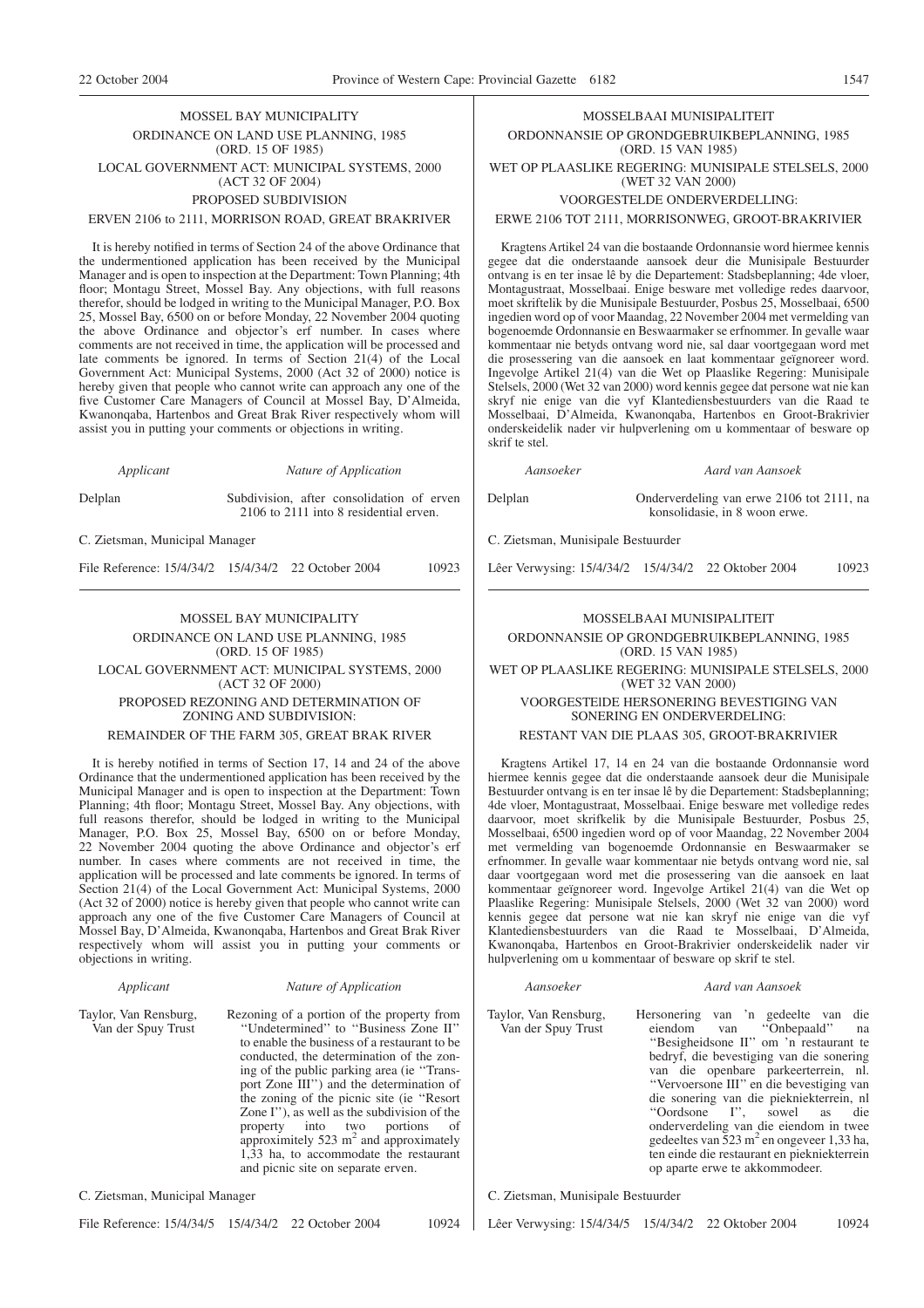#### MOSSEL BAY MUNICIPALITY

ORDINANCE ON LAND USE PLANNING, 1985 (ORD. 15 OF 1985)

#### LOCAL GOVERNMENT ACT: MUNICIPAL SYSTEMS, 2000 (ACT 32 OF 2000)

# PROPOSED SUBDIVISION AND REZONING

#### ERF 12756 EN 12929 BOLAND PARK, MOSSEL BAY

It is hereby notified in terms of Section 24 and 17 of the above Ordinance that the undermentioned application has been received by the Municipal Manager and is open to inspection at the Department: Town Planning; 4th floor; Montagu Street, Mossel Bay. Any objections, with full reasons therefor, should be lodged in writing to the Municipal Manager, P.O. Box 25, Mossel Bay, 6500 on or before Monday, 22 November 2004 quoting the above Ordinance and objector's erf number. In cases where comments are not received in time, the application will be processed and late comments be ignored. In terms of Section 21(4) of the Local Government Act: Municipal Systems, 2000 (Act 32 of 2000) notice is hereby given that people who cannot write can approach any one of the five Customer Care Managers of Council at Mossel Bay, D'Almeida, Kwanonqaba, Hartenbos and Great Brak River respectively whom will assist you in putting your comments or objections in writing.

#### *Applicant Nature of Application*

VPM Opmetings Subdivision of consolidation of erven 12756 and 12929 Boland Park into 3 portions and the rezoning thereof from ''Group Housing'' and ''Local Business'' to ''General Residential''.

C. Zietsman, Municipal Manager

| File Reference: 15/4/32/2 15/4/32/5 22 October 2004 |  |  |  |  |  | 10925 |
|-----------------------------------------------------|--|--|--|--|--|-------|
|-----------------------------------------------------|--|--|--|--|--|-------|

# MOSSEL BAY MUNICIPALITY

#### ORDINANCE ON LAND USE PLANNING 1985 (ORD. 15 OF 1985)

#### LOCAL GOVERNMENT ACT: MUNICIPAL SYSTEMS, 2000 (ACT 32 OF 2000)

#### PROPOSED REZONING AND SUBDIVISION

#### ERVEN 6594 TO 6596, DANA BAY

It is hereby notified in terms of Section 17 and 24 of the above Ordinance that the undermentioned application has been received by the Municipal Manager and is open to inspection at the Department: Town Planning; 4th floor; Montagu Street, Mossel Bay. Any objections, with full reasons therefor, should be lodged in writing to the Municipal Manager, P.O. Box 25, Mossel Bay, 6500 on or before Monday, 22 November 2004 quoting the above Ordinance and objector's erf number. In cases where comments are not received in time, the application will be processed and late comments be ignored. In terms of Section 21(4) of the Local Government Act: Municipal Systems, 2000 (Act 32 of 2000) notice is hereby given that people who cannot write can approach any one of the five Customer Care Managers of Council at Mossel Bay, D'Almeida, Kwanonqaba, Hartenbos and Great Brak River respectively whom will assist you in putting your comments or objections in writing.

*Applicant Nature of Application*

Bailey and Le Roux Rezoning of the consolidation of erven 6594 to 6596 from ''Single Residential'' to ''Group Housing'' and the subdivision thereof into 6 residential erven and a roadway.

C. Zietsman, Municipal Manager

File Reference: 15/4/16/1/2 15/4/16/1/5 22 October 2004 10926

MOSSELBAAI MUNISIPALlTE1T

ORDONNANSIE OP GRONDGEBRUIKBEPLANNING, 1985 (ORD. 15 VAN 1985)

#### WET OP PLAASLIKE REGERING: MUNISIPALE STELSELS, 2000 (WET 32 VAN 2000)

# VOORGESTELDE ONDERVERDELING EN HERSONERING

## ERF 12756 EN 12929, BOLAND PARK, MOSSELBAAI

Kragtens Artikel 24 en 17 van die bostaande Ordonnansie word hiermee kennis gegee dat die onderstaande aansoek deur die Munisipale Bestuurder ontvang is en ter insae lê by die Departement: Stadsbeplanning; 4de vloer, Montagustraat, Mosselbaai. Enige besware met volledige redes daarvoor, moet skriftelik by die Munisipale Bestuurder, Posbus 25, Mosselbaai, 6500 ingedien word op of voor Maandag, 22 November 2004 met vermelding van bogenoemde Ordonnansie en Beswaarmaker se erfnommer. In gevalle waar kommentaar nie betyds ontvang word nie, sal daar voortgegaan word met die prosessering van die aansoek en laat kommentaar geïgnoreer word. Ingevolge Artikel 21(4) van die Wet op Plaaslike Regering: Munisipale Stelsels, 2000 (Wet 32 van 2000) word kennis gegee dat persone wat nie kan skryf nie enige van die vyf Klantediensbestuurders van die Raad te Mosselbaai, D'Almeida, Kwanonqaba, Hartenbos en Groot-Brakrivier onderskeidelik nader vir hulpverlening om u kommentaar of besware op skrif te stel.

VPM Opmetings Onderverdeling van die konsolidasie van erwe 12756 en van erf 12929 in 3 gedeeltes en die Hersonering van die gedeeltes van ''Lokale Sake'' en ''Groepbehuising'', na ''Algemene Woon''.

C. Zietsman, Munisipale Bestuurder

Lêer Verwysing: 15/4/32/2 15/4/32/5 22 Oktober 2004 10925

#### MOSSELBAAI MUNISIPALITEIT

ORDONNANSIE OP GRONDGEBRUIKBEPLANNING, 1985 (ORD. 15 VAN 1985)

#### WET OP PLAASLIKE REGERING: MUNISIPALE STELSELS, 2000 (WET 32 VAN 2000)

#### VOORGESTELDE HERSONERING EN ONDERVERDELING

#### ERWE 6594 TOT 6596, DANABAAI

Kragtens Artikel 17 en 24 van die bostaande Ordonnansie word hiermee kennis gegee dat die onderstaande aansoek deur die Munisipale Bestuurder ontvang is en ter insae lê by die Departement: Stadsbeplanning; 4de vloer, Montagustraat, Mosselbaai. Enige besware met volledige redes daarvoor, moet skriftelik by die Munisipale Bestuurder, Posbus 25, Mosselbaai, 6500 ingedien word op of voor Maandag, 22 November 2004 met vermelding van bogenoemde Ordonnansie en Beswaarmaker se erfnommer. In gevalle waar kommentaar nie betyds ontvang word nie, sal daar voortgegaan word met die prosessering van die aansoek en laat kommentaar geïgnoreer word. Ingevolge Artikel 21(4) van die Wet op Plaaslike Regering: Munisipale Stelsels, 2000 (Wet 32 van 2000) word kennis gegee dat persone wat nie kan skryf nie enige van die vyf Klantediensbestuurders van die Raad te Mosselbaai, D'Almeida, Kwanonqaba, Hartenbos en Groot-Brakrivier onderskeidelik nader vir hulpverlening om u kommentaar of besware op skrif te stel.

#### *Aansoeker Aard van Aansoek*

Bailey en Le Roux Hersonering van konsolidasie van erwe 6594 tot 6596 van ''Enkelresidensiële'' na ''Groepbehuising'' en die onderverdeling daarvan in 6 woonerwe en 'n straat.

C. Zietsman, Munisipale Bestuurder

LêerVerwysing: 15/4/16/1/5 15/4/16/1/5 22 Oktober 2004 10926

#### *Aansoeker Aard van Aansoek*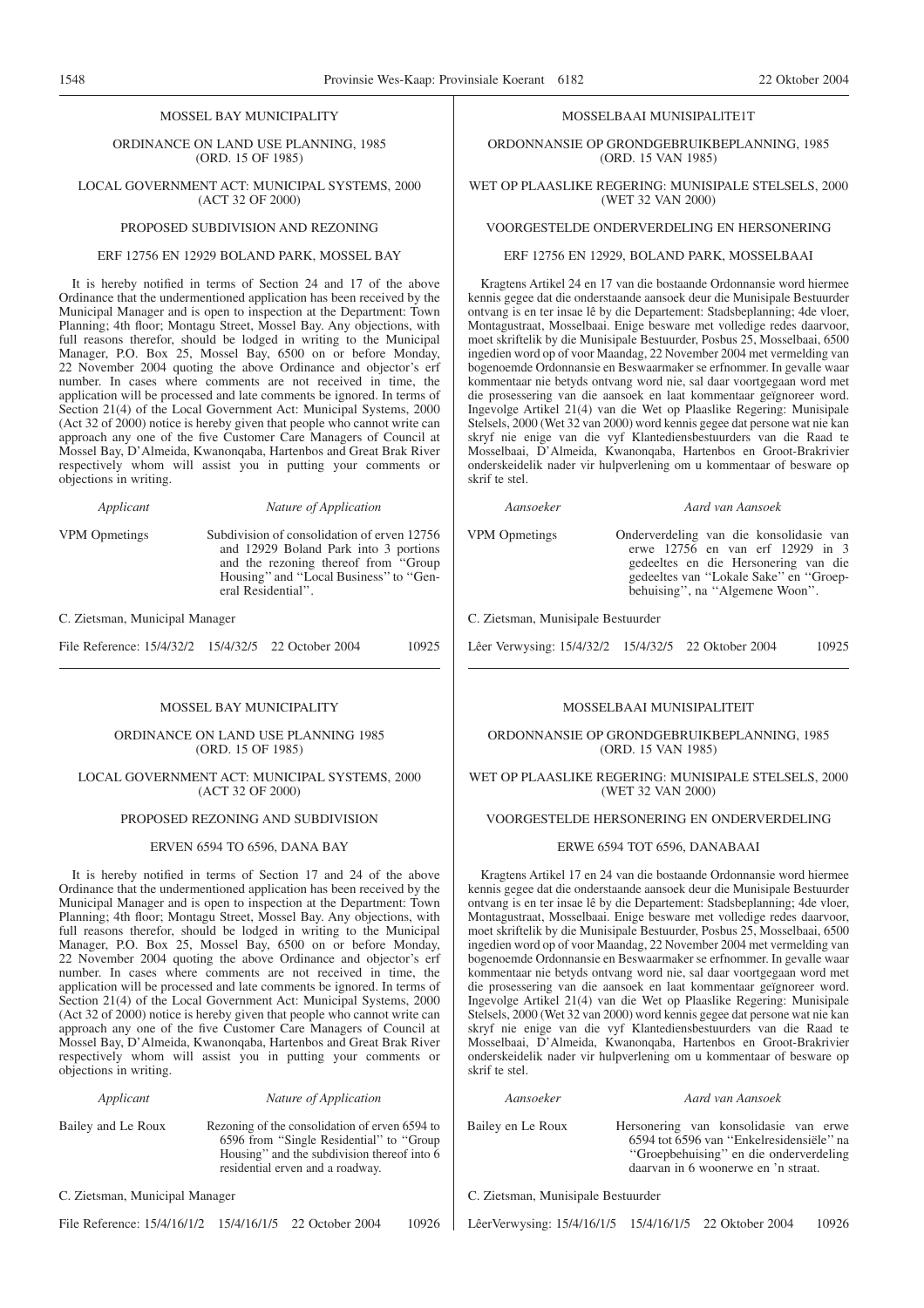### HERMANUS ADMINISTRATION

#### ONRUS: APPLICATION FOR SUBDIVISION, REZONING, CONSOLIDATION AND REGISTRATION OF SERVITUDE, PORTION 343 OF THE FARM ONRUST RIVER NO 581 & ERF 3677: SM MUSSON & J VAN DER BERG

Notice is hereby given in terms of Sections 17 and 24 of Land Use Planning Ordinance 15 of 1985 that the Council has received an application for:

- 1. Subdivision of portion 343 of the farm Onrust River No 581 into two portions with respective sizes of  $\pm 2,1019$  hectare and  $\pm 384$  m<sup>2</sup> and consolidation of the latter portion with Portion 341 of the Farm Onrust River No 581;
- 2. Subdivision of erf 3677 Onrus into two portions with respective sizes of  $\pm$  405 m<sup>2</sup> and  $\pm$  92 m<sup>2</sup> and rezoning of the  $\pm$  92 m<sup>2</sup> portion to Agriculture Zone I and consolidation with Portion 341 of the farm Onrust River No 581, and
- 3. Registration of a servitude in order to give access to erven 4981, 4982 and Portions 341 and 335 of the farm Onrust River No 581.

Plans and further details of the proposal may be inspected at the office of the Town Planner during nomnal office hours.

Any objections to the proposal musk reach the undersigned in writing on or before Friday, 26 November 2004.

Any person who is unable to write may submit their objection verbally to the Council's offices where they will be assisted by a staff member to put their comments in writing.

Enquiries: Miss L Bruiners (028) 313 8179

JF Koekemoer, Municipal Manager, Municipal Offices, Hermanus.

Notice no. 95/2004 22 October 2004 10927

#### OVERSTRAND MUNICIPALITY

#### HERMANUS ADMINISTRATION

#### STANFORD: APPLICATION FOR SUBDIVISION, REMAINDER OF THE FARM WELGESIND NO 648: ROCK STREAM ESTATES (PTY) LTD

Notice is hereby given in terms of Section 24 of Ordinance 15 of 1985 that the Council has received an application for:

1. Subdivision into two portions with respective sizes of  $\pm$  102 hectares and ± 58 hectares each.

Plans and further details of the proposal may be inspected at the office of the Town Planner during normal office hours.

Any objections to the proposal must reach the undersigned in writing on or before Friday, 26 November 2004.

Any person who is unable to write may submit their objection verbally to the Council's offices where they will be assisted by a staff member to put their comments in writing.

Enquiries: Miss L Bruiners (028) 313 8179

JF Koekemoer, Municipal Manager, Municipal Offices, Hermanus.

Notice no. 101/2004 22 October 2004 10928

#### MUNISIPALITEIT OVERSTRAND

#### HERMANUS ADMINISTRASIE

ONRUS: AANSOEK OM ONDERVERDELING, HERSONERING, KONSOLIDASIE EN REGISTRASIE VAN SERWITUUT, GEDEELTE 343 VAN DIE PLAAS ONRUST RIVIER NO 581 & 3677: SM MUSSON & J VAN DER BERG

Kennis geskied hiermee kragtens Artikels 17 en 24 van Ordonnansie op Grondgebruikbeplanning 15 van 1985 dat die Raad 'n aansoek ontvang het vir die:

- 1. Onderverdeling van Gedeelte 343 van die plaas Onrust Rivier No 581 in twee gedeeltes met groottes van  $\pm 2,1019$  hektaar en  $\pm 384$  m<sup>2</sup> en konsolidasie van laasgenoemde gedeelte met Gedeelte 341 van die Plaas Onrust Rivier No 581;
- 2. Onderverdeling van erf 3677 Onrus in twee gedeeltes met groottes van  $\pm$  405 m<sup>2</sup> en  $\pm$  92 m<sup>2</sup> en hersonering van die  $\pm$  92 m<sup>2</sup> gedeelte na Landbousone I en konsolidasie met Gedeelte 341 van die plaas Onrust Rivier No 581, en
- 3. Registrasie van 'n serwituut ten einde toegang te verleen tot erwe 4981, 4982 en Gedeeltes 341 en 335 van die plaas Onrust Rivier No 581.

Planne en verdere besonderhede is beskikbaar by die Stadsbeplanner gedurende normale kantoorure.

Enige beware teen die voorstel moet die ondergetekende skriftelik bereik voor of op Vrydag, 26 November 2004.

Enige persoon wat nie kan skryf nie kan sy/haar beswaar mondelings by die Raad se kantoor aflê waar 'n personeellid sal help om die kommentaar op skrif te stel.

Navrae: Me L Bruiners (028) 313 8179

JF Koekemoer, Munisipale Bestuurder, Munisipale Kantore, Hermanus.

Kennisgewing nr. 95/2004 22 Oktober 2004 10927

#### MUNISIPAL ITEIT OVER STRAND

#### HERMANUS ADMINlSTRASIE

#### STANFORD: AANSOEK OM ONDERVERDELING, RESTANT VAN DIE PLAAS WELGESIND NO 648: ROCK STREAM ESTATES (EDMS) BPK

Kennis geskied hiermee kragtens Artikel 24 van Ordonnansie 15 van 1985 dat die Raad 'n aansoek ontvang het vir die:

1. Onderverdeling in twee gedeeltes met onderskeidelike groottes van  $± 102$  hektaar en  $± 58$  hektaar elk.

Planne en verdere besonderhede is beskikbaar by die Stadsbeplanner gedurende normale kantoorure.

Enige besware teen die voorstel moet die ondergetekende skriftelik bereik voor of op Vrydag, 26 November 2004.

Enige persoon wat nie kan skryf nie kan sy/haar beswaar mondelings by die Raad se kantoor aflê waar 'n personeellid sal help om die kommentaar op skrif te stel.

Navrae: Me L Bruiners (028) 313 8179

JF Koekemoer, Munisipale Bestuurder, Munisipale Kantore, Hermanus.

Kennisgewing nr. 101/2004 22 Oktober 2004 10928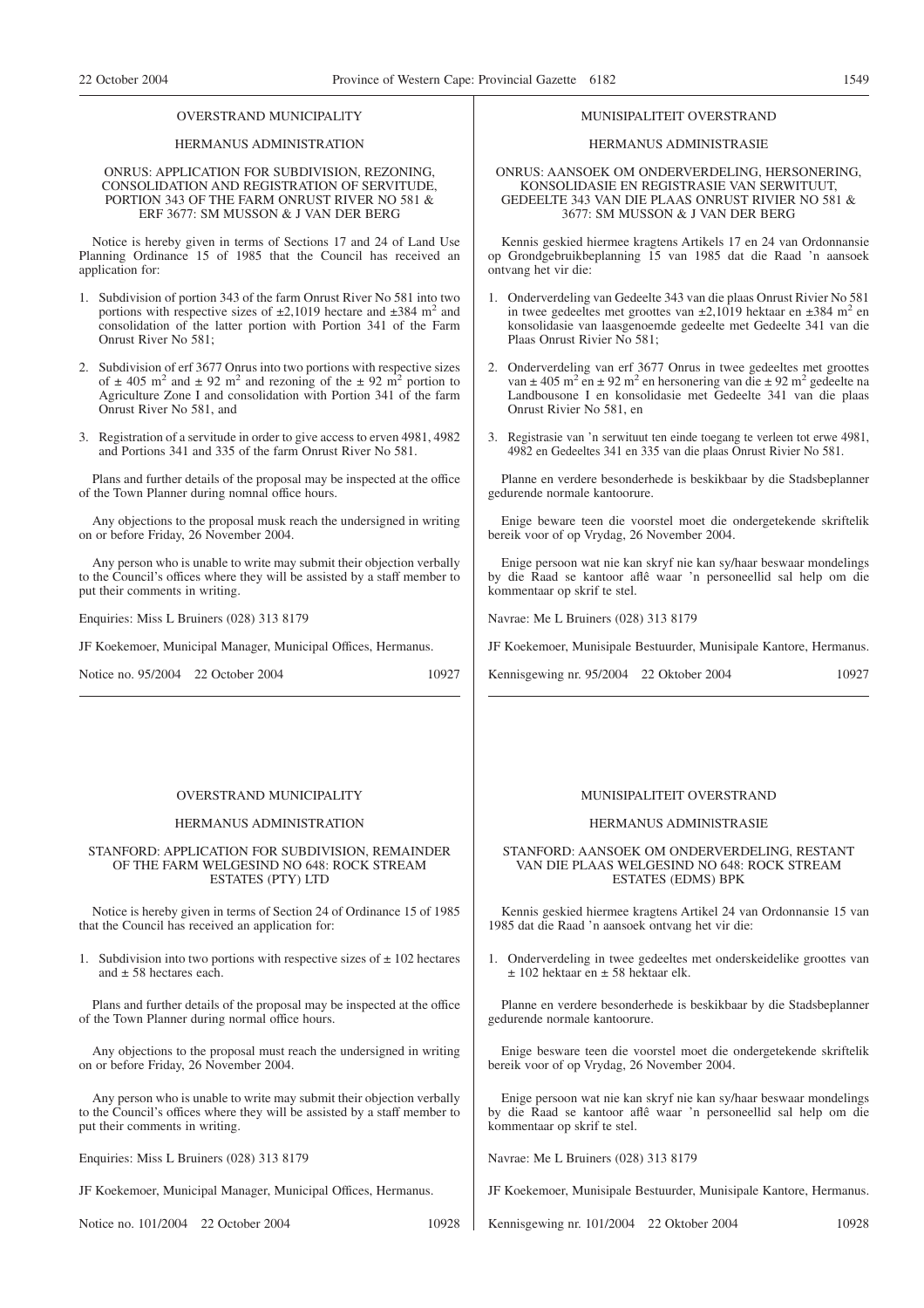GANSBAAI ADMINISTRATION

#### GANSBAAI, ERF 132: REZONING

(M/N 44/2004)

Notice is hereby given in terms of the provisions of section 17 of the Land Use Planning Ordinance, 1985 (Ordinance 15 of 1985) that council received an application for the rezoning of erf 132, 12 Dirkie Uys Street, Gansbaai from Single Residential Zone to Central Business Zone in order to utilise the erf for business purposes.

Further details of the application are open for inspection at the Municipal Offices, Main Street, Gansbaai, during normal office hours.

Comments on or objections against the application should be lodged in writing, indicating the writer's erf number, with the undersigned on or before Monday, 29 November 2004.

Reasons for objections must be given.

Notice is further given in terms of section 21(4) of the Local Government Act: Municipal Systems, 2000 (Act 32 of 2000) that any person who is unable to write can submit his/her comments/objections verbally to abovementioned municipal offices where he/she will be assisted by a staff member to put the comments/objections in writing.

Enquiries: Mrs M Maritz (Tel 028-384 0111/Fax 028-384 0241)

J F Koekemoer, Municipal Manager, P O Box 26, Gansbaai, 7220.

22 October 2004 10929

#### OVERSTRAND MUNICIPALITY

#### GANSBAAI ADMINISTRATION

#### GANSBAAI, ERF 192: REZONING

#### (M/N 46/2004)

Notice is hereby given in terms of the provisions of section 17 of the Land Use Planning Ordinance, 1985 (Ordinance 15 of 1985) that council received an application for the rezoning of erf 192, 56 Barnard Street, Gansbaai from Single Residential Zone to Local Business Zone and the amendment of the Greater Gansbaai Spatial Plan in terms of section 4 of the aforesaid Ordinance in order to utilise the erf for business purposes.

Further details of the application are open for inspection at the Municipal Offices, Main Street, Gansbaai, during normal office hours.

Comments on or objections against the application should be lodged in writing, indicating the writer's erf number, wiih the undersigned on or before Monday, 29 November 2004.

Reasons for objections must be given.

Notice is further given in terms of section 21(4) of the Local Government Act: Municipal Systems, 2000 (Act 32 of 2000) that any person who is unable to write ran submit his/her comments/objections verbally to abovementioned municipal offices where he/she will be assisted by a staff member to put the comments/objections in writing.

Enquiries: Mrs M Maritz (Tel 028-384 0111/Fax 028-384 0241)

J F Koekemoer, Municipal Manager, P O Box 26, Gansbaai, 7220.

22 October 2004 10930

#### MUNISIPALITEIT OVERSTRAND

#### GANSBAAI ADMINISTRASIE

#### GANSBAAI, ERF 132: HERSONERING

(M/K 44/2004)

Kennis geskied hiermee ingevolge die bepalings van artikel 17 van die Ordonnansie op Grondgebruikbeplanning, 1985 (Ordonnansie 15 van 1985) dat die raad 'n aansoek ontvang het vir die hersonering van erf 132, Dirkie Uysstraat 12, Gansbaai, vanaf Enkelresidensiële Sone na Sentrale Sakesone ten einde die erf vir sakedoeleindes aan te wend.

Nadere besonderhede van die aansoek lê ter insae by die Munisipale Kantore, Hoofstraat, Gansbaai, gedurende normale kantoorure.

Kommentaar op of besware teen die aansoek moet skriftelik, met vermelding van die skrywer se erfnommer, by die ondergetekende ingedien word voor of op Maandag, 29 November 2004.

Redes vir besware moet verstrek word.

Kennis geskied verder ingevolge artikel 21(4) van die Wet op Plaaslike Regering: Munisipale Stelsels, 2000 (Wet 32 van 2000) dat indien 'n persoon nie kan skryf nie, sodanige persoon sy/haar kommentaar/ beswaar mondelings by bogenoemde munisipale kantore kan aflê waar 'n personeellid sal help om die kommentaar/beswaar op skrif te stel.

Navrae: Mev M Maritz (Tel 028-384 0111/Faks 028-384 0241)

J F Koekemoer, Munisipale Bestuurder, Posbus 26, Gansbaai, 7220.

22 Oktober 2004 10929

#### MUNISIPALITEIT OVERSTRAND

#### GANSBAAI ADMINISTRASIE

#### GANSBAAI, ERF 192: HERSONERING

#### (M/K 46/2004)

Kennis geskied hiermee ingevolge die bepalings van artikel 17 van die Ordonnansie op Grondgebruikbeplanning, 1985 (Ordonnansie 15 van 1985) dat die raad 'n aansoek ontvang het vir die hersonering van erf 192, Barnardstraat 56, Gansbaai, vanaf Enkelresidensiële Sone na Plaaslike Sakesone en die wysiging van die Groter Gansbaai Ruimtelike Plan ingevolge artikel 4 van die voormelde Ordonnansie ten einde die erf vir sakedoeleindes aan te wend.

Nadere besonderhede van die aansoek lê ter insae by die Munisipale Kantore, Hoofstraat, Gansbaai, gedurende normale kantoorure.

Kommentaar op of besware teen die aansoek moet skriftelik, met vermelding van die skrywer se erfnommer, by die ondergetekende ingedien word voor of op Maandag, 29 November 2004.

Redes vir besware moet verstrek word.

Kennis geskied verder ingevolge artikel 21(4) van die Wet op Plaaslike Regering: Munisipale Stelsels, 2000 (Wet 32 van 2000) dat indien 'n persoon nie kan skryf nie, sodanige persoon sy/haar kommentaar/ beswaar mondelings by bogenoemde munisipale kantore kan aflê waar 'n personeellid sal help om die kommentaar/beswaar op skrif te stel.

Navrae: Mev M Maritz (Tel 028-384 0111/Faks 028-384 0241)

J F Koekemoer, Munisipale Bestuurder, Posbus 26, Gansbaai, 7220.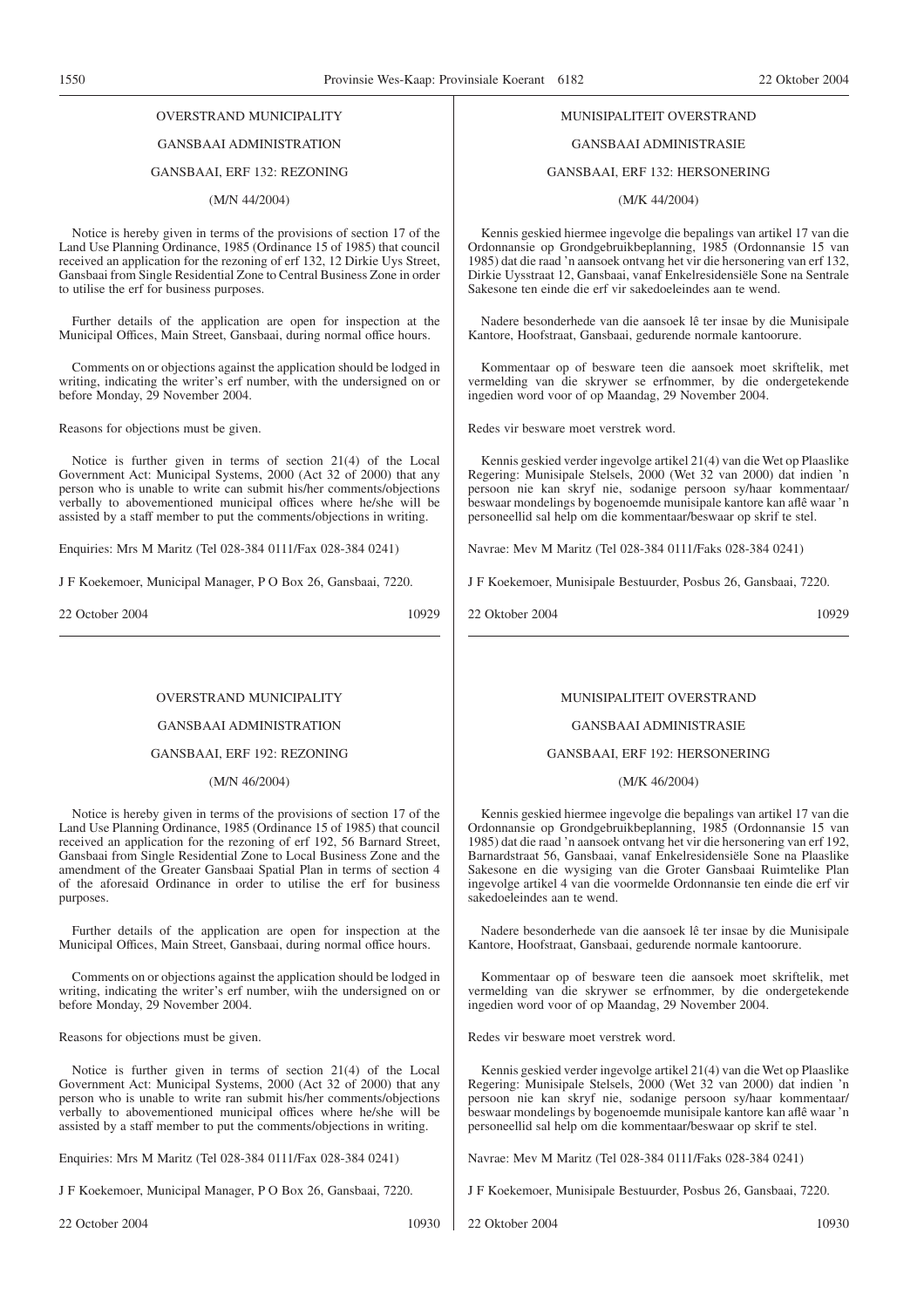# GANSBAAI ADMINISTRATION

#### GANSBAAI, ERF 132: REZONING

#### (M/N 44/2004)

Notice is hereby given in terms of the provisions of section 17 of the Land Use Planning Ordinance, 1985 (Ordinance 15 of 1985) that council received an application for the rezoning of erf 132, 12 Dirkie Uys Street, Gansbaai from Single Residential Zone to Central Business Zone in order to utilise the erf for business purposes.

Further details of the application are open for inspection at the Municipal Offices, Main Street, Gansbaai, during normal office hours.

Comments on or objections against the application should be lodged in writing, indicating the writer's erf number, with the undersigned on or before Monday, 29 November 2004.

Reasons for objections must be given.

Notice is further given in terms of section 21(4) of the Local Government Act: Municipal Systems, 2000 (Act 32 of 2000) that any person who is unable to write can submit his/her comments/objections verbally to abovementioned municipal offices where he/she will be assisted by a staff member to put the comments/objections in writing.

Enquiries: Mrs M Maritz (Tel 028-384 0111/Fax 028-384 0241)

J F Koekemoer, Municipal Manager, P O Box 26, Gansbaai, 7220.

22 October 2004 10931

#### OVERSTRAND MUNICIPALITY

# GANSBAAI ADMINISTRATION

# GANSBAAI, ERF 192: REZONING

# (M/N 46/2004)

Notice is hereby given in terms of the provisions of section 17 of the Land Use Planning Ordinance, 1985 (Ordinance 15 of 1985) that council received an application for the rezoning of erf 192, 56 Barnard Street, Gansbaai from Single Residential Zone to Local Business Zone and the amendment of the Greater Gansbaai Spatial Plan in terms of section 4 of the aforesaid Ordinance in order to utilise the erf for business purposes.

Further details of the application are open for inspection at the Municipal Offices, Main Street, Gansbaai, during normal office hours.

Comments on or objections against the application should be lodged in writing, indicating the writer's erf number, with the undersigned on or before Monday, 29 November 2004.

Reasons for objections must be given.

Notice is further given in terms of section 21(4) of the Local Government Act: Municipal Systems, 2000 (Act 32 of 2000) that any person who is unable to write can submit his/her comments/objections verbally to abovementioned municipal offices where he/she will be assisted by a staff member to put the comments/objections in writing.

Enquiries: Mrs M Maritz (Tel 028-384 0111/Fax 028-384 0241)

J F Koekemoer, Municipal Manager, P O Box 26, Gansbaai, 7220.

22 October 2004 10932

#### MUNISIPALITEIT OVERSTRAND

#### GANSBAAI ADMINISTRASIE

#### GANSBAAI, ERF 132: HERSONERING

(M/K 44/2004)

Kennis geskied hiermee ingevolge die bepalings van artikel 17 van die Ordonnansie op Grondgebruikbeplanning, 1985 (Ordonnansie 15 van 1985) dat die raad 'n aansoek ontvang het vir die hersonering van erf 132, Dirkie Uysstraat 12, Gansbaai, vanaf Enkelresidensiële Sone na Sentrale Sakesone ten einde die erf vir sakedoeleindes aan te wend.

Nadere besonderhede van die aansoek lê ter insae by die Munisipale Kantore, Hoofstraat, Gansbaai, gedurende normale kantoorure.

Kommentaar op of besware teen die aansoek moet skriftelik, met vermelding van die skrywer se erfnommer, by die ondergetekende ingedien word voor of op Maandag, 29 November 2004.

Redes vir besware moet verstrek word.

Kennis geskied verder ingevolge artikel 21(4) van die Wet op Plaaslike Regering: Munisipale Stelsels, 2000 (Wet 32 van 2000) dat indien 'n persoon nie kan skryf nie, sodanige persoon sy/haar kommentaar/ beswaar mondelings by bogenoemde munisipale kantore kan aflê waar 'n personeellid sal help om die kommentaar/beswaar op skrif te stel.

Navrae: Mev M Maritz (Tel 028-384 0111/Faks 028-384 0241)

J F Koekemoer, Munisipale Bestuurder, Posbus 26, Gansbaai, 7220.

22 Oktober 2004 10931

#### MUNISIPALITEIT OVERSTRAND

#### GANSBAAI ADMINISTRASIE

#### GANSBAAI, ERF 192: HERSONERING

#### (M/K 46/2004)

Kennis geskied hiermee ingevolge die bepalings van artikel 17 van die Ordonnansie op Grondgebruikbeplanning, 1985 (Ordonnansie 15 van 1985) dat die raad 'n aansoek ontvang het vir die hersonering van erf 192, Barnardstraat 56, Gansbaai, vanaf Enkelresidensiële Sone na Plaaslike Sakesone en die wysiging van die Groter Gansbaai Ruimtelike Plan ingevolge artikel 4 van die voormelde Ordonnansie ten einde die erf vir sakedoeleindes aan te wend.

Nadere besonderhede van die aansoek lê ter insae by die Munisipale Kantore, Hoofstraat Gansbaai, gedurende normale kantoorure.

Kommentaar op of besware teen die aansoek moet skriftelik, met vermelding van die skrywer se erfnommer, by die ondergetekende ingedien word voor of op Maandag, 29 November 2004.

Redes vir besware moet verstrek word.

Kennis geskied verder ingevolge artikel 21(4) van die Wet op Plaaslike Regering Munisipale Stelsels, 2000 (Wet 32 van 2000) dat indien 'n persoon nie kan skryf nie, sodanige persoon sy/haar kommentaar/ beswaar mondelings by bogenoemde munisipale kantore kan aflê waar 'n personeellid sal help om die kommentaar/beswaar op skrif te stel.

Navrae: Mev M Maritz (Tel 028-384 0111/Faks 028-384 0241)

J F Koekemoer, Munisipale Bestuurder, Posbus 26, Gansbaai, 7220.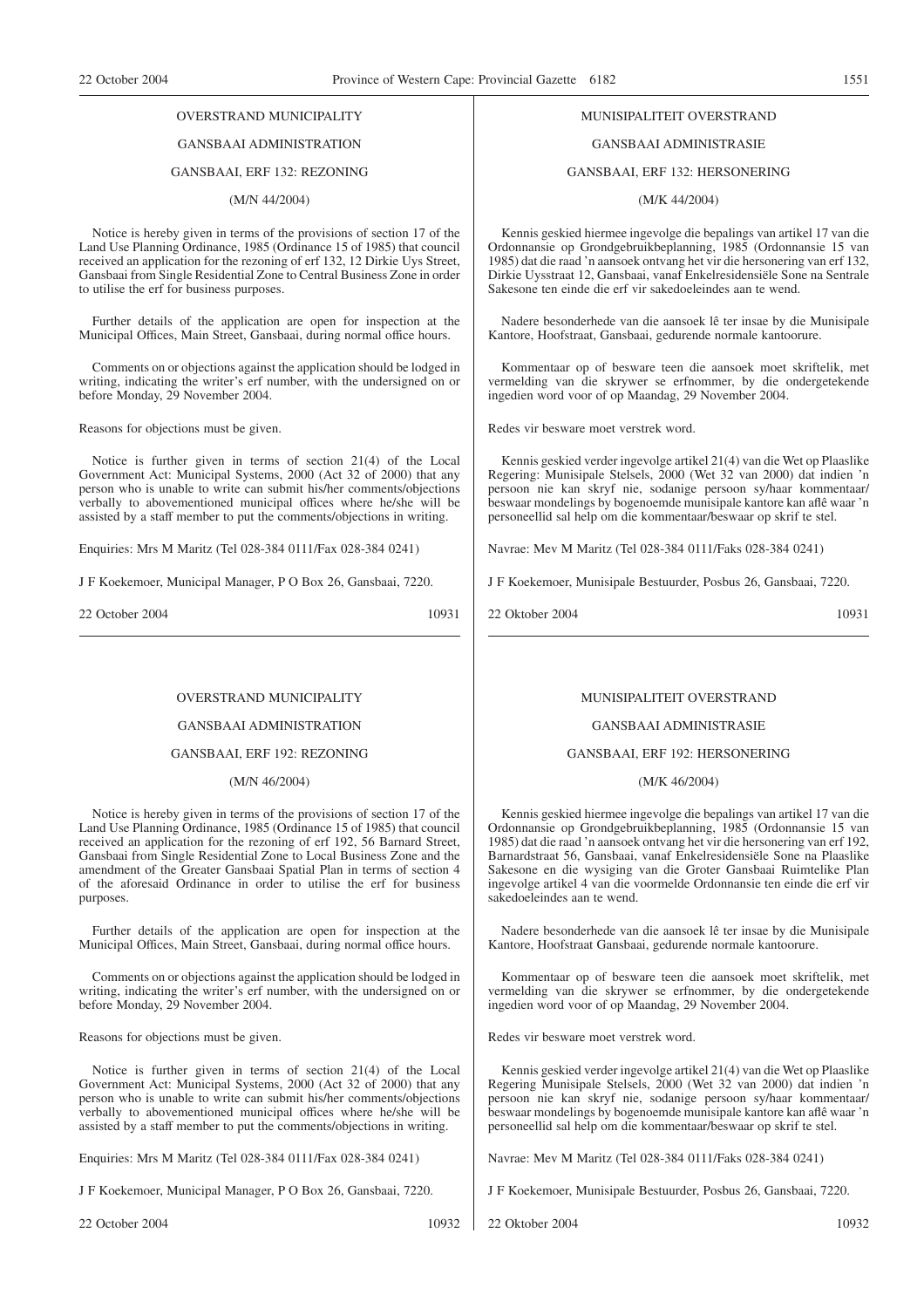# GANSBAAI ADMINISTRATION

#### FRANSKRAAL, ERF 1126: CONSENT USE

#### (M/N 45/2004)

Notice is hereby given in terms of the provisions of the Gansbaai Zoning Scheme Regulations that council received an application for a consent use on erf 1126, 23 Christene Crescent, in order to enable the owner to erect an additional dwelling unit (''granny'' flat) on the erf. Erf 1126 is zoned for single residential purposes.

Further details of the application are open for inspection at the Municipal Offices, Main Street, Gansbaai, during normal office hours.

Comments on or objections against the application should be lodged in writing, indicating the writer's erf number, with the undersigned on or before Monday, 29 November 2004.

Reasons for objections must be given.

Notice is further given in terms of section 21(4) of the Local Government Act: Municipal Systems, 2000 (Act 32 of 2000) that any person who is unable to write can submit his/her comments/objections verbally to abovementioned municipal offices where he/she will be assisted by a staff member to put the comments/objections in writing.

Enquiries: Mrs M Maritz (Tel 028-384 0111/Fax 028-384 0241)

J F Koekemoer, Municipal Manager, P O Box 26, Gansbaai, 7220.

22 October 2004 10933

## OVERSTRAND MUNICIPALITY

#### GANSBAAI ADMINISTRATION

#### FRANSKRAAL, ERF 1126: CONSENT USE

#### (M/N 45/2004)

Notice is hereby given in terms of the provisions of the Gansbaai Zoning Scheme Regulations that council received an application for a consent use on erf 1126, 23 Christene Crescent, in order to enable the owner to erect an additional dwelling unit (''granny'' flat) on the erf. Erf 1126 is zoned for single residential purposes.

Further details of the application are open for inspection at the Municipal Offices, Main Street, Gansbaai, during normal office hours.

Comments on or objections against the application should be lodged in writing, indicating the writer's erf number, with the undersigned on or before Monday, 29 November 2004.

Reasons for objections must be given.

Notice is further given in terms of section 21(4) of the Local Government Act: Municipal Systems, 2000 (Act 32 of 2000) that any person who is unable to write can submit his/her comments/objections verbally to abovementioned municipal offices where he/she will be assisted by a staff member to put the comments/objections in writing.

Enquiries: Mrs M Maritz (Tel 028-384 0111/Fax 028-384 0241)

J F Koekemoer, Municipal Manager, P O Box 26, Gansbaai, 7220.

22 October 2004 10934

#### MUNISIPALITEIT OVERSTRAND

#### GANSBAAI ADMINISTRASIE

# FRANSKRAAL, ERF 1126: VERGUNNINGSGEBRUIK

(M/K 45/2004)

Kennis geskied hiermee ingevolge die bepalings van die Gansbaai Soneringskemaregulasies dat die raad 'n aansoek ontvang het vir 'n vergunningsgebruik op erf 1126, Christenesingel 23, Franskraal ten einde die eienaar in staat te stel om 'n addisionele wooneenheid (''ouma'' woonstel) op die erf op te rig. Erf 1126 is gesoneer vir enkelresidensiële doeleindes.

Nadere besonderhede van die aansoek lê ter insae by die Munisipale Kantore, Hoofstraat, Gansbaai, gedurende normale kantoorure.

Kommentaar op of besware teen die aansoek moet skriftelik, met vermelding van die skrywer se erfnommer, by die ondergetekende ingedien word voor of op Maandag, 29 November 2004.

Redes vir besware moet verstrek word.

Kennis geskied verder ingevolge artikel 21(4) van die Wet op Plaaslike Regering: Munisipale Stelsels, 2000 (Wet 32 van 2000) dat indien 'n persoon nie kan skryf nie, sodanige persoon sy/haar kommentaar/ beswaar mondelings by bogenoemde munisipale kantore kan aflê waar 'n personeellid sal help om die kommentaar/beswaar op skrif te stel.

Navrae: Mev M Maritz (Tel 028-384 0111/Faks 028-384 0241)

J F Koekemoer, Munisipale Bestuurder, Posbus 26, Gansbaai, 7220.

22 Oktober 2004 10933

# MUNISIPALITEIT OVERSTRAND

#### GANSBAAI ADMINISTRASIE

# FRANSKRAAL, ERF 1126: VERGUNNINGSGEBRUIK

#### (M/K 45/2004)

Kennis geskied hiermee ingevolge die bepalings van die Gansbaai Soneringskemaregulasies dat die raad 'n aansoek ontvang het vir 'n vergunningsgebruik op erf 1126, Christenesingel 23, Franskraal ten einde die eienaar in staat te stel om 'n addisionele wooneenheid (''ouma'' woonstel) op die erf op te rig. Erf 1126 is gesoneer vir enkelresidensiële doeleindes.

Nadere besonderhede van die aansoek lê ter insae by die Munisipale Kantore, Hoofstraat, Gansbaai, gedurende normale kantoorure.

Kommentaar op of besware teen die aansoek moet skriftelik, met vermelding van die skrywer se erfnommer, by die ondergetekende ingedien word voor of op Maandag, 29 November 2004.

Redes vir besware moet verstrek word.

Kennis geskied verder ingevolge artikel 21(4) van die Wet op Plaaslike Regering: Munisipale Stelsels, 2000 (Wet 32 van 2000) dat indien 'n persoon nie kan skryf nie, sodanige persoon sy/haar kommentaar/ beswaar mondelings by bogenoemde munisipale kantore kan aflê waar 'n personeellid sal help om die kommentaar/beswaar op skrif te stel.

Navrae: Mev M Maritz (Tel 028-384 0111/Faks 028-384 0241)

J F Koekemoer, Munisipale Bestuurder, Posbus 26, Gansbaai, 7220.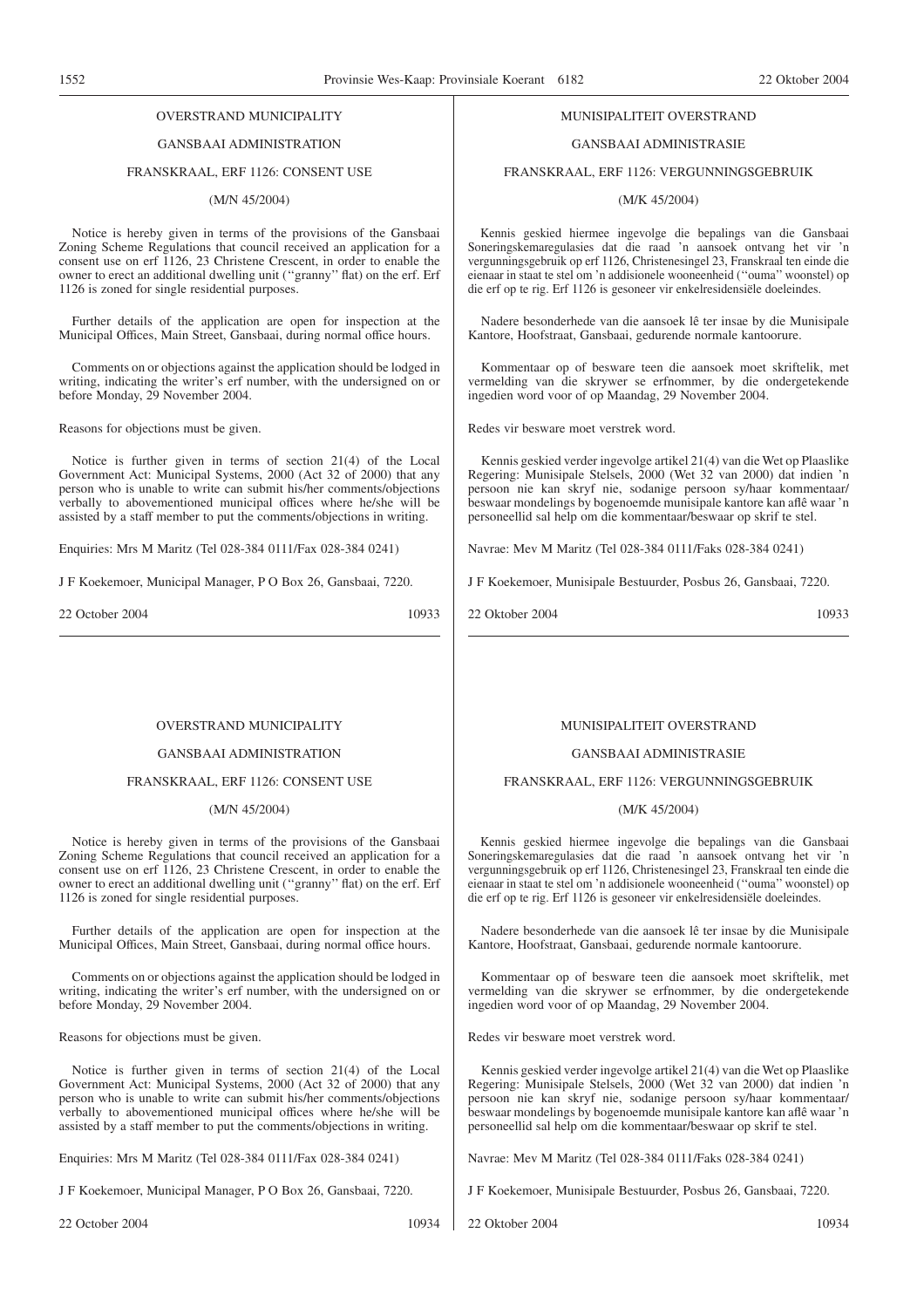# STELLENBOSCH MUNICIPALITY

#### PROPOSED CLOSURE OF PHEIFFER, PHILLIPS, FORTUIN, RIFFEL AND DAVIDS STREETS, VAN DER BERG AND ARENDSE CRESCENTS, PORTION OF BOONZAAIER ROAD AND CLOSURE OF PUBLIC PLACES, ERVEN 1016, 1097 AND 1106, FRANSCHHOEK (LANGRUG DEVELOPMENT)

Notice is hereby given in terms of Section 137 of the Municipal Ordinance, 1974 (Ordinance 20 of 1974) that the Council intends to close Pheiffer, Phillips, Fortuin, Riffel and Davids Streets, Van der Berg and Arendse Cresents, Portion of Boonzaaier Road and Public Places, erven 1016, 1097 and 1106, Franschhoek for the redevelopment of Langrug. It is the Councils intention to partially cancel the Langrug General Plan so as to create a new parent erf, Erf 2900 measuring 2,3999 ha. This erf will subsequently be resubdivided to accommodate a revised Langrug layout.

Further particulars are available between 8:00 and 13:00 (week days) at the office of the Chief Town Planner, Department of Planning and Economic Development Services, Town Hall, Plein Street, Stellenbosch as well as at the Municipal Offices, La Rochelle Street, Franschhoek during office hours and any comments may be lodged in writing with the undersigned, but not later than 2004-11-05.

Acting Municipal Manager

Notice Number 149.

6/2/2/5 14/2/2/1/98 22 October 2004 10935

## SWARTLAND MUNICIPALITY NOTICE 78/04/05 1. PROPOSED REZONING OF PORTION OF ERF 41, MOORREESBURG 2. PROPOSED CLOSURE OF PUBLIC OPEN SPACE, ERF 41, MOORREESBURG

Notice is hereby given in terms of Section 17 of Ordinance 15 of 1985 that the Council intends to rezone portion of erf 41 (in extent  $\pm 800$  m<sup>2</sup>) situated c/o Loop and Church Streets, Moorreesburg to business zone.

Notice is also given in terms of Section 137(2) of Ordinance 20 of 1974 that it is the intention of Council to close public openspace (erf 41) Moorreesburg.

Further particulars are available during office hours (weekdays) at the office of the Chief: Planning and Development, Department Corporate Services, Municipal Office, Church Street, Malmesbury.

Any comments may be lodged in writing with the undersigned not later than 22 November 2004.

C F J van Rensburg, Municipal Manager, Municipal Office, Private Bag X52, Malmesbury.

22 October 2004 10936

#### SWELLENDAM MUNICIPALITY

#### APPLICATION FOR SUBDIVISION ERF 830, SWELLENDAM

Notice is hereby given in terms of section 24 of the Land Use Planning Ordinnance, 1985 (Ordinnance no. 15 of 1985) that Council has received an application from Bekker & Houterman Land Surveyors on behalf of J C Heunis for the subdivision of erf 830, Murray Street, Swellendam in two portions, namely portion A  $(284 \text{ m}^2)$  and the Remainder  $(514 \text{ m}^2)$ .

Further particulars regarding the proposal are available for inspection at the Municipal office, Swellendam during office hours. Objections to the proposal, if any, must reach the undermentioned on or before 22 November 2004.

Persons who are unable to write will be assisted during office hours, at the Municipal office, Swellendam, to write down their objections.

T Botha, Municipal Manager, Municipal Office, Swellendam.

Notice 136/2004 22 October 2004 10937

#### MUNISIPALITEIT STELLENBOSCH

VOORGESTELE SLUITING VAN PHEIFFER-, PHILLIPS-, FORTUIN-, RIFFEL- EN DAVIDSSTRAAT EN VAN DER BERG-, EN ARENDSESINGELS, GEDEELTE VAN BOONZAAIERWEG EN SLUITING VAN PUBLIEKE OOPRUIMTES, ERWE 1016, 1097 EN 1106, FRANSCHHOEK (LANGRUG ONTWIKKELING)

Kennis geskied hiermee ingevolge die bepalings van Artikel 137 van die Munisipale Ordonnansie, 1974 (Ordonnansie 20 van 1974) dat die Raad van voorneme is om Pheiffer, Phillips, Fortuin, Riffel en Davidsstrate en Van der Berg, en Arendsesingels, gedeelte van Boonzaaierweg en Publieke Oop Ruimtes, erwe 1016, 1097 en 1106, Franschhoek te sluit vir herontwikkeling vir die Langrug ontwikkeling. Dit is die Raad se voorneme om die Langrug Algemene Plan gedeeltelik te kanselleer om sodoende 'n nuwe moeder erf, Erf 2900 van 2,3999 ha te skep. Hierdie erf sal dan heronderverdeel word as 'n hersiende uitleg vir Langrug.

Verdere besonderhede is tussen 8:00 en 13:00 (weeksdae) by die kantoor van die Hoof Stadsbeplanner, Departement Beplanning en Ekonomiese Ontwikkelingsdienste, Stadshuis, Pleinstraat, Stellenbosch asook by die Munisipale kantore, La Rochellestraat, Franschhoek beskikbaar en enige kommentaar kan skriftelik by die ondergetekende ingedien word, maar nie later nie as 2004-11-05.

Waarnemende Munisipale Bestuurder

Kennisgewing nommer 149.

6/2/2/5 14/2/2/1/98 22 Oktober 2004 10935

# MUNISIPALITEIT SWARTLAND KENNISGEWING 78/04/05 1. VOORGESTELDE HERSONERING VAN GEDEELTE VAN ERF 41, MOORREESBURG

#### 2. VOORGESTELDE SLUITING VAN PUBLIEKE OOPRUIMTE, ERF 41, MOORREESBURG

Kennis geskied hiermee ingevolge Artikel 17 van Ordonnansie 15 van 1985 dat die Raad van voorneme is om gedeelte van erf 41 (groot ± 800 m2 ) geleë te h/v Loop- en Kerkstraat, Moorreesburg te hersoneer na sakesone.

Kennis geskied ook ingevolge Artikel 137(2) van Ordonnansie 20 van 1974 dat die Raad van voorneme is om publieke oopruimte (erf 41), Moorreesburg te sluit.

Verdere besonderhede is gedurende gewone kantoorure (weeksdae) by die kantoor van die Hoof: Beplanning en Ontwikkeling, Departement Korporatiewe Dienste, Munisipale Kantore, Kerkstraat, Malmesbury beskikbaar.

Enige kommentaar kan skriftelik by die ondergetekende ingedien word nie later nie as 22 November 2004.

C F J van Rensburg, Munisipale Bestuurder, Munisipale Kantoor, Privaatsak X52, Malmesbury.

22 Oktober 2004 10936

#### SWELLENDAM MUNISIPALITEIT

#### AANSOEK OM ONDERVERDELING ERF 830, SWELLENDAM

Kennis geskied hiermee ingevolge artikel 24 van die Ordonnansie op Grondgebruikbeplanning, 1985 (Ordonnansie nr. 15 van 1985) dat die Raad 'n aansoek ontvang het van Bekker & Houterman Landmeters namens J C Heunis vir die ondervedeling van erf 830, Murraystraat, Swellendam in twee gedeeltes, naamlik gedeelte gedeelte A  $(284 \text{ m}^2)$  en die Restant  $(514 \text{ m}^2)$ .

Verdere besonderhede van die voorstel lê gedurende kantoorure by die Swellendam Munisipale kantoor, ter insae. Skriftelike besware teen die voorstel, indien enige, moet die ondergemelde bereik voor of op 22 November 2004.

Persone wat nie kan skryf nie, sal gedurende kantoorure by die Munisipale kantoor, Swellendam gehelp word om hul besware neer te skryf.

T Botha, Munisipale Bestuurder, Munisipale Kantoor, Swellendam.

Kennisgewing 136/2004 22 Oktober 2004 10937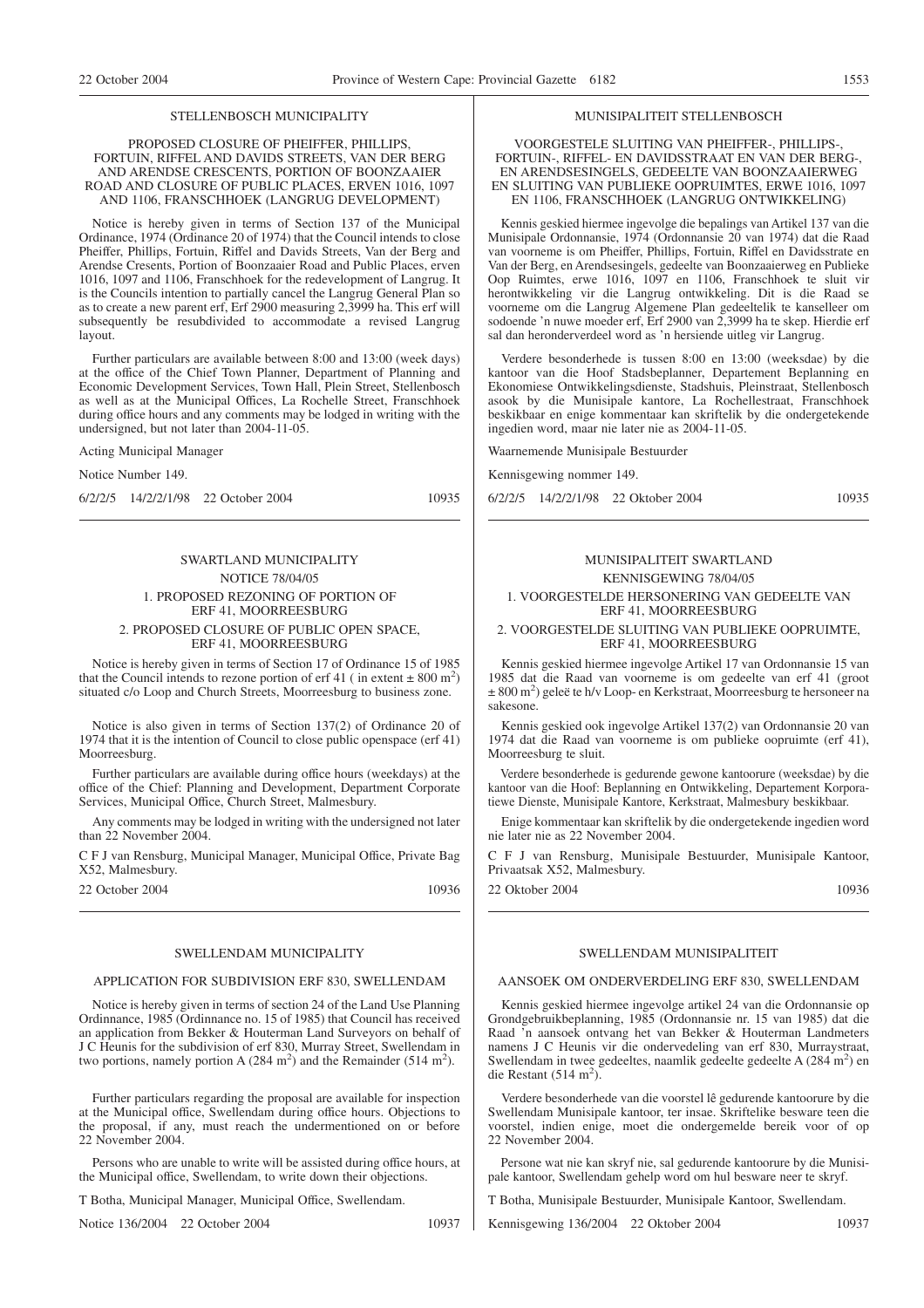#### SWELLENDAM MUNICIPALITY

#### APPLICATION FOR REZONING, SUBDIVISION AND CONSOLIDATION: ERVEN 1871, 2776, 2777 & 2778, SWELLENDAM

Notice is hereby given in terms of section 24 and 17 of the Land Use Planning Ordinnance, 1985 (Ordinnance no. 15 of 1985) that Council has received an application from Bekker & Houterman Land Surveyors on behalf of Swellengrebel Investments (Pty) Ltd and The Trustees of the former Nel Trust for:

- 1. The Subdivision of Erf 2778, Swellendam into two portions, namely Portion A  $(1\ 887\ m^2)$  and Remainder  $(1\ 490\ m^2)$ ;
- 2. The Consolidation of Portion A with erven 1871, 2776 en 2777;
- 3. The Subdivision of the consolidated erf into 26 erven;
- 4. The Rezoning of the proposed Consolidated property from Residential Zone I and Residential IV to Residential Zone III to erect 23 townhouses;
- 5. The Rezoning of the proposed Portions 18, 24 and 26 to Private Open Space Zone I and a Private road (Transport Zone I).

Further particulars regarding the proposal are available for inspection at the Municipal office, Swellendam during office hours. Objections to the proposal, if any, must reach the undermentioned on or before 22 November 2004.

Persons who are unable to write will be assisted during office hours, at the Municipal office, Swellendam, to write down their objections.

T Botha, Municipal Manager, Municipal Office, Swellendam.

Notice 137/2004 22 October 2004 10938

# THEEWATERSKLOOF MUNICIPALITY

#### APPLICATION FOR SUBDIVISION, REZONING AND DEPARTURE: ERF 1957, VILLIERSDORP

Notice is hereby given in terms of the Ordinance, 1985 (Ordinance no. 15 of 1985) that Council has received an application from Spronk & Associates Inc. on behalf of T F Steyn for:

- 1. The Subdivision of Erf 1957 into 9 portions, namely Portion 1  $(\pm 392)$ m<sup>2</sup>), Portion 2 ( $\pm 383$  m<sup>2</sup>), Portion 3 ( $\pm 376$  m<sup>2</sup>), Portion 4 ( $\pm 300$  m<sup>2</sup>), Portion 5 ( $\pm 303$  m<sup>2</sup>), Portion 6 ( $\pm 358$  m<sup>2</sup>), Portion 7 ( $\pm 355$  m<sup>2</sup>), Portion 8 ( $\pm$ 393 m<sup>2</sup>), Portion 9 ( $\pm$ 925 m<sup>2</sup>), and Remainder  $(246 \text{ m}^2);$
- 2. The Rezoning of the proposed Portions 1-8 from Residential zone I to Residential zone II (Group Housing); Portion 9 to Open Space Zone I and a Private Road (Transport zone I) in terms of Section 8 Scheme Regulations;
- 3. The Departure for building line relaxation from 3 m to 0 m on Portions 2-7 in order to accommodate garages.

Further particulars regarding the proposal are available for inspection at the Municipal office, Villiersdorp during office hours from 22 October to 22 November 2004.

Objections to the proposal, if any, must reach the undermentioned on or before 22 November 2004.

Persons who are unable to write will be assisted during office hours, at the Municipal office, Caledon, to write down their objections.

D J Adonis, Municipal Manager, Municipal Office, P.O. Box 24, Caledon, 7230.

Reference number: V/1957 Notice number: KOR 133

22 October 2004 10939

#### SWELLENDAM MUNISIPALITEIT

#### AANSOEK OM HERSONERING, ONDERVERDELING, EN KONSOLIDASIE: ERWE 1871, 2776, 2777 & 2778, SWELLENDAM

Kennis geskied hiermee ingevolge artikel 24 en 17 van die Ordonnansie op Grondgebruikbeplanning, 1985 (Ordonnansie nr. 15 van 1985) dat die Raad 'n aansoek ontvang het van Bekker & Houterman Landmeters namens Swellengrebel Beleggings (Edms) Bpk, en Die Trustees indertyd van die Nel Trust vir:

- 1. Die Onderverdeling van Erf 2778, Swellendam in twee gedeeltes, naamlik, Gedeelte A (1 887 m<sup>2</sup>) en Gedeelte F (1 490 m<sup>2</sup>);
- 2. Die Konsolidasie van Gedeeltes A met erwe 1871, 2776 en 2777;
- 3. Die Onderverdeling van gekonsolideerde erf in 26 erwe;
- 4. Die Hersonering van voorgestelde gekonsolideerde eiendom van Residensiële Sone I en Residensiële Sone IV na Residensiële Sone III om sodoende 23 dorpshuise op te rig;
- 5. Die Hersonering van voorgestelde gedeeltes 18, 24, 26 na Privaat Oopruimte Sone I en 'n Privaat pad (Vervoer Sone I).

Verdere besonderhede van die voorstel lê gedurende kantoorure by die Swellendam Munisipale kantoor, ter insae. Skriftelike besware teen die voorstel, indien enige, moet die ondergemelde bereik voor of op 22 November 2004.

Persone wat nie kan skryf nie, sal gedurende kantoorure by die Munisipale kantoor, Swellendam gehelp word om hul besware neer te skryf.

T Botha, Munisipale Bestuurder, Munisipale Kantoor, Swellendam.

Kennisgewing 137/2004 22 Oktober 2004 10938

# THEEWATERSKLOOF MUNISIPALITEIT

#### AANSOEK OM ONDERVERDELING, HERSONERlNG EN AFWYKlNG: ERF 1957, VILLIERSDORP

Kennis geskied hiermee in terme van die Ordonnansie op Grondgebruikbeplanning, 1985 (Ordonnansie nr. 15 van 1985) dat die Raad 'n aansoek ontvang het van Spronk en Medewerkers Ing, namens T F Steyn vir:

- 1. Die Onderverdeling van Erf 1957 in 9 gedeeltes, naamlik, Gedeelte 1  $(\pm 392 \text{ m}^2)$ , Gedeeite 2 ( $\pm 383 \text{ m}^2$ ), Gedeelte 3 ( $\pm 376 \text{ m}^2$ ), Gedeelte 4  $(\pm 300 \text{ m}^2)$ , Gedeelte 5  $(\pm 303 \text{ m}^2)$ , Gedeelte 6  $(\pm 358 \text{ m}^2)$ , Gedeelte 7  $(\pm 355 \text{ m}^2)$ , Gedeelte 8  $(\pm 393 \text{ m}^2)$ , Gedeelte 9  $(\pm 925 \text{ m}^2)$ , en Restant  $(246 \text{ m}^2);$
- 2. Die Hersonering van voorgestelde Gedeeltes 1-8 vanaf Residensiële Sone I na Residensiële Sone II (Groepsbehuising); gedeelte 9 na Privaat Oopruimte I en 'n privaat pad (Vervoer Sone I) ingevolge Artikel 8 Skemaregulasies;
- 3. Afwyking vir boulynverslapping van 3 m na 0 m op gedeeltes 2-7 ten einde motorhuise te akkommodeer.

Verdere besonderhede van die voorstel lê gedurende kantoorure by die Villiersdorp Munisipale kantoor, ter insae vanaf 22 Oktober tot 22 November 2004.

Skriftelike besware teen die voorstel, indien enige, moet die ondergemelde bereik voor of op 22 November 2004.

Persone wat nie kan skryf nie, sal gedurende kantoorure by die Munisipale kantoor, Caledon gehelp word om hul besware neer te skryf.

D J Adonis, Munisipale Bestuurder, Munisipale Kantoor, Posbus 24, Caledon, 7230.

Verwysingsnommer: V/1957 Kennisgewingnommer: KOR 133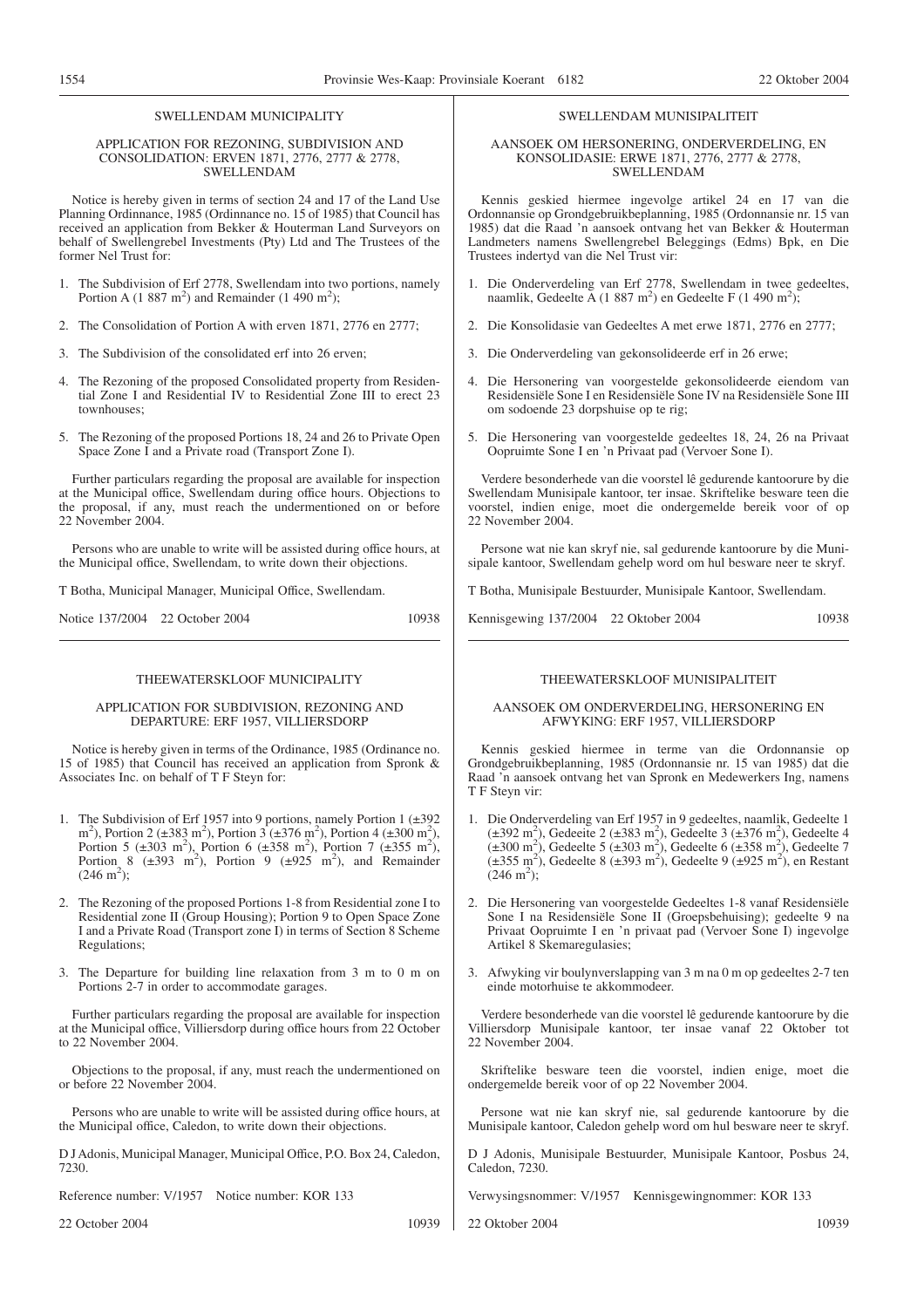## THEEWATERSKLOOF MUNICIPALITY

#### APPLICATION FOR SUBDIVISION, REZONING AND CONSOLIDATION: FARM NR 24 RADYN WITH ERF 1963, VILLIERSDORP

Notice is hereby given in terms of the Ordinance, 1985 (Ordinance no. 15 of 1985) that Council has received an application from Toerien & Burger Land Surveyors on behalf of Theewaterskloof Municipality for:

- 1. The Subdivision of Farm Nr 24 Radyn into two portions, namely Portion A  $(734 \text{ m}^2)$  and Remainder, in terms of section 24 of the Land Use Planning Ordinance, 1985 (no 15 of 1985);
- 2. The Rezoning of the proposed Portion A from ''Undetermined zone'' to Industrial zone I in terms of section 17 of the Land Use Planning Ordinance, 1985 (no 15 of 1985);
- 3. Consolidation of Proposed Portion A with Erf 1963.

Further particulars regarding the proposal are available for inspection at the Municipal office, Villiersdorp during office hours from 22 October to 22 November 2004

Objections to the proposal, if any, must reach the undermentioned on or before 22 November 2004.

Persons who are unable to write will be assisted during office hours, at the Municipal office, Calodon, to write down their objections.

D J Adonis, Municipal Manager, Municipal Office, P.O. Box 24, Caledon, 7230.

Reference number: L/200 Notice number: KOR 135

22 October 2004 10940

# TMEEWATERSKLOOF MUNISIPALITEIT

#### AANSOEK OM ONDERVERDELING, HERSONERING EN KONSOLIDASIE: PLAAS NR. 24 RADYN MET ERF 1963, **VILLIERSDORP**

Kennis geskied hiermee in terme van die Ordonnansie op Grondgebruikbeplanning, 1985 (Ordonnansie nr. 15 van 1985) dat die Raad 'n aansoek ontvang het van Toerien & Burger Landmeters namens Theewaterskloof Munisipaliteit vir:

- 1. Die Onderverdeling van Plaas Nr 24 Radyn in twee gedeeltes, naamlik, Gedeelte A (734 m<sup>2</sup>) en Restant, ingevolge Artikel 24 van die Ordonnansie op Grondgebruikbeplanning, 1985 (nr. 15 van 1985);
- 2. Die Hersonering van voorgestelde Gedeelte A vanaf ''Onbepaalde sone'' na Nywerheidsone I, ingevolge Artikel 17 van die Ordonnansie op Grondgebruikbeplanning, 1985 (nr. 15 van 1985);
- 3. Konsolidasie van Gedeelte A met Erf 1963.

Verdere besonderhede van die voorstel lê gedurende kantoorure by die Villiersdorp Munisipale kantoor, ter insae vanaf 22 Oktober tot 22 November 2004.

Skrifteiike besware teen die voorstel, indien enige, moet die ondergemelde bereik voor of op 22 November 2004.

Persone wat nie kan skryf nie, sal gedurende kantoorure by die Munisipale kantoor, Caledon gehelp word om hul besware neer te skryf.

D J Adonis, Munisipale Bestuurder, Munisipale Kantoor, Posbus 24, Caledon, 7230.

Verwysingnommer: L/200 Kennisgewingnommer: KOR 135

22 Oktober 2004 10940

#### THEEWATERSKLOOF MUNICIPALITY

#### APPLICATION FOR CONSENT USE: REMAINDER OF PORTION 9 OF THE FARM KLEINE WESSELS GAT NO 287, CALEDON

Notice is hereby given in terms of the Ordinance, 1985 (Ordinance no. 15 of 1985) that Council has received an application from Toerien & Burger Land Surveyors on behalf of S J May in order to establish a tourist facility for the purpose of a restaurant.

Further particulars regarding the proposal are available for inspection at the Municipal office, Caiedon during office hours 22 October to 22 November 2004

Objections to the proposal, if any, must reach the undermentioned on or before 22 November 2004.

Persons who are unable to write will be assisted during office hours, at the Municipal office, Caiedon, to write down their objections.

D J Adonis, Municipal Manager, Municipal Office, P.O. Box 24, Caledon, 7230.

Reference number: L/191 Notice number: KOR 134

22 October 2004 10941

#### THEEWATERSKLOOF MUNISIPALITEIT

#### AANSOEK OM VERGUNNINGSGEBRUIK: RESTANT VAN GEDEELTE 9 VAN DIE PLAAS KLEINE WESSELS GAT NR 287, CALEDON

Kennis geskied hiermee in terme van die Ordonnansie op Grondgebruikbeplanning, 1985 (Ordonnansie nr. 15 van 1985) dat die Raad 'n aansoek ontvang het van Toerien & Burger Landmeters namens S J May vir die vestiging van 'n toeristefasiliteit ten einde 'n restaurant te bedryf.

Verdere besonderhede van die voorstel lê gedurende kantoorure by die Caledon Munisipale kantoor, ter insae vanaf 22 Oktober tot 22 November 2004.

Skriftelike besware teen die voorstel, indien enige, moet die ondergemelde bereik voor of op 22 November 2004.

Persone wat nie kan skryf nie, sal gedurende kantoorure by die Munisipale kantoor, Caledon gehelp word om hul besware neer te skryf.

D J Adonis, Munisipale Bestuurder, Munisipale Kantoor, Posbus 24, Caledon, 7230.

Verwysingsnommer: L/199 Kennisgewingnommer: KOR 134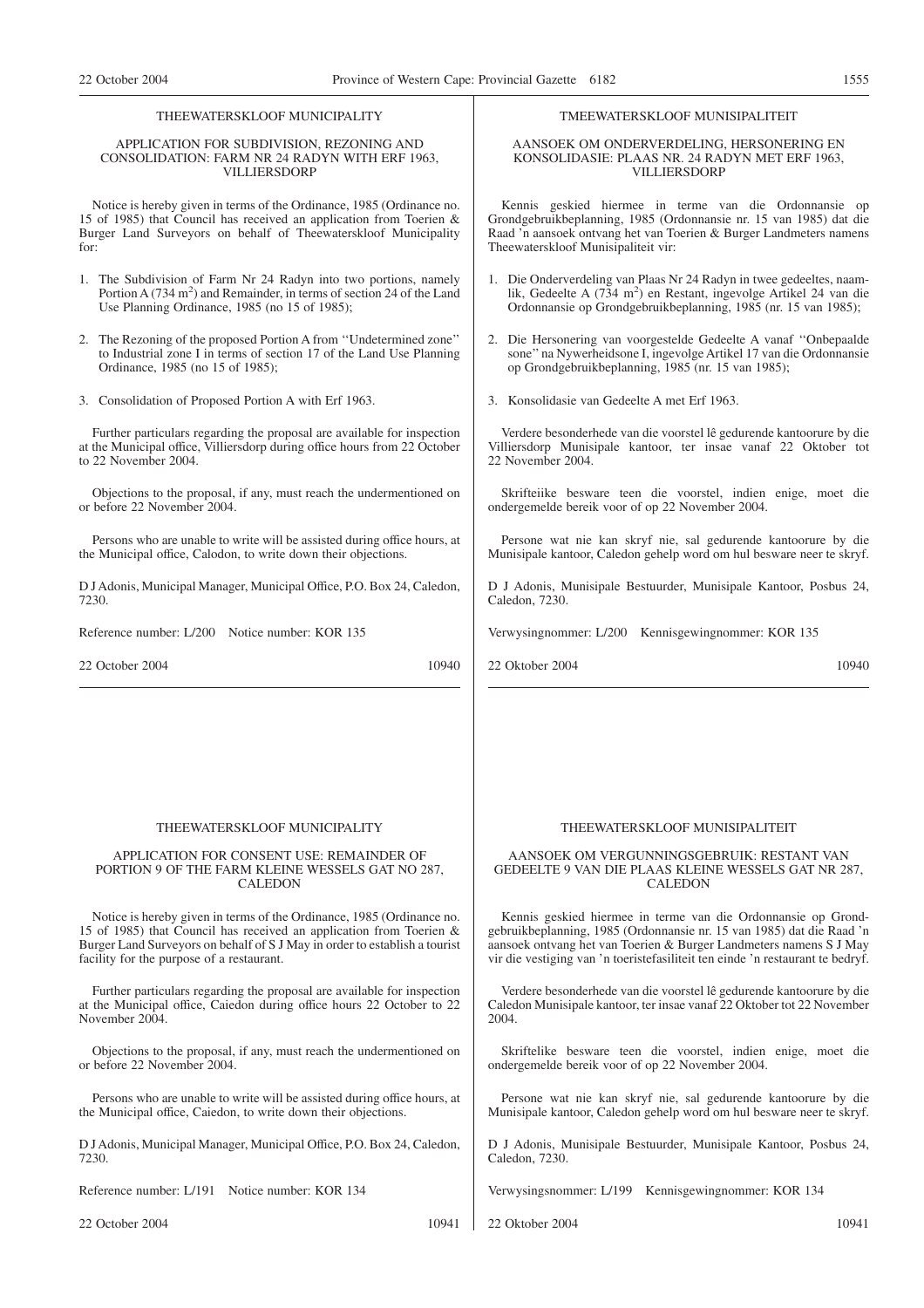#### WEST COAST DISTRICT MUNICIPALITY

# **NOTICE**

#### PROPOSED SUBDIVISION AND REZONING OF THE FARM KAROOTJIESKOP NO. 150, DIVISION VANRHYNSDORP

Notice is hereby given in terms of Sections 24(2)(a) and 17(2)(a) of the Land Use Planning Ordinance, 1985 (Ordinance 15 of 1985), that an application has been received for the subdivision of the farm Karootjieskop no. 150 into portion A (174 ha) and a remainder as well as the rezoning of portion A to Industrial zone III (mining), in order to consolidate portion A with 2 adjacent properties, on which an existing salt mine is located.

Full details of the proposal are available for inspection, during office hours, at the West Coast District Municipality at 58 Long Street, Moorreesburg.

Objections, against the proposal or comments must be lodged at the West Coast District Municipality (P O Box 242, Moorreesburg 7310) on or before 23 November.

WP Rabbets, Municipal Manager

Reference number: 13/2/5/262 22 October 2004 10942

#### WESKUS DISTRIKSMUNISIPALITEIT

#### KENNISGEWING

#### VOORGESTELDE ONDERVERDELING EN HERSONERING VAN DIE PLAAS KAROOTJIESKOP NR. 150, AFDELING VANRHYNSDORP

Kennis geskied hiermee ingevolge die bepalings van Artikels 24(2)(a) en 17(2)(a) van die Ordonnansie op Grondgebruikbeplanning 1985, (Ordonnansie 15 van 1985), dat die Raad 'n aansoek ontvang het vir die onderverdeling van die plaas Karootjieskop nr. 150 in gedeelte A (174 ha) en 'n restant, asook die hersonering van gedeelte A na Nywerheidsone III (mynbou), ten einde gedeelte A te konsolideer met 2 aanliggende eiendomme waarop 'n bestaande soutmyn geleë is.

Besonderhede van die voorstel lê ter insae, gedurende kantoorure by die kantoor van die Weskus Distriksmunisipaliteit te Langstraat 58, Moorreesburg.

Besware, teen die voorstel of kommentaar moet die Weskus Distriksmunisipaliteit (Posbus 242, Moorreesburg 7310) voor of op 23 November bereik.

WP Rabbets, Munisipale Bestuurder

Verwysingsnommer: 13/2/5/262 22 Oktober 2004 10942



#### NOTICE IN TERMS OF SECTION 10.(1) OF THE MINERAL AND PETROLEUM RESOURCES DEVELOPMENT ACT, 2002 (ACT NO. 28 OF 2002)

South African Agency for Promotion of Petroleum Exploration and Exploitation (Pty) Limited, (the designated agency) announces that it has accepted an application for the permit or right described below.

Interested and affected parties are invited to submit requests for further information in connection herewith and comments regarding the application, in writing, within 30 days of the date of publication of this notice to the Agency at the following address:

Attention: Commercial Manager, Mr. S. R. Mills, P.O. Box 1174, Parow, 7499.

151 Frans Conradie Drive, Parow, Cape Town, Western Cape Province.

Phone: 021 938 3500 Fax: 021 938 3520

Email: plu@petroleumagencysa.com Date: 14 October 2004

Type of permit or right: **Technical Co-operation Permit**

Area applied for: **Offshore blocks 3114, 3214, 3215, 3216, 3316, 3417, 3317A and 3317C**

Applicant: **BHP Billiton Petroleum Great Britain Limited**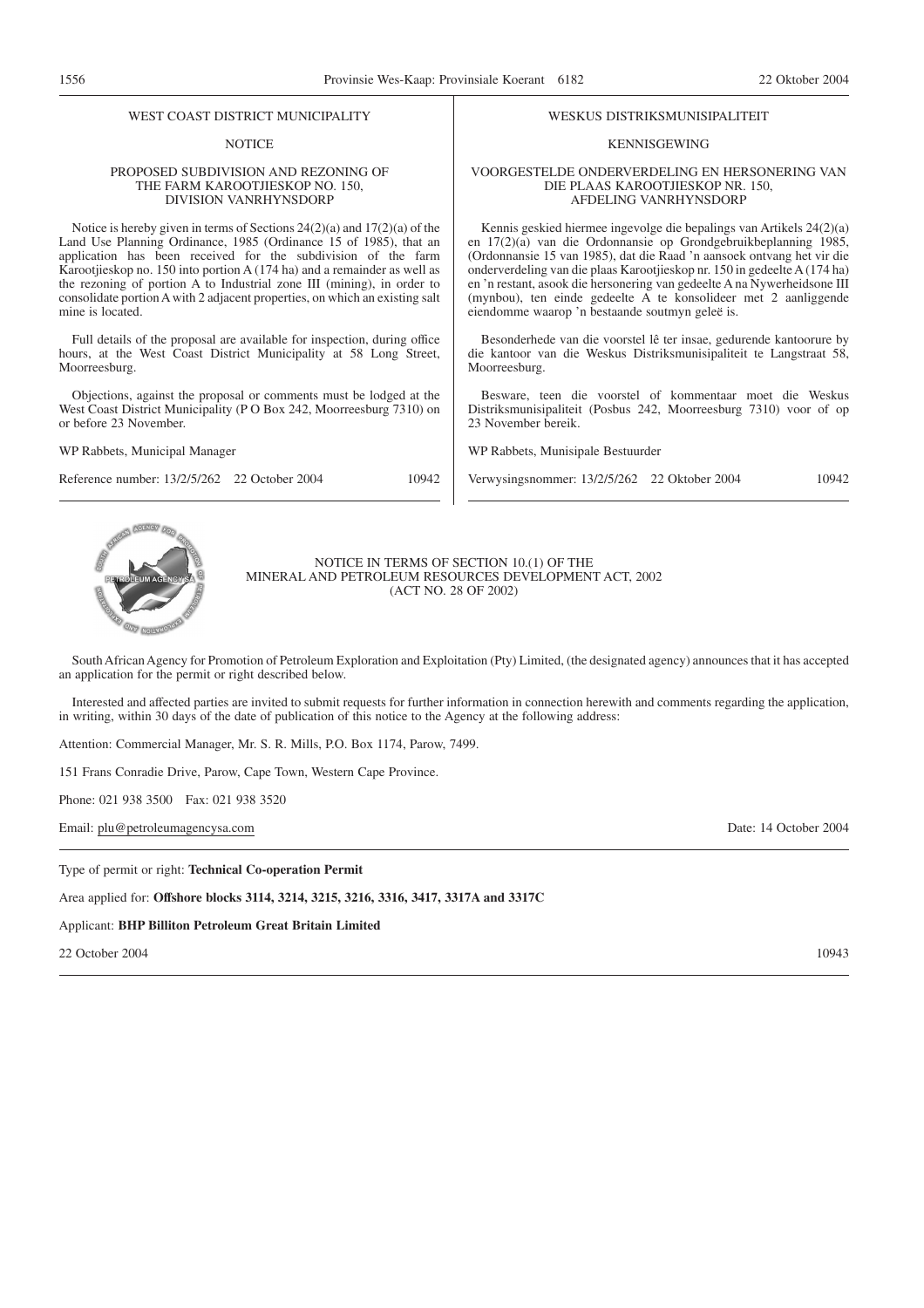# *SOUTH AFRICA FIRST –* BUY SOUTH AFRICAN MANUFACTURED GOODS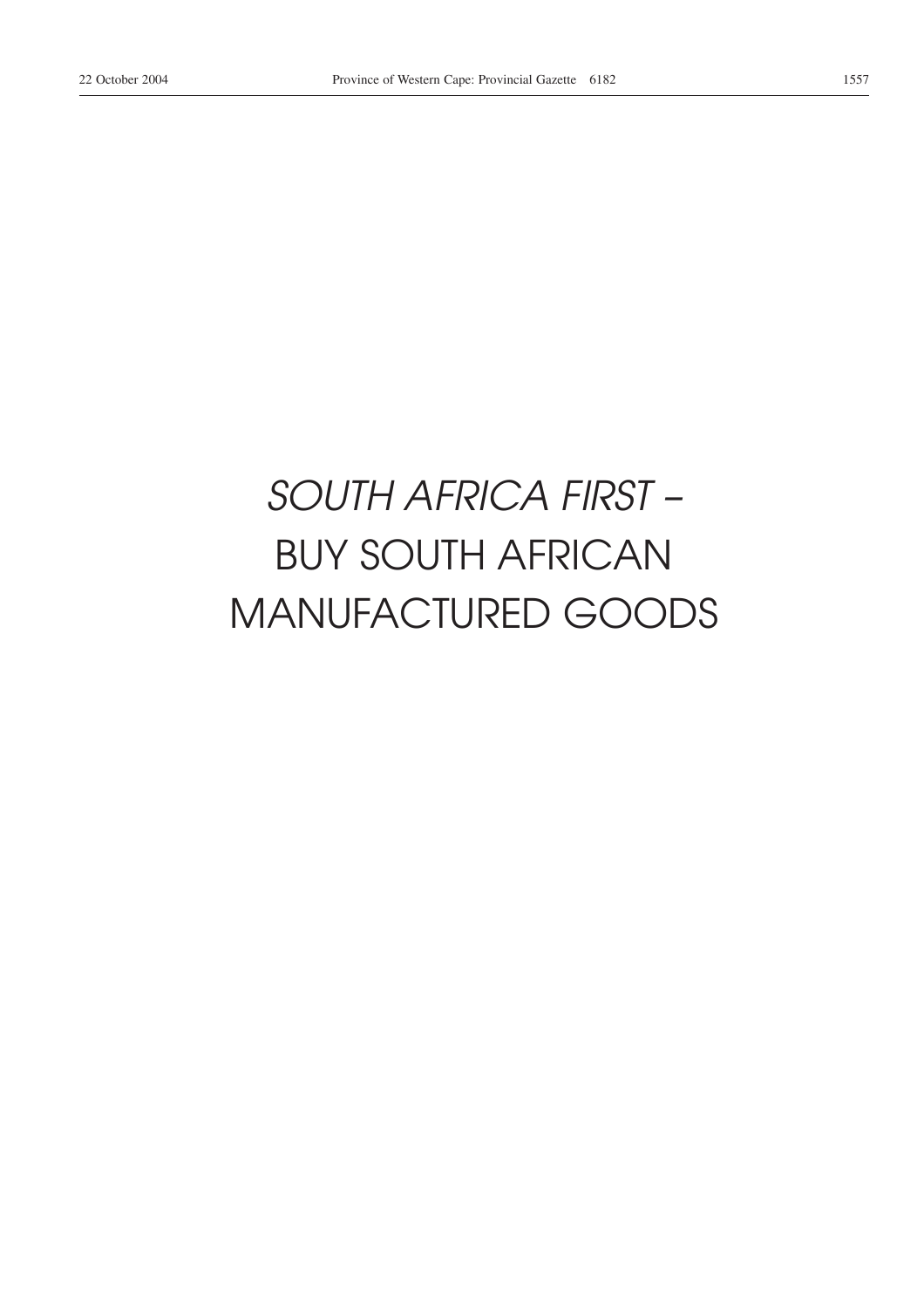# *SUID-AFRIKA EERSTE –* KOOP SUID-AFRIKAANS VERVAARDIGDE GOEDERE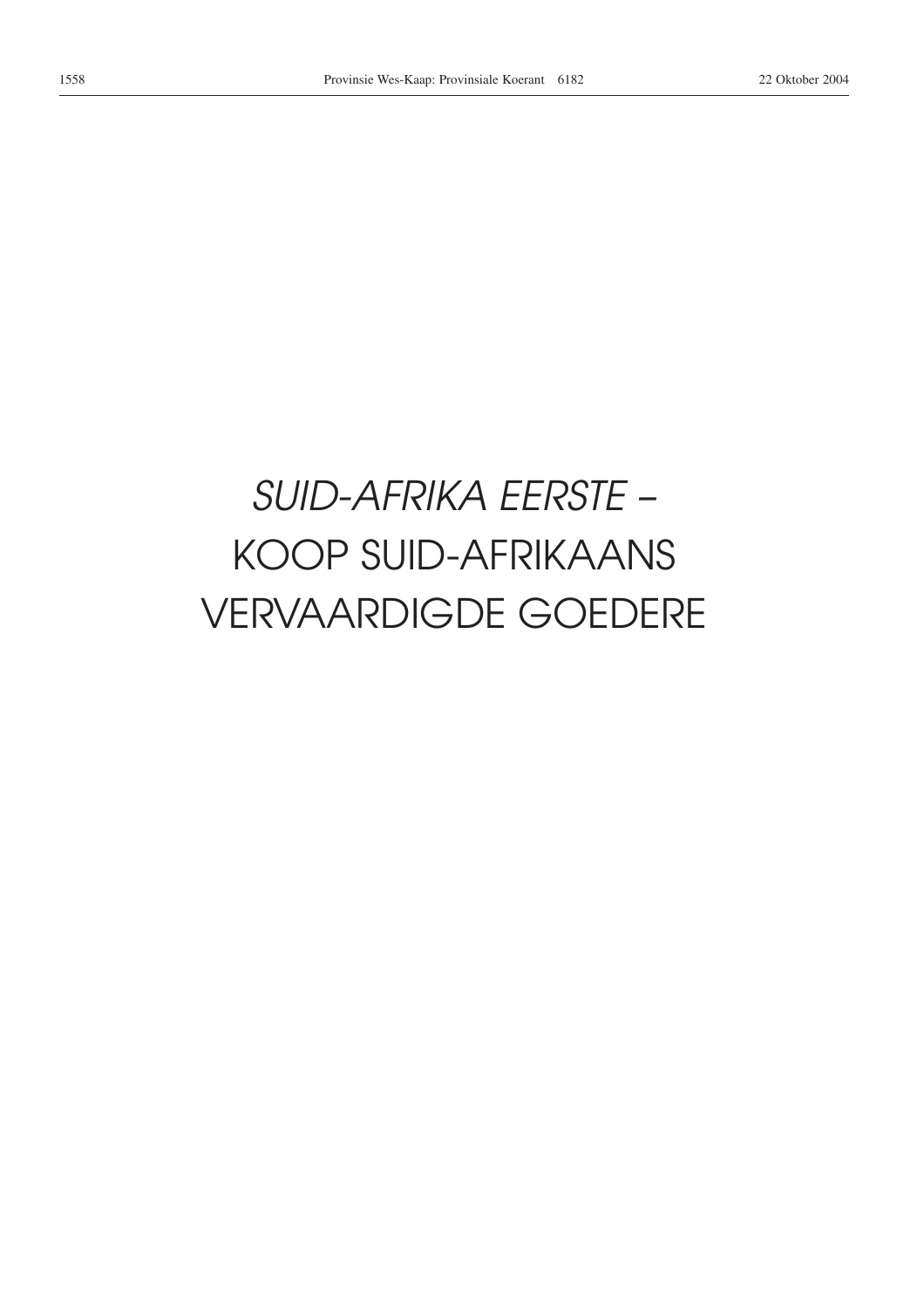| The "Provincial Gazette" of the<br><b>Western Cape</b>                                                                                                                                                                              | Die "Provinsiale Koerant" van die<br><b>Wes-Kaap</b>                                                                                                                                                                                                                |
|-------------------------------------------------------------------------------------------------------------------------------------------------------------------------------------------------------------------------------------|---------------------------------------------------------------------------------------------------------------------------------------------------------------------------------------------------------------------------------------------------------------------|
| appears every Friday, or if that day is a public holiday, on the last preceding<br>working day.                                                                                                                                     | verskyn elke Vrydag of, as die dag 'n openbare vakansiedag is, op die laaste vorige<br>werkdag.                                                                                                                                                                     |
|                                                                                                                                                                                                                                     |                                                                                                                                                                                                                                                                     |
| <b>Subscription Rates</b>                                                                                                                                                                                                           | Tarief van Intekengelde                                                                                                                                                                                                                                             |
| R112,25 per annum, throughout the Republic of South Africa.                                                                                                                                                                         | R112,25 per jaar, in die Republiek van Suid-Afrika.                                                                                                                                                                                                                 |
| R112,25 + postage per annum, Foreign Countries.                                                                                                                                                                                     | R112,25 + posgeld per jaar, Buiteland.                                                                                                                                                                                                                              |
| Subscriptions are payable in advance.                                                                                                                                                                                               | Intekengeld moet vooruitbetaal word.                                                                                                                                                                                                                                |
| Single copies are obtainable at Room 9-06, Provincial Building, 4 Dorp Street,<br>Cape Town 8001, at R3,00 per copy.                                                                                                                | Los eksemplare is verkrygbaar by Kamer 9-06, Provinsiale-gebou,<br>Dorpstraat 4, Kaapstad 8001, teen R3,00 per eksemplaar.                                                                                                                                          |
|                                                                                                                                                                                                                                     |                                                                                                                                                                                                                                                                     |
| Advertisement Tariff                                                                                                                                                                                                                | Advertensietarief                                                                                                                                                                                                                                                   |
| First insertion, R15,85 per cm, double column.                                                                                                                                                                                      | Eerste plasing, R15,85 per cm, dubbelkolom.                                                                                                                                                                                                                         |
| Fractions of cm are reckoned as a cm.                                                                                                                                                                                               | Gedeeltes van 'n cm word as een cm beskou.                                                                                                                                                                                                                          |
|                                                                                                                                                                                                                                     |                                                                                                                                                                                                                                                                     |
| Notices must reach the Director-General not later than 10:00 on the last working<br>day but one before the issue of the Gazette.                                                                                                    | Kennisgewings moet die Direkteur-generaal uiterlik om 10:00 op die voorlaaste<br>werkdag voor die uitgawe van die Koerant bereik.                                                                                                                                   |
| Whilst every effort will be made to ensure that notices are published as submitted<br>and on the date desired, the Administration does not accept responsibility for<br>errors, omissions, late publications or failure to publish. | Hoewel alle pogings aangewend sal word om te sorg dat kennisgewings soos<br>ingedien en op die verlange datum gepubliseer word, aanvaar die Administrasie nie<br>verantwoordelikheid vir foute, weglatings, laat publikasies of versuim om dit te<br>publiseer nie. |
| All correspondence must be addressed to the Director-General, P.O. Box 659,<br>Cape Town 8000, and cheques, bank drafts, postal orders and money orders must<br>be made payable to the Provincial Administration Western Cape.      | Alle briefwisseling moet aan die Direkteur-generaal, Posbus 659, Kaapstad<br>8000, gerig word en tjeks, bankwissels, posorders en poswissels moet aan die<br>Provinsiale Administrasie Wes-Kaap.                                                                    |
|                                                                                                                                                                                                                                     |                                                                                                                                                                                                                                                                     |